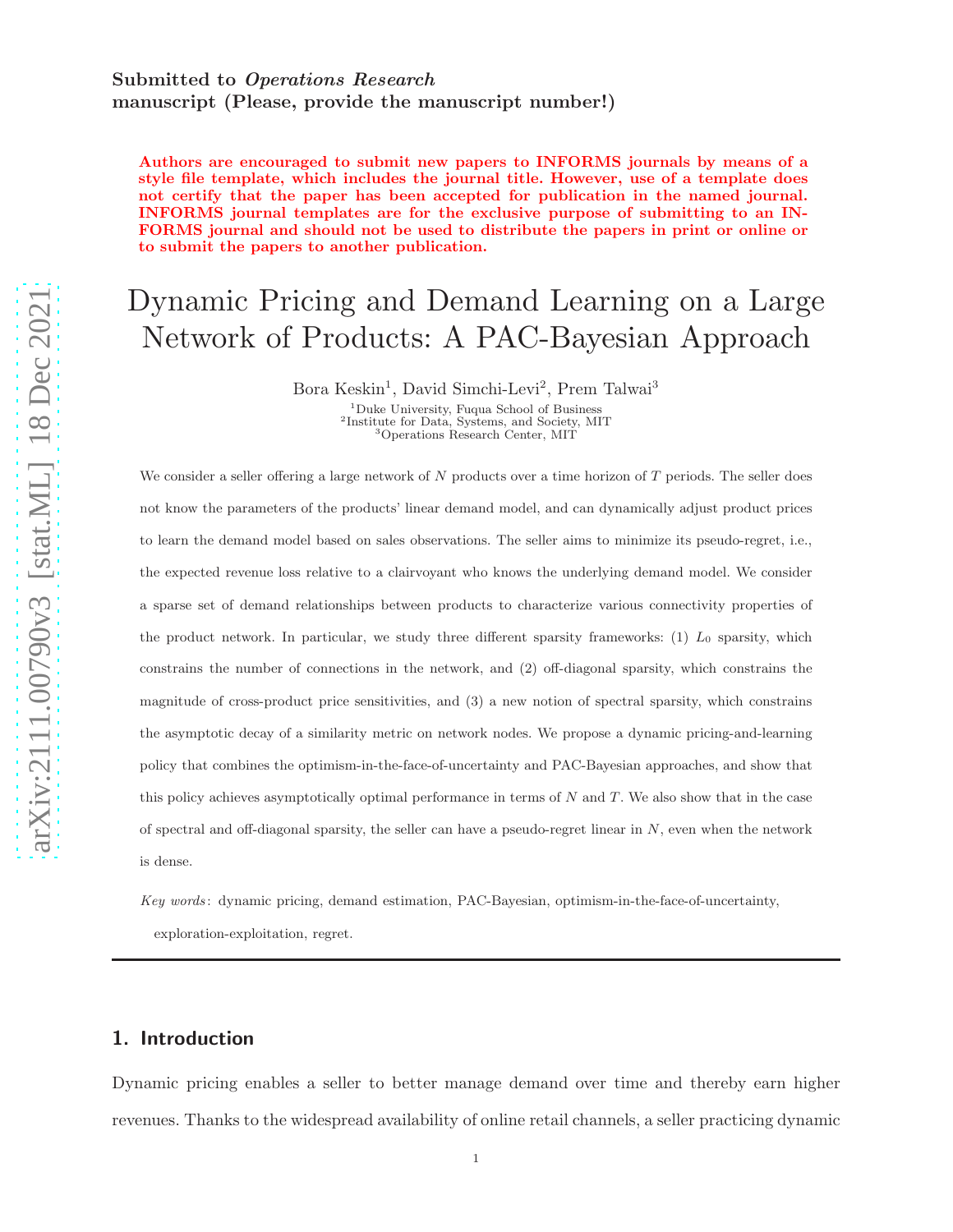pricing can use digital sales data to learn how demand depends on price and accordingly choose better prices. However, demand learning can be costly: choosing an exploratory price to accelerate learning the demand-price relationship results in potential revenue loss. Thus, dynamic pricing with demand learning entails a trade-off between *learning* the price-sensitivity of demand to increase future revenues and *earning* immediate revenues.

In many industries ranging from online retail to financial services to information goods, sellers typically offer a large number of products. While this helps generate more demand volume, it also makes the demand learning problem more challenging due to increased dimensionality. This paper focuses on how the aforementioned learning-and-earning trade-off in the presence of large product networks. Specifically, we are interested in how the size of the product network moderates learning performance of a seller.

#### 1.1. Related Work

There is a rich literature on dynamic pricing with demand learning. Early economics studies in this area e.g. [Rothschild \(1974\)](#page-35-0), [McLennan \(1984\)](#page-35-1), [Easley and Kiefer \(1988\)](#page-34-0), [Aghion et al.](#page-33-0) [\(1991](#page-33-0)) analyze pricing-and-learning policies in stylized settings to shed light on the optimal policy structure under simplifying modeling assumptions. The related literature in operations research and management science (OR/MS) is more recent and focuses on near-optimal or asymptotically optimal policies in more general problem settings—see, for example, [Aviv and Pazgal](#page-33-1) [\(2005](#page-33-1)), [Araman and Caldentey \(2009](#page-33-2)), [Besbes and Zeevi \(2009](#page-33-3)), [Farias and Van Roy \(2010\)](#page-34-1), [Harrison et al. \(2012\)](#page-34-2). This literature has been expanding in various directions, including dynamic pricing based on contextual information [\(Nambiar et al. 2019,](#page-35-2) [Chen et al. 2021,](#page-33-4) [Ban and Keskin](#page-33-5) [2020,](#page-33-5) [Golrezaei et al. 2021\)](#page-34-3) and pricing in nonstationary demand environments [\(den Boer 2015](#page-34-4), [Keskin and Zeevi 2017](#page-35-3), [Chen et al. 2019](#page-34-5)). The vast majority of the aforementioned works focus on the pricing for a single product. This paper is distinguished from these studies because we analyze dynamic pricing for a large network of products.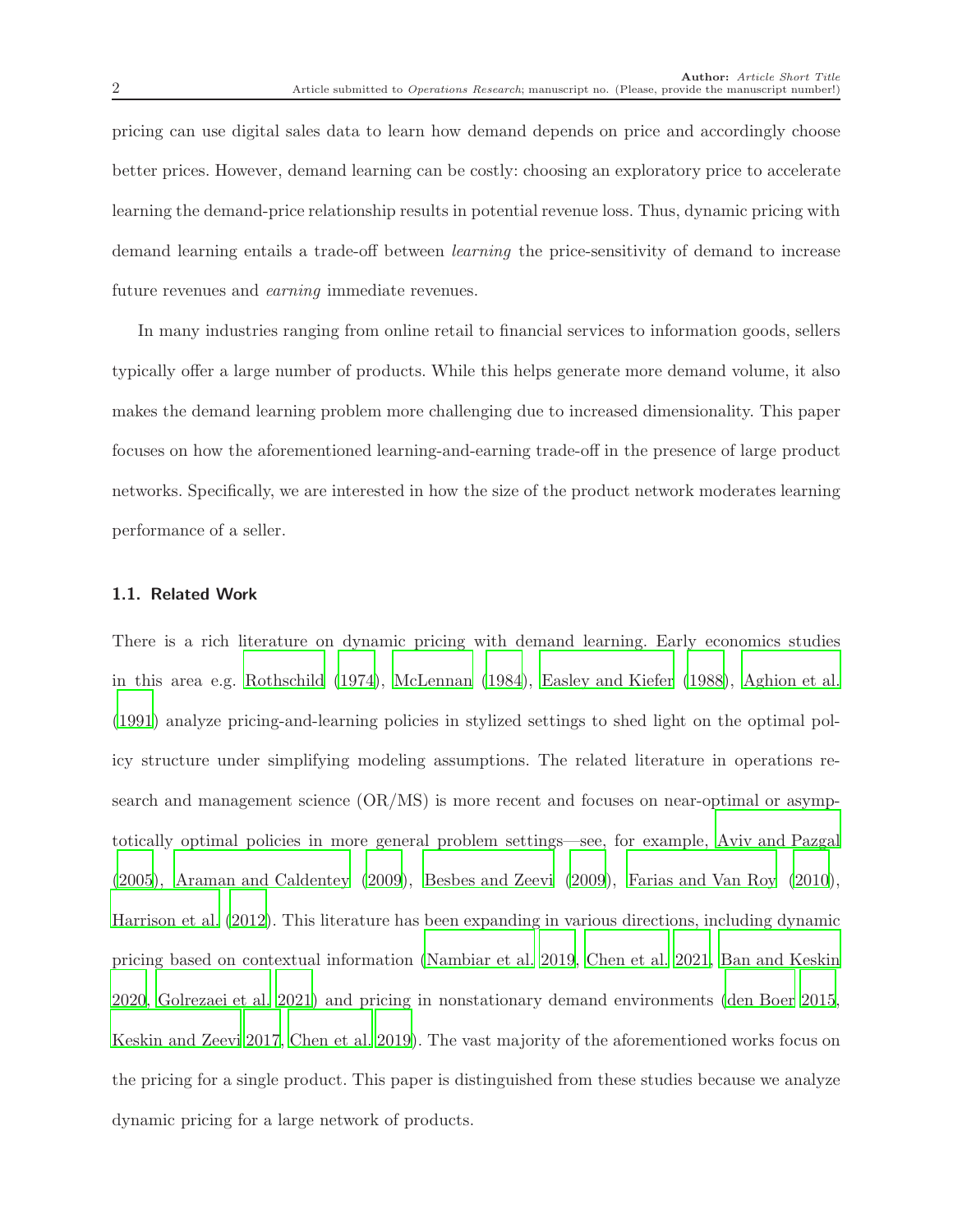Within the OR/MS literature discussed above, there are few studies that focus on dynamic pricing and demand learning for multiple products—see [Keskin and Zeevi \(2014\)](#page-35-4), [den Boer \(2014\)](#page-34-6), [Keskin and Birge \(2019\)](#page-34-7). [Keskin and Zeevi \(2014\)](#page-35-4) consider a linear demand model for a finite set of products and develop general sufficient conditions for asymptotically optimal learning performance. Similarly, [den Boer \(2014](#page-34-6)) considers pricing for a finite set of products, designing an asymptotically optimal pricing policy. [Keskin and Birge \(2019\)](#page-34-7) extend to this research stream to include product design decisions: they consider a seller who designs and prices a vertically differentiated menu of products. [Keskin and Birge \(2019](#page-34-7)) construct policies that exhibit asymptotically optimal learning performance and characterize conditions under which myopic learning policies perform well in the context of vertical differentiation. Similarly, our paper considers dynamic pricing and learning for multiple products, but unlike these studies, our work sheds light on how the size and structure of the product network affects learning performance.

Our analysis is also distinct from the existing work in the broader context of online learning problems in our application of a hybrid bandit and PAC-Bayesian/Gaussian process approach to construct an optimal policy. [Gerchinovitz \(2011](#page-34-8)) studied a PAC-Bayesian approach towards sparse regression with an exponential weighting prior, which was later adapted by [Abbasi-Yadkori et al.](#page-32-0) [\(2011](#page-32-0)) for online prediction with vector parameters, however to the best of our knowledge this approach has not been applied to the matrix regression setting. Moreover, [Suzuki \(2012\)](#page-35-5) considered Gaussian processes mixed with a PAC-Bayesian prior for i.i.d. scalar nonlinear regression, however so far, the combination of Bayesian priors over Gaussian processes have not been considered to study sparsity in the online matrix learning setting.

### 1.2. Overview of Main Contributions

To understand how a large product network affects the revenue performance in dynamic pricing with demand learning, we develop and analyze different structures of sparse demand-price relationships in a multi-product pricing setting. Our first contribution is the introduction of these notions to the literature on dynamic pricing with multiple products. Secondly, we design and analyze a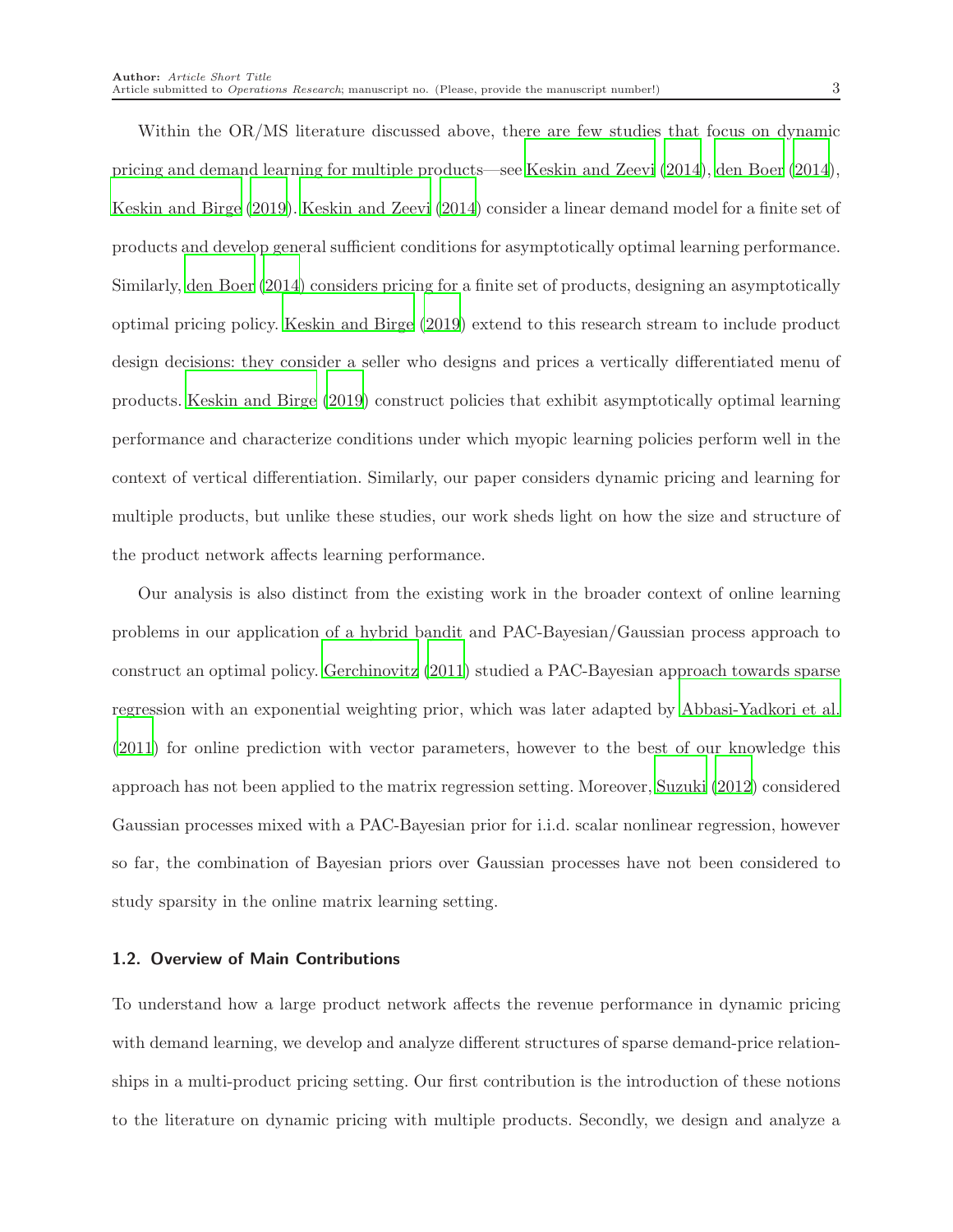pricing-and-learning policy that achieves asymptotically optimal performance in the sense that its pseudo-regret, i.e., revenue loss relative to a clairvoyant who knows all demand-price relationships, grows at the smallest rate in terms of the time horizon. We show that our policy's revenue loss is at most linear in the number of non-negligible demand-price relationships. Third, motivated by the pricing practice, we study a setting where the products' cross-price sensitivities are much smaller their own-price sensitivities, and find that in this setting, it is possible to achieve a tighter performance guarantee such that our policy's revenue loss is at most linear in the number of products, even when the number of non-negligible demand-price relationships is large. Fourth, we formulate and analyze a "spectrally sparse" setting where the products' cross-price sensitivities are generated by an unknown, possibly misspecified "similarity function", and demonstrate that under suitable smoothness conditions, our policy can again achieve a revenue loss that is at most linear in the number of products, even when the price-sensitivity matrix may be dense.

# 2. Model and Preliminaries

We consider a firm that sells N distinct products,  $\{g_i\}_{i=1}^N \subset \mathcal{G}$ , over a time horizon of T periods, where G is a metric space. In period  $t \in [T] := \{1, \ldots, T\}$ , the seller chooses a price  $p_{t,i}$  for each product  $i \in [N] := \{1, \ldots, N\}$  such that the vector of all prices in period t, namely  $p_t = (p_{t,1}, \ldots, p_{t,N})$ , resides in a bounded set  $\mathcal{P} \subset \mathbb{R}^N$ . After choosing  $p_t$ , the seller observes the demand  $\tilde{D}_{t,i}$  for each product  $i \in [N]$  in period t. (For simplicity, we suppose here  $\mathcal{P} = L\mathbb{B}_N$ , where  $L > 0$  and  $\mathbb{B}_N$ is the unit Euclidean ball in  $\mathbb{R}^N$ ). The vector of demands for all products in period t, namely  $\tilde{D}_t = (\tilde{D}_{t,1}, \dots, \tilde{D}_{t,N}) \in \mathbb{R}^N$ , is given by

$$
\tilde{D}_t = d_0 + \Theta p_t + \epsilon_t,
$$

where  $d_0 \in (0, \infty)^N \subset \mathbb{R}^N$  is the vector of baseline demands that are insensitive to prices and known to the seller,  $\Theta \in \mathbb{R}^{N \times N}$  is an unknown price-sensitivity matrix, and  $\epsilon_t = (\epsilon_{t,1}, \epsilon_{t,2}, \dots, \epsilon_{t,N})$  is a vector of random demand shocks, which are unobservable to the seller. For simplicity of notation, we normalize the demand vector by letting  $D_t = \tilde{D}_t - d_0$  for all  $t \in [T]$ . Thus,

<span id="page-3-0"></span>
$$
D_t = \Theta p_t + \epsilon_t. \tag{1}
$$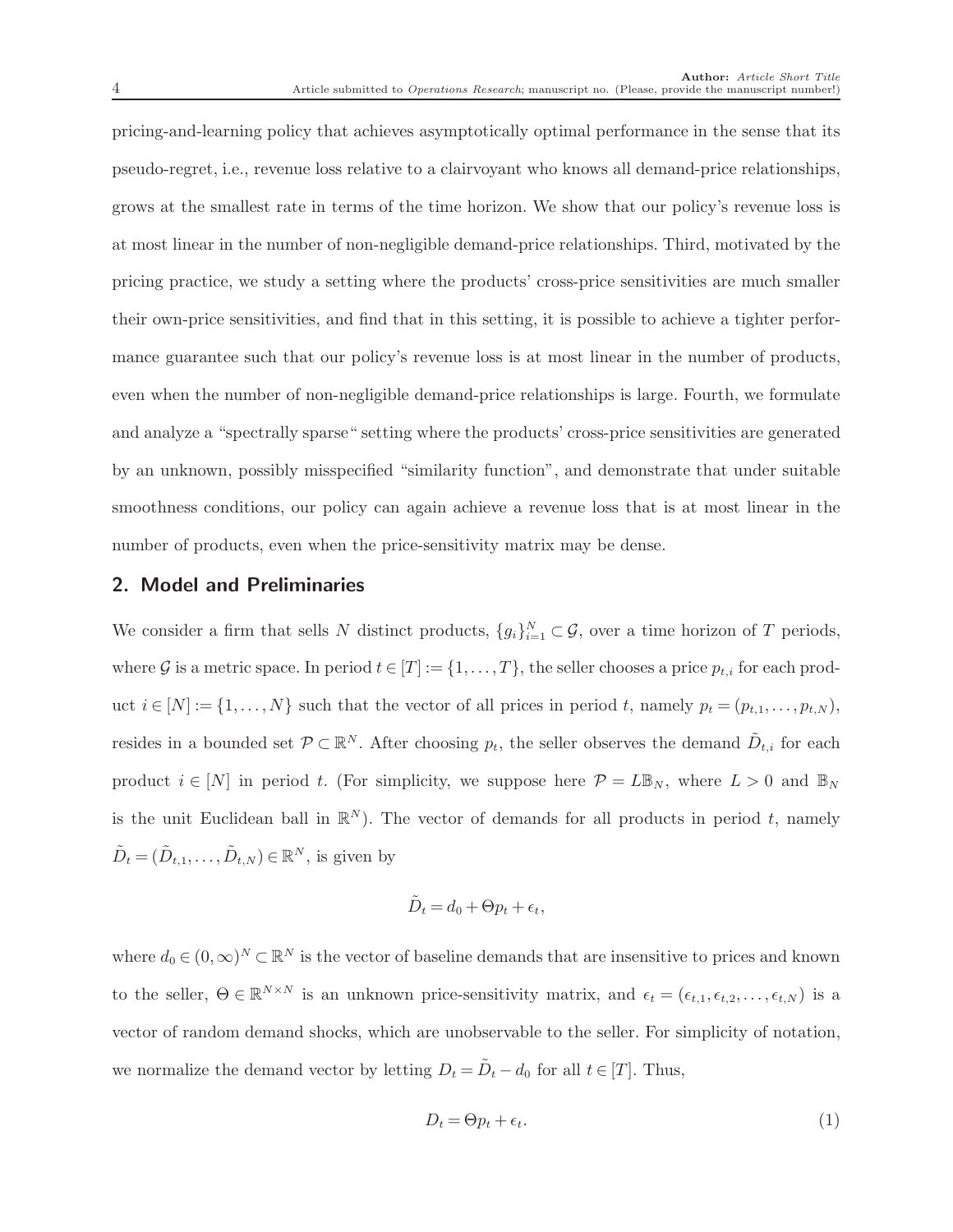For each  $i, j \in [N]$ , the  $(i, j)$ <sup>th</sup> entry of the price-sensitivity matrix,  $\Theta_{i,j}$ , represents the influence of product i's price on the demand for product j. Visualizing the set of products as a network with N nodes, we may interpret  $\Theta$  as a "weight matrix" that allows self-edges.

We assume that the demand shocks  $\{\epsilon_{t,i}\}_{t\in[T],i\in[N]}$  are independent, identically distributed, and conditionally subexponential—i.e., there exist  $\sigma, Q \in (0,\infty)$  such that

$$
\mathbb{E}[|\epsilon_{t,i}|^n|\mathscr{F}_{t-1}]\leq \frac{Q^{n-2}n!\sigma^2}{2}
$$

for  $n = 1, 2, \ldots, t \in [T]$ , and  $i \in [N]$ , where  $\mathscr{F}_t := \sigma(\epsilon_1, \ldots, \epsilon_t)$  for all t.

Given a price vector  $p \in \mathcal{P}$ , the seller's expected single-period revenue equals

$$
r_{\Theta}(p) = p \cdot (d_0 + \Theta p).
$$

For  $t \in [T]$ , let  $H_t = (D_1, p_1, \ldots, D_{t-1}, p_{t-1}) \in \mathbb{R}^{2Nt}$  be the vectorized history of prices and observed demands until period t. An admissible policy  $\pi$  for the seller is a sequence of functions  $\{\pi_1, \pi_2, \ldots\}$ such that  $\pi_t: \mathbb{R}^{2N(t-1)} \to \mathcal{P}$  maps the history  $H_{t-1} \in \mathbb{R}^{2N(t-1)}$  to a price  $p_t \in \mathcal{P}$  to be charged in period t. Observe that the history  $H_t$  is a random variable, and hence the seller applies the policy  $\pi$  to construct a nonanticipating price sequence  $\{p_1, p_2, \ldots\}$ , where  $p_t$  is adapted to  $H_{t-1}$ . The seller aims maximize its cumulative revenue, and hence, we measure the performance of a policy based on its pseudo-regret, i.e., the expected cumulative revenue loss relative to a clairvoyant who knows the value of  $\Theta$  and chooses prices in accordance with this knowledge. To formally define this performance metric, let  $\Theta^*$  be the true value of  $\Theta$  and  $p^* = \arg \max_{p \in \mathcal{P}} \{r_{\Theta^*}(p)\}\$  be the optimal price given Θ<sup>∗</sup> . Then, the seller's pseudo-regret is

$$
\Delta_T = \sum_{t=1}^T r_{\Theta^*}(p^*) - r_{\Theta^*}(p_t),
$$

where  $p_t$  is the price charged in period t. The seller's goal is minimize  $\Delta_T$  while learning  $\Theta^*$ . We study this problem under different sparsity assumptions on the underlying product network. Specifically, we consider three notions of sparsity:  $L_0$  sparsity, off-diagonal sparsity, and spectral sparsity.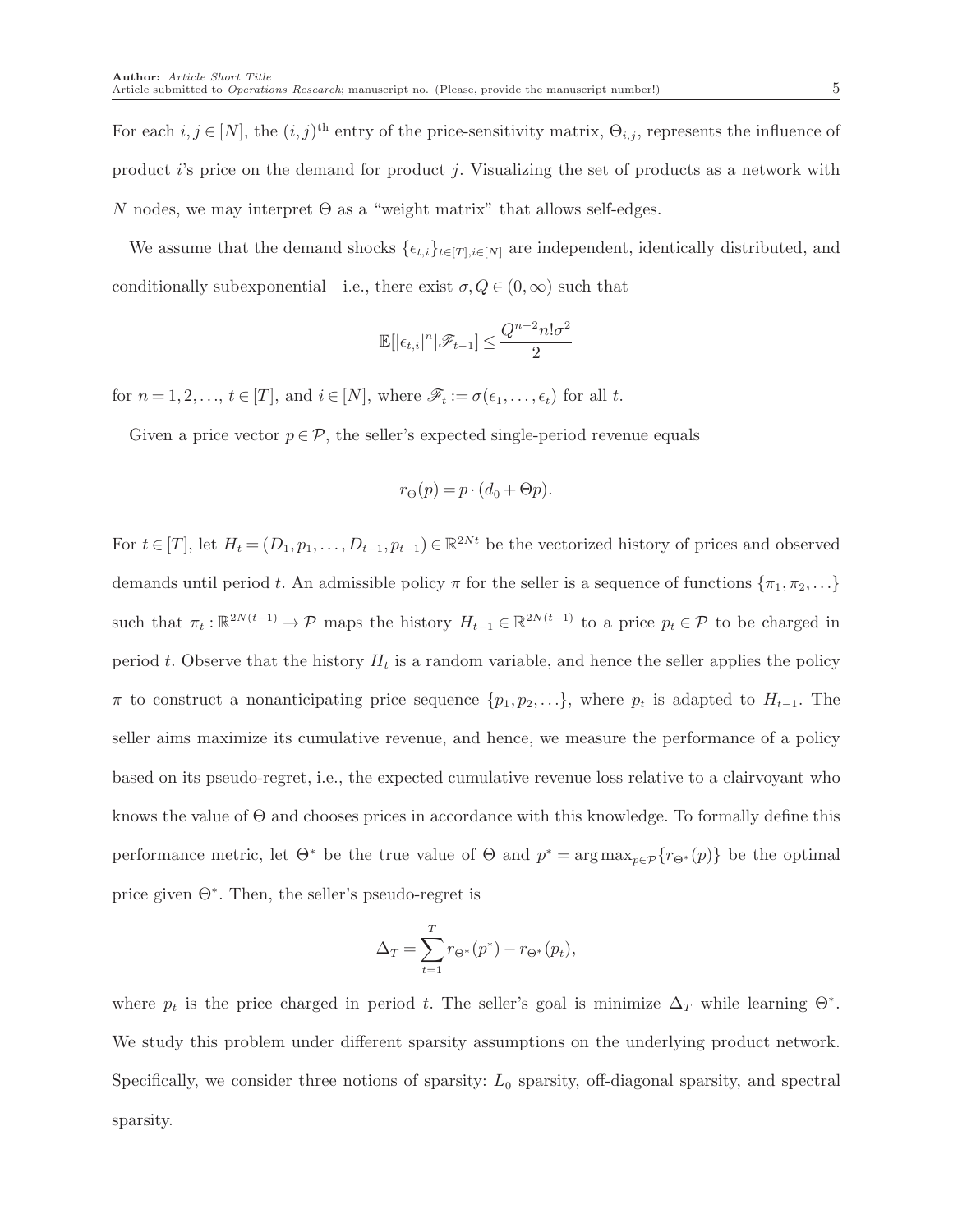#### 2.1.  $L_0$  sparsity

In our first framework, we suppose that there is sparse set of demand-price relationships in the product network. That is, the unknown price-sensitivity matrix  $\Theta$  is  $L_0$  sparse in the sense that the number of nonzero entries of  $\Theta$  is substantially less than the number of its total entries,  $N^2$ . Here, we design a pricing policy achieving a  $\mathcal{O}(\sqrt{sNT})$  regret rate where s is the number of nonzero entries in Θ.

#### 2.2. Off-Diagonal Sparsity

According to the demand model in  $(1)$ , the diagonal entries of  $\Theta$  represent the products' own-price sensitivities, whereas the off-diagonal entries of Θ represent cross-price sensitivities. In practice, the demand for a product is typically more sensitive to the product's own price than to other products' prices. Motivated by this, we consider a *specified* sparsity setting, where we suppose that the diagonal entries are  $\mathcal{O}(1)$  and the off-diagonal entries are  $\mathcal{O}(1/N)$  as N grows large. We demonstrate that in this setting, we are able to design a policy achieving the asymptotically optimal  $\mathcal{O}(N\sqrt{T})$  regret rate even when  $\Theta$  may be full.

# 2.3. Spectral Sparsity

In our second framework, we incorporate the geometry of the product space  $\mathcal{G}$ . At a high level, we suppose the sensitivity of the demand of product x on the price of product y reflects the topology of  $\mathcal{G}$ , i.e. products that are close in  $\mathcal{G}$  are highly sensitive to each others' demands. In practice, this can correspond to forming product categories based on product specifications and features, and using this information on estimating the price-sensitivity of demand.

Specifically, we suppose that  $\Theta$  is generated by some (possibly anisotropic) function  $\kappa^*:\mathcal{G}\to\mathbb{R}$ , i.e. for products  $g_i, g_j \in \Omega \subset \mathcal{G}$ , the entry  $\Theta_{ij}$  in the price-sensitivity matrix  $\Theta$  is given by  $\Theta_{ij} =$  $\kappa^*(g_i - g_j)$ . In related literature, this function is often referred to as a kernel, however this typically requires imposing stronger conditions on  $\kappa^*$  (such as positive definiteness) which we avoid here. Instead, we simply think of  $\kappa^*$  as some unknown generating function we wish to learn. Moreover,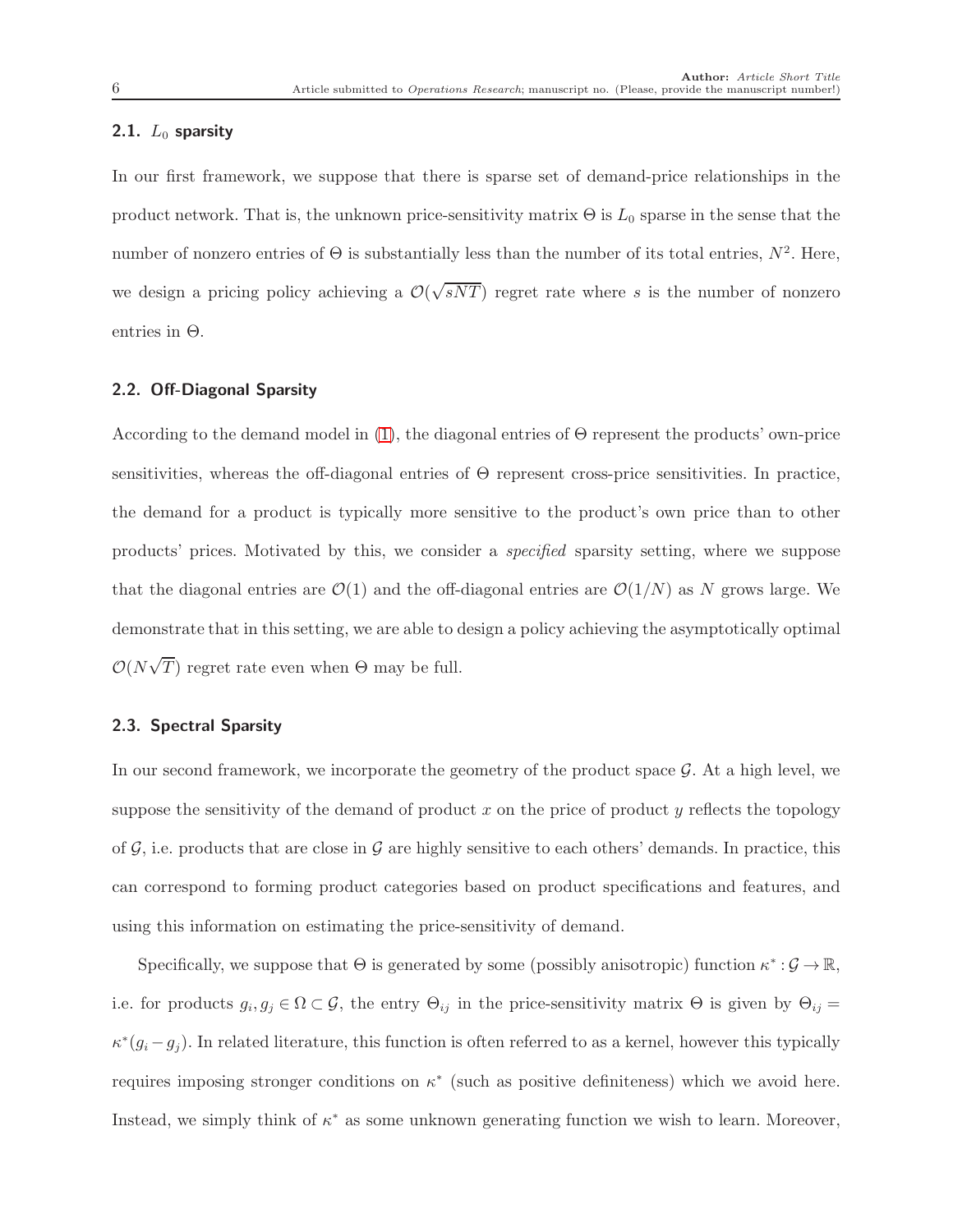we require that the subset  $\Omega$  containing our N products is bounded and sufficiently regular (the precise notion of regularity required will often depend on the problem setting).

Here, we wish to learn  $\kappa^*$  under a *misspecified* framework, where the seller does not know a precise hypothesis space containing  $\kappa^*$ . Instead, given a subspace  $\mathcal{H} \subset L^2(\Omega)$ , the seller knows  $\kappa^*$ lies in some *interpolation space* lying between  $H$  and  $L^2(\Omega)$ . Specifically, we suppose:

$$
\kappa^* \in [L^2(\Omega), \mathcal{H}]_{\alpha,2}
$$

for some unknown  $\alpha \in (0,1)$  (see e.g. [Adams and Fournier \(2003\)](#page-33-6) for a definition).

REMARK 1. Note when  $\alpha = 1$ , we revert back to the *correctly specified* situation and  $[L^2(\Omega), \mathcal{H}]_{1,2} =$ H, i.e., the hypothesis space H indeed realizes the learning target  $\kappa^*$ .

<span id="page-6-0"></span>In our analysis, we suppose  $\mathcal H$  is a separable reproducing kernel Hilbert space (RKHS) compactly embedded into  $L^2(\Omega)$ , with bounded kernel K (we denote this  $\mathcal{H}_\mathcal{K}$  or H when the kernel is understood). The choice to consider  $H$  as an RKHS stems from the intimate connection between RKHS interpolation spaces and the sample paths of Gaussian processes (see [Kanagawa et al.](#page-34-9) [\(2018](#page-34-9)) and [Steinwart \(2019\)](#page-35-6)), which will be crucial in the subsequent analysis of our PAC-Bayesian estimator. We briefly summarize this relationship here. Let  $I_K: \mathcal{H}_K \to L^2(\Omega)$  denote the compact embedding of the RKHS into  $L^2(\Omega)$  and  $I_K^*: L^2(\Omega) \to \mathcal{H}_K$  its adjoint. By the spectral theorem for compact, self-adjoint operators we have that the operator  $T_{\mathcal{K}} = I_{\mathcal{K}} I_{\mathcal{K}}^*$  on  $L^2(\Omega)$  enjoys the Mercer representation:

$$
T_{\mathcal{K}} = \sum_{i=1}^{\infty} \mu_i e_i \otimes e_i,
$$

where  $\{\mu_i\}_{i=1}^{\infty}$  are the eigenvalues of  $T_K$  and  $\{e_i\}_{i=1}^{\infty} \subset L^2(\Omega)$  an orthonormal basis of eigenvectors (note, formally  $\{e_i\}_{i=1}^{\infty}$  is a family of equivalence classes in  $L^2(\Omega)$  — for notational simplicity, we omit this formalism here). Equipped with the spectral representation of  $T_{\mathcal{K}}$ , we may define the RKHS power spaces  $H_{\mathcal{K}}^{\beta}$ :

<span id="page-6-1"></span>
$$
\mathcal{H}_{\mathcal{K}}^{\beta} = \left\{ f = \sum_{i=1}^{\infty} a_i \mu_i^{\frac{\beta}{2}} e_i : \{a_i\} \in \ell^2 \right\}
$$
 (2)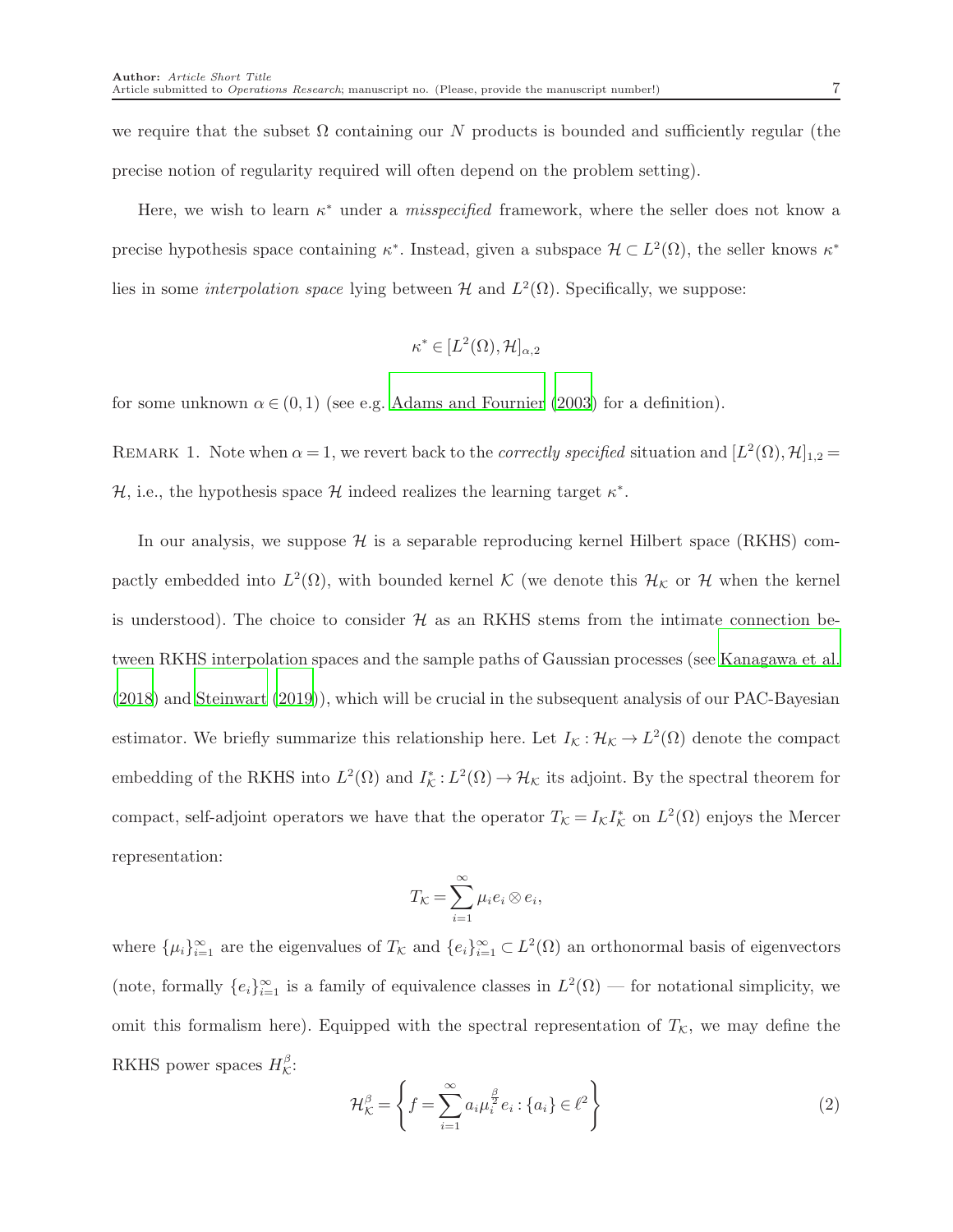It can be easily seen that the power spaces  $\mathcal{H}^{\beta}_{\mathcal{K}}$  are descending with  $\mathcal{H}^{\beta_1}_{\mathcal{K}} \subset \mathcal{H}^{\beta_2}_{\mathcal{K}}$  for  $\beta_1 > \beta_2$ ,  $\mathcal{H}_{\mathcal{K}}^1 = \mathcal{H}$ , and  $\mathcal{H}_{\mathcal{K}}^0 = L^2(\Omega)$  (the latter two statements hold as we assume  $\{e_i\}_{i=1}^{\infty}$  to be an orthonormal basis). We denote by  $\mathcal{K}^{\beta}$  the kernel of the integral operator  $T^{\beta}_{\mathcal{K}}$ . Note, that although  $\mathcal{H}^{\beta}_{\mathcal{K}}$  is a Hilbert space, it is not necessarily a RKHS, which additionally requires  $\sum_{i=0}^{\infty} a_i \mu_i^{\beta} e_i^2(x)$  to be almost-surely finite (see [Steinwart \(2019\)](#page-35-6) for details). It is well-known that  $\mathcal{H}_{\mathcal{K}}^{\beta}$  is equivalent to  $[L^2(\Omega), \mathcal{H}_K]_{\beta,2}$  [\(Steinwart \(2019\)](#page-35-6), [Steinwart and Scovel \(2012](#page-35-7))), which provides a convenient, intuitive characterization of the latter abstract interpolation space. This powerful characterization has been harnessed to study the sample paths of Gaussian processes, whose smoothness properties can be related to the interpolation spaces  $\mathcal{H}_K^{\beta}$  via the Karheune-Loeve expansion of the process. A comprehensive treatment of these connections may be found in [Kanagawa et al. \(2018](#page-34-9)) and [Steinwart](#page-35-6) [\(2019](#page-35-6)).

In our analysis, we impose an exponential decay condition on the eigenvalues:  $\mu_i \approx e^{-qi}$  (where  $q > 0$ ). This decay rate is quite commonly considered/observed in the literature on regularized learning (see e.g. [Chatterji et al. \(2019](#page-33-7)) and [Zhou \(2002\)](#page-36-0)), and satisfied by several common  $C^{\infty}$ kernels such as the square-exponential and inverse multiquadric kernels on sufficiently regular domains  $\Omega$  (see [Belkin \(2018\)](#page-33-8) for a detailed discussion). We note that while the eigenvalues  $\{\mu_i\}_{i=1}^{\infty}$ are not always known explicitly, their asymptotic tail behavior is often well-understood. Moreover, in certain cases, the interpolation spaces  $\mathcal{H}^{\beta}$  themselves are RKHSs, whose reproducing kernels  $\mathcal{K}^{\beta}$ are readily available. A notable example is the isotropic square-exponential (Gaussian) kernel of bandwidth  $\sigma > 0$  on  $\Omega \subset \mathbb{R}^d$  (see [Steinwart and Christmann \(2008](#page-35-8)) for a definition) whose Mercer expansion in [\(2.3\)](#page-6-0) has a well-known closed form, which enables the straightforward computation of the interpolation spaces in [\(2\)](#page-6-1). Intuitively, the exponent  $\beta$  in (2) characterizes the "smoothness" of the functions lying in  $\mathcal{H}^{\beta}$  (with larger values of  $\beta$  indicating greater smoothness). Roughly, a Gaussian process with Cameron-Martin space  $H$ , will possess sample paths that are less smooth than the functions in H, i.e., they will reside in the interpolation space  $\mathcal{H}^{\beta}$  for some  $\beta \in (0,1)$  (see Theorem 5.2 in [Steinwart \(2019\)](#page-35-6) for a precise statement).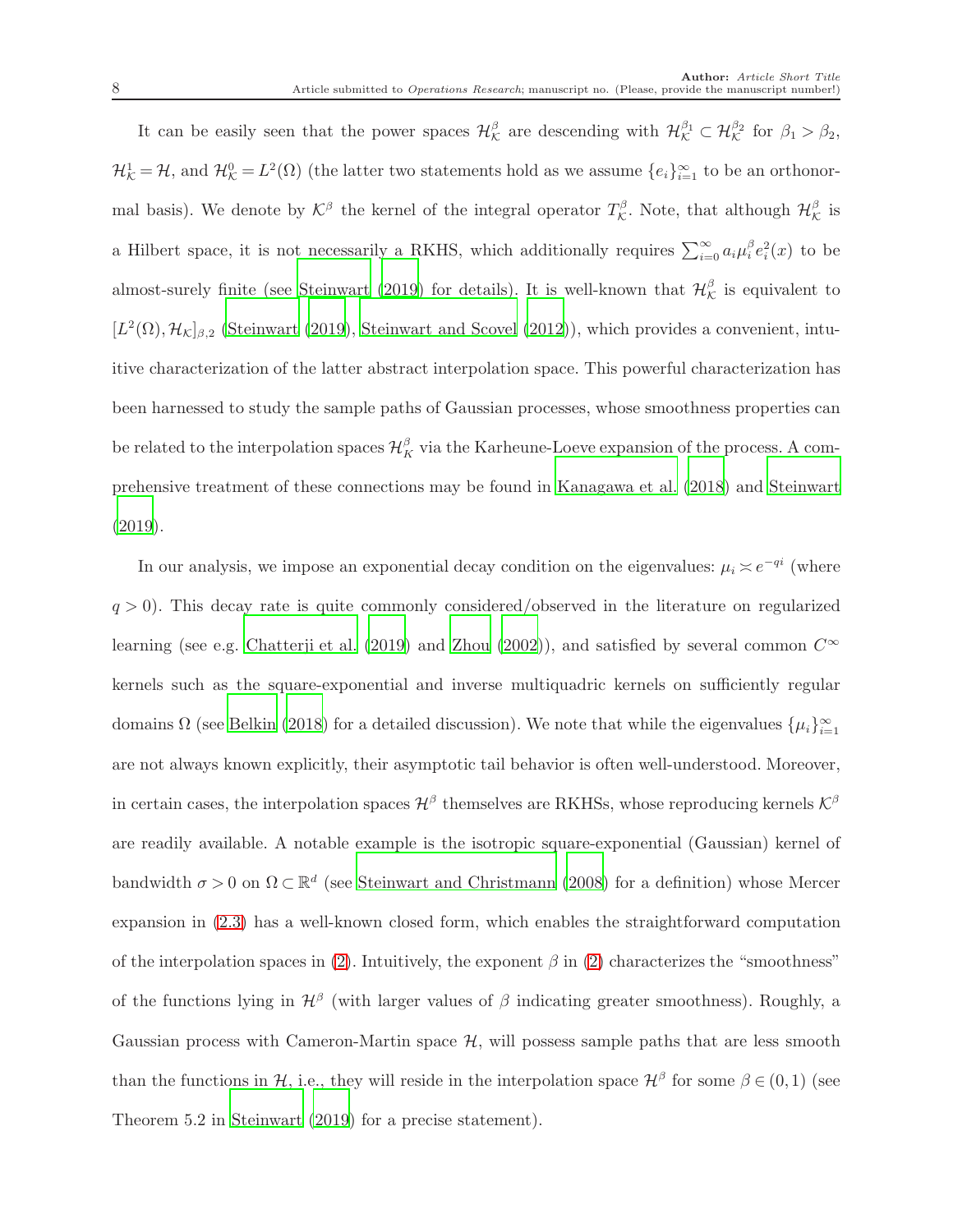We now explain the basis for choosing the term "spectral sparsity" to describe this setting. From the definition of  $\mathcal{H}_K^{\alpha}$ , our assumption that  $\kappa^* = \sum_{i=1}^{\infty} a_i e_i \in \mathcal{H}^{\alpha}$  translates into the requirement  $\sum_{i=1}^{\infty} \frac{a_i}{\mu_i^{\alpha}} < \infty$ . Since  $\mu_i \asymp e^{-iq}$ , by assumption, we obtain or  $a_i = o(e^{-i\alpha q})$ , i.e., the "Fourier coefficients" (spectra) of  $\kappa^*$  with respect to the orthonormal basis  $\{e_i\}_{i=0}^{\infty} \subset L^2(\Omega)$  decays at least exponentially, i.e. they exhibit "sparsity". In the classical example where  $\Omega$  is isomorphic to  $[-\pi, \pi]^d$ for some  $d > 0$ , this notion corresponds precisely to the exponential decay of the Fourier coefficients and hence the members of  $H$  are infinitely smooth (and characteristically exhibit rapid decay in the isotropic/one-dimensional case, see [Minh \(2010\)](#page-35-9)). It is important to note that sparsity here does *not* refer to the number of nonzero coefficients, but merely their asymptotic behavior. Indeed, under the spectral sparsity framework, we allow  $\Theta^*$  to potentially be a full matrix, and observe that our learning rates do not depend on the number of nonzero entries in Θ, but merely the smoothness properties of the generating function  $\kappa^*$ . We are able to design a policy achieving the asymptotically optimal  $\mathcal{O}(N\sqrt{T})$  regret rate even when  $\Theta$  may be full. The term "spectra" is taken in analogy to the kernel learning literature, in which  $\kappa^*$  is further assumed to be positive-definite and isotropic, and the aforementioned Fourier coefficients are called the "spectral density" of  $\kappa^*$ .

The smoothness condition on the generating function  $\kappa^*$  stems from the assumption that the price sensitivities (edge weights) in  $\Theta_{ij}$  reflect the underlying geometry of the feature space  $\mathcal{G}$ . The latter assumption may be quantified by requiring  $\sum_{i,j=1}^{N} |\Theta_{ij}||g_i - g_j||_g^2$  to be small. Indeed, this implies that  $||g_i - g_j||_G^2$  is small when  $|\Theta_{ij}|$  is large, i.e. when products i and j are strongly connected they are close in the product space. This notion has been harnessed recently for the problem of graph learning: given data  $\{g_i\}_{i=1}^N$  (i.e. product features), [Kalofolias \(2016](#page-34-10)) suggests learning the graph  $\Theta$  by minimizing the following objective:

<span id="page-8-0"></span>
$$
\Theta = \arg\min_{\bar{\Theta}} \sum_{i,j=1}^{N} \bar{\Theta}_{ij} ||g_i - g_j||_g^2 + h(\bar{\Theta}_{ij})
$$
\n(3)

for some regularizer h (note in [\(3\)](#page-8-0),  $\bar{\Theta}_{ij}$  is assumed nonnegative, which is relaxed in our problem setting). When h is chosen as  $h(x) = \sigma^2 x(\log x - 1)$ , [Kalofolias \(2016\)](#page-34-10) demonstrates that we recover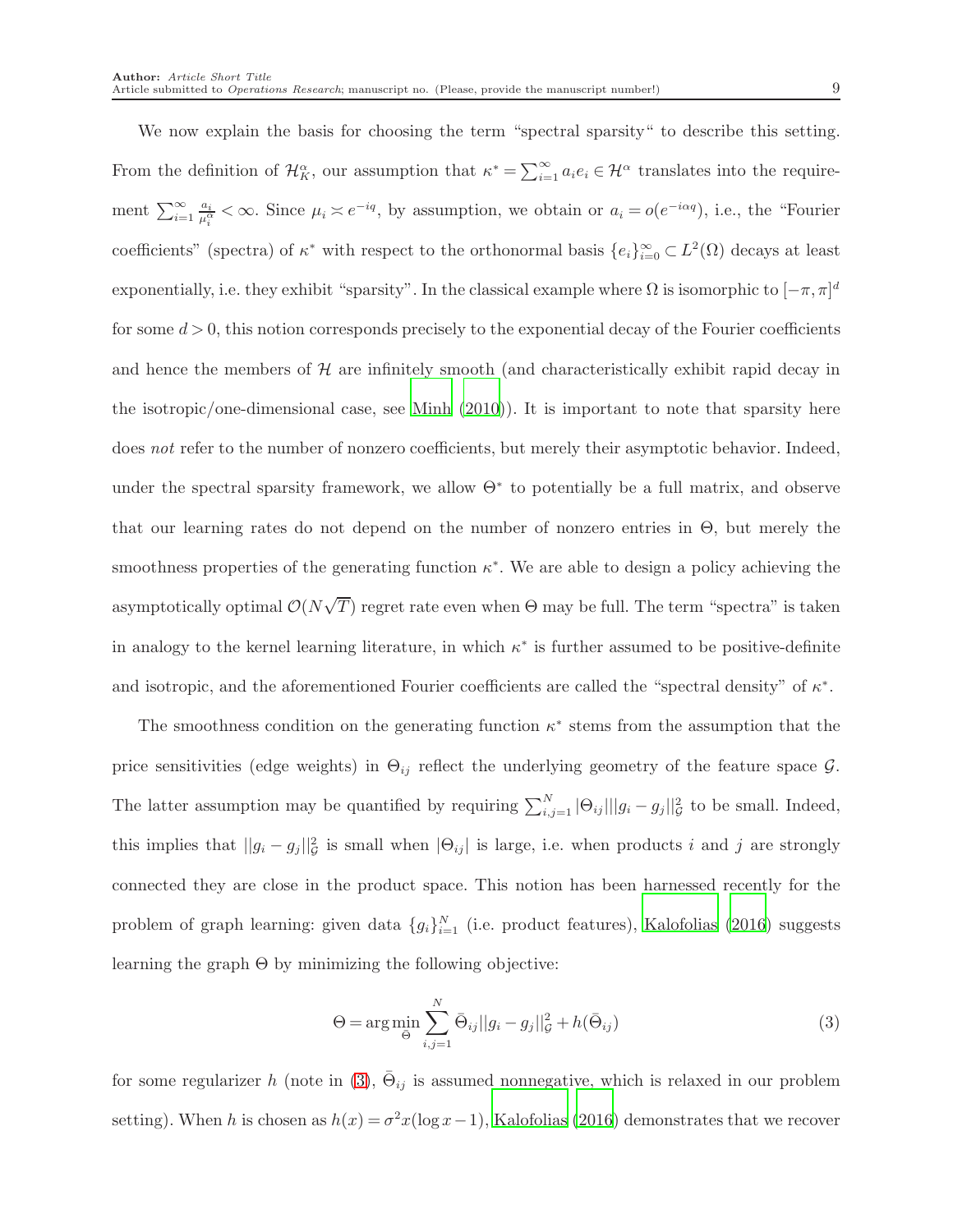the isotropic  $C^{\infty}$  generating function  $\Theta_{ij} = \exp\left(\frac{||g_i - g_j||_Q^2}{\sigma^2}\right)$ . Moreover, compared to non-smooth regularizers like the  $L_1$  norm, the function h used here is undefined for nonpositive arguments (i.e.  $W_{ij} \neq 0$ , making the spectral sparsity framework highly suitable for considering frameworks where the connections between products are ubiquitous but decaying in intensity with distance in  $\mathcal{G}$ . In a sense, our framework can be viewed as a generalization of the above graph learning approach, in which we do not specify a regularizer h in the constraint  $(3)$ , and desire to simultaneously learn a Θ that both reflects our demand model and the geometry of the product space.

REMARK 2. We note that assuming the existence of a generating function  $\Theta_{ij} = \kappa^*(g_i - g_j)$  implies that Θ is constant on the diagonal. This restriction may be easily overcome in practice by learning the diagonal entries of Θ prior to learning the full matrix. The latter task can be accomplished by performing N independent one-dimensional regression tasks — i.e. to learn  $\Theta_{ii}$  we repeatedly set  $p_t = e_i$  (i<sup>th</sup> standard basis vector) and observe  $D_{t,i}$ . Once the diagonal elements have been learned (with a regret of order  $N \log T$ ), we may learn the off-diagonal entries in the second phase by shifting our demand observation  $D_t$  at time t to  $D_t - \Theta^d p_t$ , where  $\Theta^d$  is a diagonal matrix consisting of the previously learned diagonal entries of Θ.

#### 2.4. Pricing with Optimism in the Face of Uncertainty

We design our pricing policies based on the optimism-in-the-face-of-uncertainty (OFU) approach used in the bandit literature [Abbasi-Yadkori et al. \(2011\)](#page-32-0). Specifically, we seek to maintain *confidence sets*  $C_t$  that contain the optimal  $\Theta^*$  with high probability. These sets are updated in an online fashion, using the history  $H_t = (D_1, p_1, \ldots, D_{t-1}, p_{t-1})$  of product prices and demand responses such that given any fixed threshold  $\delta > 0$ , the confidence set  $C_t$  contains  $\Theta^*$  with probability  $1 - \delta$ . The policy then chooses an optimistic price  $p_t$  as follows:

$$
(p_t, \tilde{\Theta}_t) = \arg \max_{\Theta \in C_t, p \in \mathcal{P}} \{ r_{\Theta}(p) \}.
$$

In what follows, we focus primarily on approaches for constructing the confidence sets  $C_t$  under the different sparsity frameworks described above.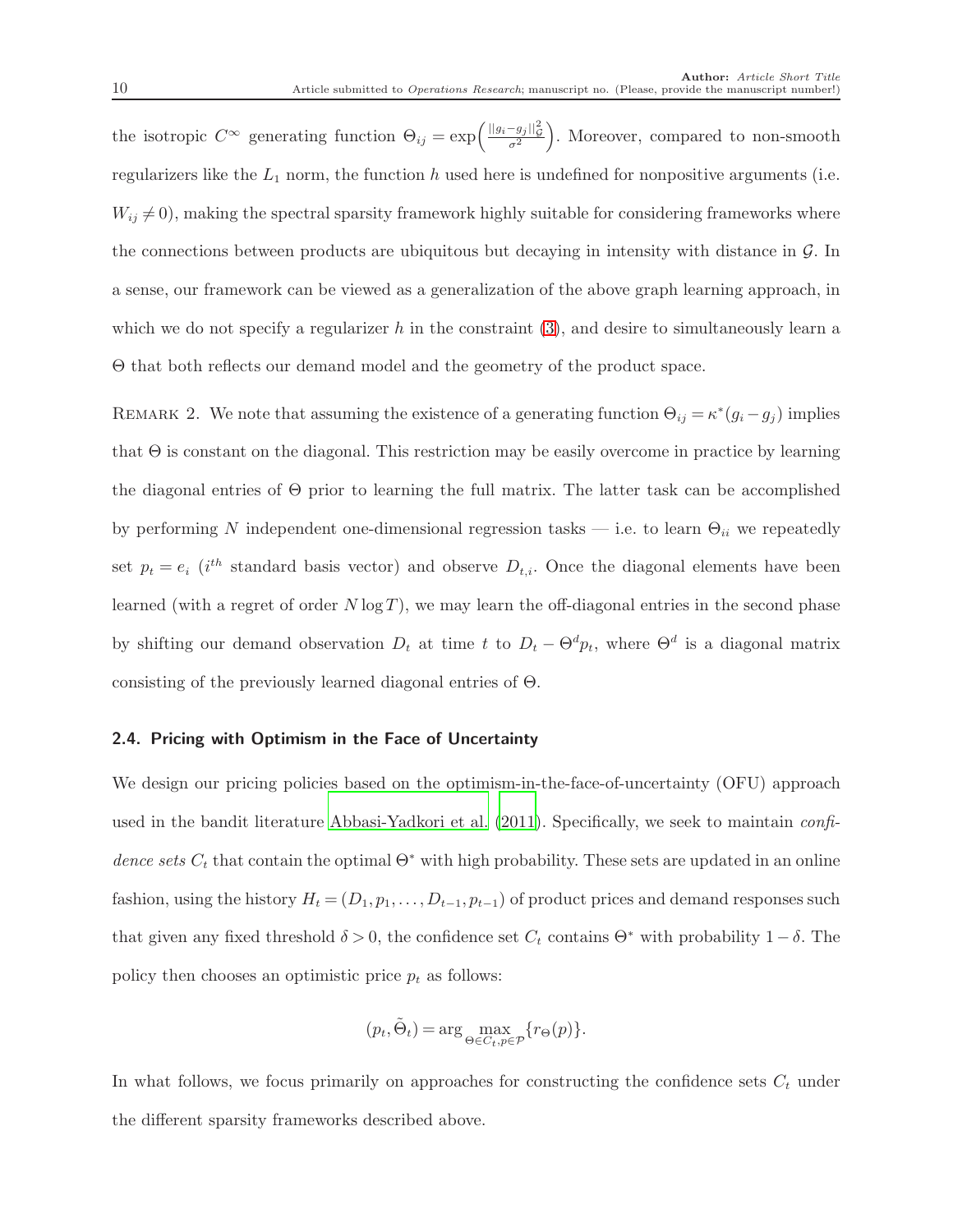#### 2.5. PAC-Bayesian Estimator

We derive our estimator  $\hat{\Theta}_t$  by applying a PAC-Bayesian approach with sparsity priors [Alquier et al.](#page-33-9) [\(2011](#page-33-9), [2015\)](#page-33-10). At each iteration, we sample  $\hat{\Theta}_t$  over a prior, which "encourages"  $\hat{\Theta}_t$  to exhibit a desired sparsity constraint. We first define the least-squares empirical risk as

<span id="page-10-0"></span>
$$
r(\Theta) = \frac{1}{t} \sum_{s=1}^{t} \|D_s - \Theta p_s\|^2.
$$
 (4)

(In this subsection, we occasionally suppress the dependence on  $t$  for notational simplicity.) We construct our sparsity prior in two-stages.

1. *Sparsity*: Our sparsity prior has the form

<span id="page-10-2"></span>
$$
\mu(\Theta) = \sum_{J \in \mathcal{J}} \pi_J \mu_J(\Theta),\tag{5}
$$

where  $J$  is some (possibly uncountable) family of spaces with specific sparsity constraints,  $\nu_J(\Theta)$  is a measure over J (often uniform), and  $\pi_J$  are the mixing probabilities. In Section [3,](#page-11-0) we discuss various parameterizations of sparsity under our different frameworks—the members of the family  $\mathcal J$  are parameterized accordingly. Then, our mixing probabilities  $\pi_J$  are designed to skew towards low values of the sparsity parameter.

2. *Exponential Weights*: Let  $Z(\cdot)$  be a scaling operator defined on the supp $(\mu)$ . Then, we define  $\rho_{\lambda}$ to be the measure:

$$
\frac{d\rho_t^{\lambda}(\Theta)}{d\mu(\Theta)} = \frac{e^{-\lambda r(Z(\Theta))}}{\int_{\Theta} e^{-\lambda r(Z(\Theta))}\mu(\Theta)d\Theta},\tag{6}
$$

where  $\lambda > 0$  is a parameter. The exponential density of  $\rho_{\lambda}$  encourages the prior to minimize the empirical risk in [\(4\)](#page-10-0). Observe that  $\rho_{\lambda}$  implicitly depends on t through the empirical risk  $r(\Theta)$ and  $\lambda$ , which can vary over time. We compute our estimator  $\hat{\Theta}$  as the expected value of  $Z(\Theta)$ with respect to  $\rho_{\lambda}$ ; i.e.,

<span id="page-10-1"></span>
$$
\hat{\Theta} = \int Z(\Theta) d\rho_t^{\lambda}(\Theta). \tag{7}
$$

REMARK 3 (NOTATION). In the following, we will denote the true price-sensitivity matrix as  $\Theta^*$ to emphasize that it is the parameter to be learned. For a matrix A, we denote by  $||A||$  its operator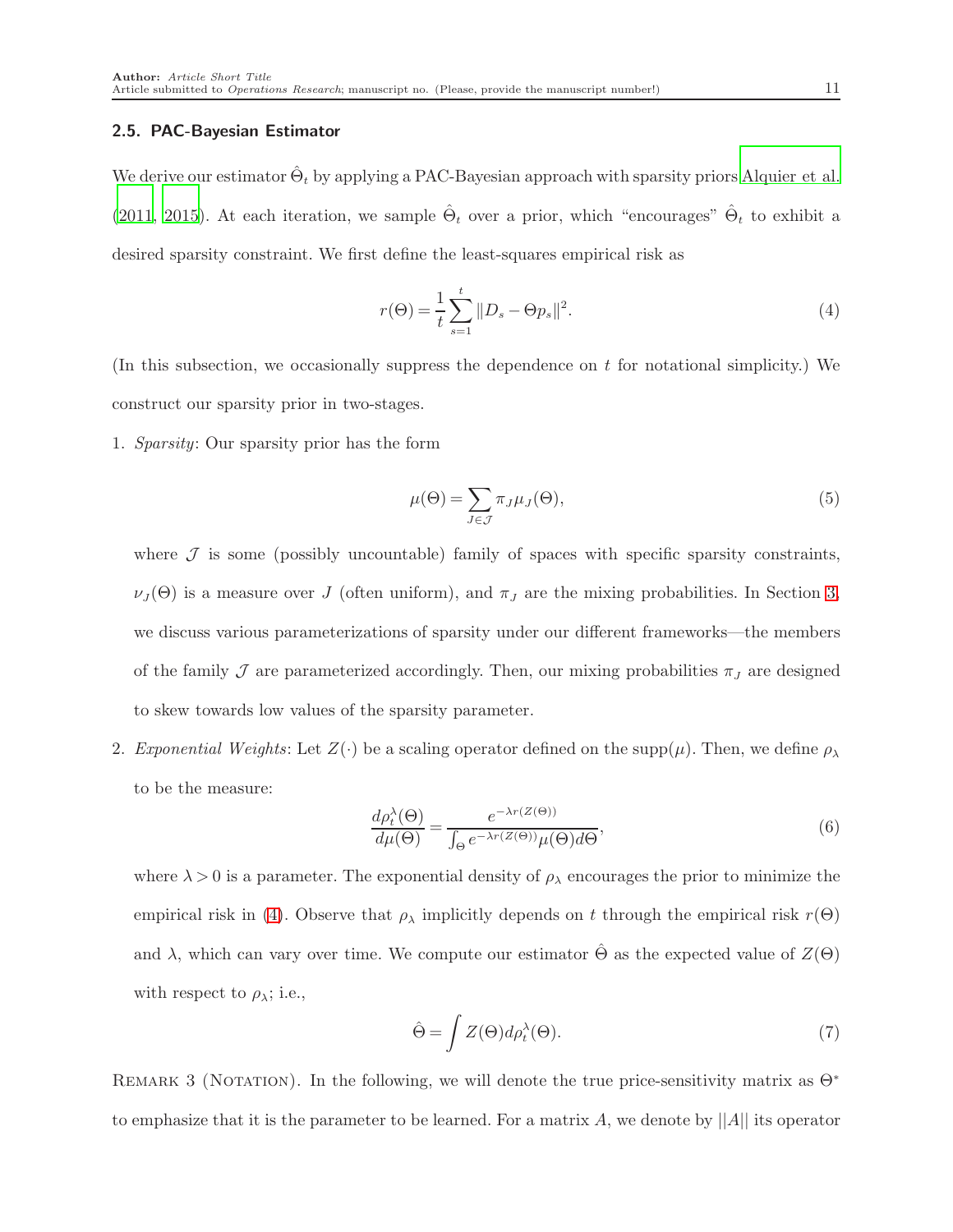norm and  $||A||_{\text{Fro}}$  its Frobenius norm. For any two Banach spaces  $\mathcal{B}_1$  and  $\mathcal{B}_2$ ,  $||\cdot||_{\theta,p}$  denotes the norm in the interpolation space  $[\mathcal{B}_1,\mathcal{B}_2]_{\theta,p}$  (when the ambient spaces are understood from context). Moreover,  $||\cdot||_{\mathcal{H}_{\beta}}$  denotes the norm on  $||\cdot||_{\mathcal{H}_{\mathcal{K}}^{\beta}}$  when the kernel K is understood, and by  $||\cdot||_{\mathcal{K}}$ the norm in  $\mathcal{H}_{\mathcal{K}}$  (with reproducing kernel  $\mathcal{K}$ ). We use  $\mathcal{D}_{\text{KL}}(\cdot|\cdot)$  to denote the KL-divergence, and  $\mathcal{M}(\mu)$  to denote the set of measures absolutely continuous to  $\mu$ . Finally, we say  $f(x) = \mathcal{O}(g(x))$  if  $f(x) \leq Cg(x)$  for sufficiently large x and  $f(x) \approx g(x)$  if  $\lim_{x \to \infty} \frac{f(x)}{g(x)} = 1$ .

# <span id="page-11-0"></span>3. Analysis

We first discuss the conversion of confidence sets  $C_t$  to regret bounds via the OFU policy. Suppose that we are given an online algorithm to construct  $C_t$ . Based on this, the following result demonstrates how the radius of the confidence sets translates into an upper bound on the pseudo-regret after T iterations.

LEMMA 1. *For*  $t = 1, 2, ..., let V_t = \sum_{s=1}^t p_s p_s^{\intercal}$ , and define:

<span id="page-11-1"></span>
$$
C_t = \{ \Theta : \text{tr}((\Theta - \hat{\Theta}_t)^{\intercal} V_t(\Theta - \hat{\Theta}_t)) < \beta_t^2(\epsilon), ||\Theta|| \le K \}.
$$

 $Suppose that \Theta^* \in C_t$  *for*  $t = 1, 2, \ldots$ , *with probability at least*  $1 - \epsilon$ *, and*  $||\Theta^*||$ ,  $||\hat{\Theta}|| \leq K$  *Then, we have with probability at least*  $1 - \epsilon$  *that* 

<span id="page-11-3"></span><span id="page-11-2"></span>
$$
\Delta_T \le L^2 \sqrt{8N \log \left(1 + \frac{2TL^2}{N}\right)} \sqrt{\sum_{t=1}^T \beta_t^2(\epsilon) + 2K^2 TN}.\tag{8}
$$

The proof of Lemma [1](#page-11-1) is in the supplementary materials. The bound in [\(8\)](#page-11-2) illustrates that our best-case regret is  $\mathcal{O}(\sqrt{NT})$ . Hence, in order to preserve the asymptotically optimal  $\sqrt{T}$  rate, we need to ensure that  $\beta_t^2(\epsilon)$  is at worst  $\mathcal{O}(T)$ . In Sections [3.1](#page-12-0) and [3.3,](#page-16-0) we outline the measures  $\{\mu_J\}_{J\in\mathcal{J}}$ used to achieve this aim in different sparsity frameworks. Moreover, the bound  $K$  is known by the seller and may depend on  $N$  — in the remainder of the paper, we discuss suitable growth rates of K in our different sparsity contexts. We first present a general result that provides a variational characterization of the radius of the confidence sets  $C_t$ :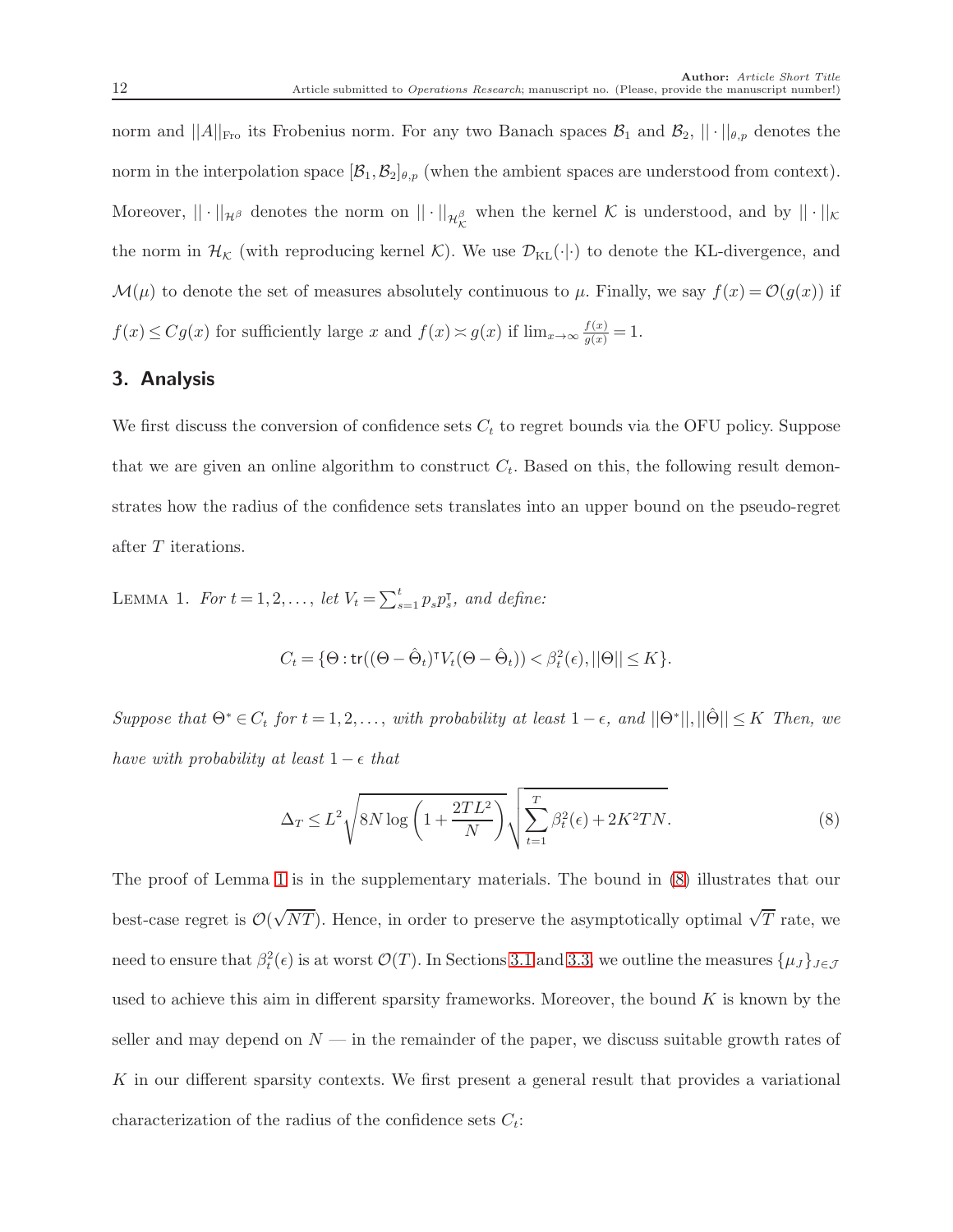LEMMA 2. *Suppose*  $||\Theta||_2 \leq K$  *and*  $Z(\Theta) = \frac{K\Theta}{||\Theta||}$ . *Define:* 

$$
R(\Theta) = \frac{1}{t} \sum_{s=1}^{t} ||(\Theta - \Theta^*)p_s||^2.
$$

*Then, letting*  $\lambda = \frac{t}{2C_1}$  *in* [\(7\)](#page-10-1)*, we have:* 

<span id="page-12-1"></span>
$$
\frac{1}{t}\sum_{s=1}^t \|(\hat{\Theta}_t - \Theta^*)p_s\|^2 \le \inf_{\rho \in \mathcal{M}(\mu)} 3 \int R(Z(\bar{\Theta})) d\rho(\bar{\Theta}) + \frac{8C_1}{t} \Big(\mathcal{D}_{KL}(\rho||\mu) + \log \frac{2}{\epsilon}\Big) \tag{9}
$$

*for*  $t = 1, 2, \ldots$  *with probability*  $1 - \epsilon$ *.* 

The absolute constant  $C_1$  appearing in [\(9\)](#page-12-1) is defined as:

$$
C_1 = \max\left\{ (Q + KL)KL, \sigma^2 + K^2 \right\}.
$$

which will be used repeatedly throughout the sequel. We observe that  $(9)$  precisely characterizes our target confidence set, as  $\sum_{s=1}^{t} ||(\hat{\Theta}_t - \Theta^*)p_s||^2 = \text{tr}((\hat{\Theta}_t - \Theta)^{\intercal}V_t(\hat{\Theta}_t - \Theta))$  with  $V_t$  being defined as in Lemma [1.](#page-11-1) Thus, the right-hand side of [\(9\)](#page-12-1) gives us the desired radius  $\beta_t^2(\delta)$  of  $C_t$  to plug into Lemma [1.](#page-11-1) In the remainder of the paper we customize and synthesize the above two results over a variety of problem settings.

# <span id="page-12-0"></span>3.1. Analysis of  $L_0$  Sparsity

In our first setting, we use the sparsity measure inspired by that presented on p.131 in [Alquier et al.](#page-33-9) [\(2011](#page-33-9)). That is, for each  $J \subset [N] \times [N]$ , we define the truncated set  $J_K$  of matrices  $\Theta$  supported on J as

$$
J_K = \{\Theta \in \mathbb{R}^{N \times N}: \|\Theta\|_{\operatorname{Fro}}^2 \leq K^2N+1, \, \Theta_{ij} \neq 0 \, \, \text{if and only if} \, \, (i,j) \in J\}
$$

and our mixing probabilities as

<span id="page-12-2"></span>
$$
\pi_J = \frac{\alpha^{|J|}}{\sum_{i=0}^{N^2} \alpha^i} {N^2 \choose |J|}^{-1}
$$
\n(10)

for some  $\alpha \in (0,1)$ . Hence, we let our family of support spaces be  $\mathcal{J} = \{J_K : J \subset [N] \times [N]\}$ , choose  $\mu_{J_K}$  to be the uniform spherical measure over  $J_K$  i.e up to isomorphism:

$$
\mu_{J_K}(\cdot) = \frac{\mathbb{1}_{\{ \|\Theta\|_{\text{Fro}} \le K^2N+1 \}} m_J(\cdot)}{m_J(\sqrt{K^2N+1} \mathbb{B}_J)},
$$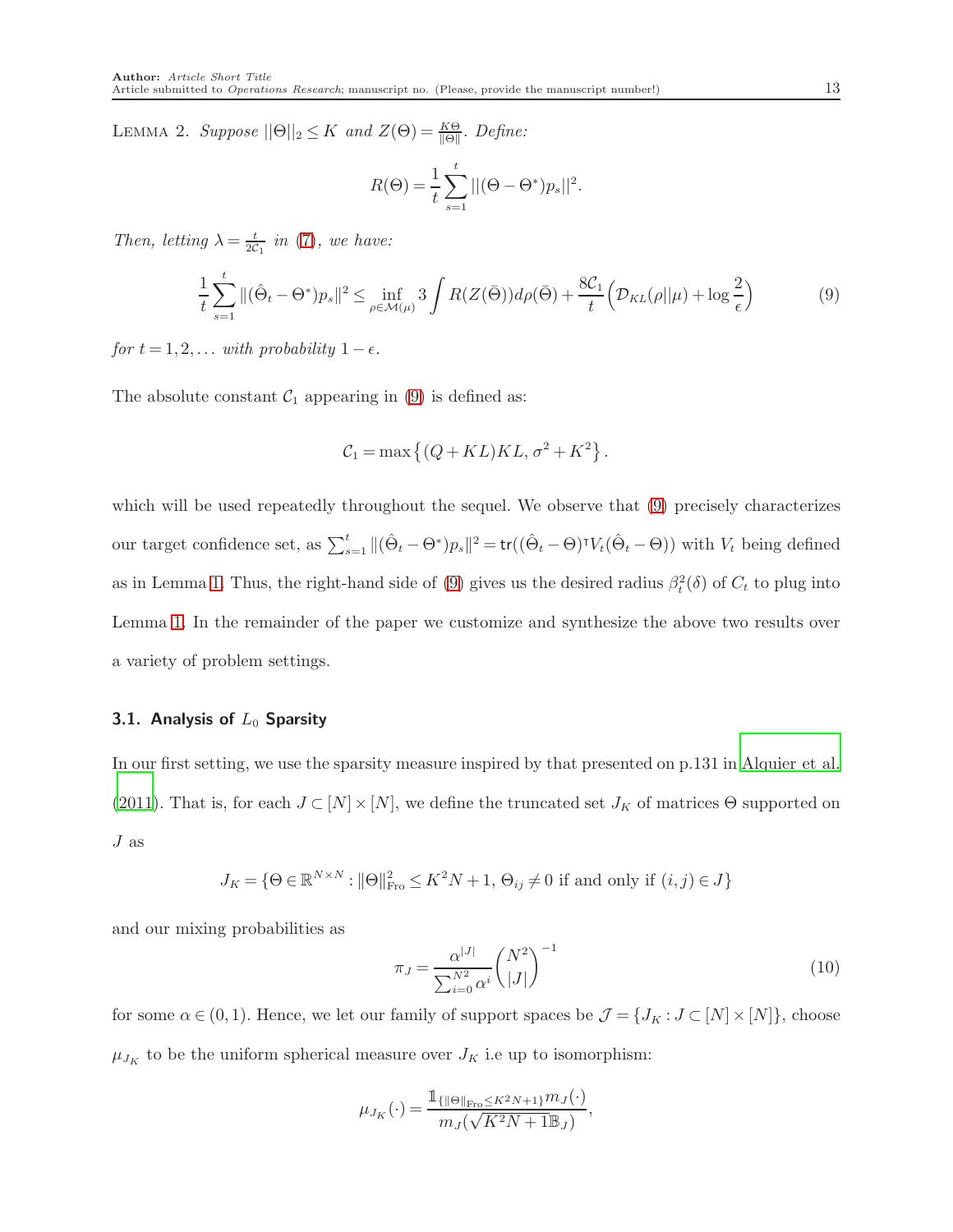where  $m_J(\cdot)$  is the Lebesgue measure over  $\mathbb{R}^{|J|}$  and  $\mathbb{B}_J$  is the unit Euclidean ball in  $\mathbb{R}^{|J|}$ . Finally, we set  $Z(\Theta) = \frac{K\Theta}{\|\Theta\|_2}$ , and then define the sparsity prior  $\mu(\Theta)$  using [\(5\)](#page-10-2). Then applying this prior with Lemma [9](#page-12-1) to our online setting, we obtain the following result.

LEMMA 3. Suppose that  $\|\Theta^*\| \leq K$ , and let  $J^* = \{(i,j) \in [N] \times [N] : \Theta^*_{ij} \neq 0\}$  denote the support of  $\Theta^*$ *. Then, setting*  $\lambda_t = t/(2\mathcal{C}_1)$  *in* [\(5\)](#page-10-2)*, we have* 

<span id="page-13-2"></span><span id="page-13-1"></span>
$$
\sum_{s=1}^{t} ||(\hat{\Theta}_t - \Theta^*)p_s||^2
$$
\n
$$
\leq \frac{3L^2}{t} + 8C_1 \left( |J^*| \log \left( \frac{e^{N^2 t \sqrt{K^2 N + 1}}}{|J^*|} \right) - \log \alpha (1 - \alpha) + \log \frac{2}{\epsilon} \right) \tag{11}
$$

*for*  $t = 1, 2, \ldots$ , *with probability at least*  $1 - \epsilon$ *.* 

Equipped with the full description of the confidence set, we can now apply Lemma [1](#page-11-1) and the estimate  $\sum_{t=1}^{T} \log t \le \int_{1}^{T+1} \log t dt$  to obtain our regret bound. We omit the full proof the regret bounds in Theorem [1](#page-13-0) and the sequel as these follow directly from the confidence radius in [\(11\)](#page-13-1), Lemma [1](#page-11-1) and the straightforward estimation of the sum  $\sum_{t=1}^{T} \beta_t^2(\epsilon)$  in [\(8\)](#page-11-2) by the corresponding integral as described previously:

<span id="page-13-0"></span>THEOREM 1. *Suppose that the assumptions of Lemma [3](#page-13-2) hold and*  $K = \mathcal{O}(\log^a N)$  *for*  $a > 1$ *. Then, we have*

 $\Delta_T$ 

$$
\leq L^2 \sqrt{3L^2 \log T + 8C_1 T \left[ |J^*| \log \left( \frac{e^{N^2} \sqrt{K^2 N + 1}}{|J^*|} \right) - \log \alpha (1 - \alpha) + \log \frac{2}{\epsilon} \right] + 8C_1 |J^*| (T + 1) \log (T + 1) + 2T N \log^{2\alpha}(N)}
$$
  

$$
\cdot \sqrt{8N \log \left( 1 + \frac{2TL^2}{N} \right)}
$$

*for*  $T = 1, 2, \ldots$ , *with probability at least*  $1 - \epsilon$ *.* 

Our choice to set  $K = \mathcal{O}(\log^a N)$  above is motivated by the theory of sparse random graphs. Indeed, suppose our product network is a realization of an Erdos-Renyi graph with edge probabilities log N  $\frac{gN}{N}$  and uniformly bounded edge weights, i.e. the probability of any two products being connected decreases with the number of products, while the total number of connections grows logarithmi-cally. Then, Theorem 1.1 in [Krivelevich and Sudakov \(2003\)](#page-35-10) gives us that  $||\Theta^*|| = \mathcal{O}(\log^2 N)$  when Θ<sup>∗</sup> is interpreted as the adjacency matrix of the product network.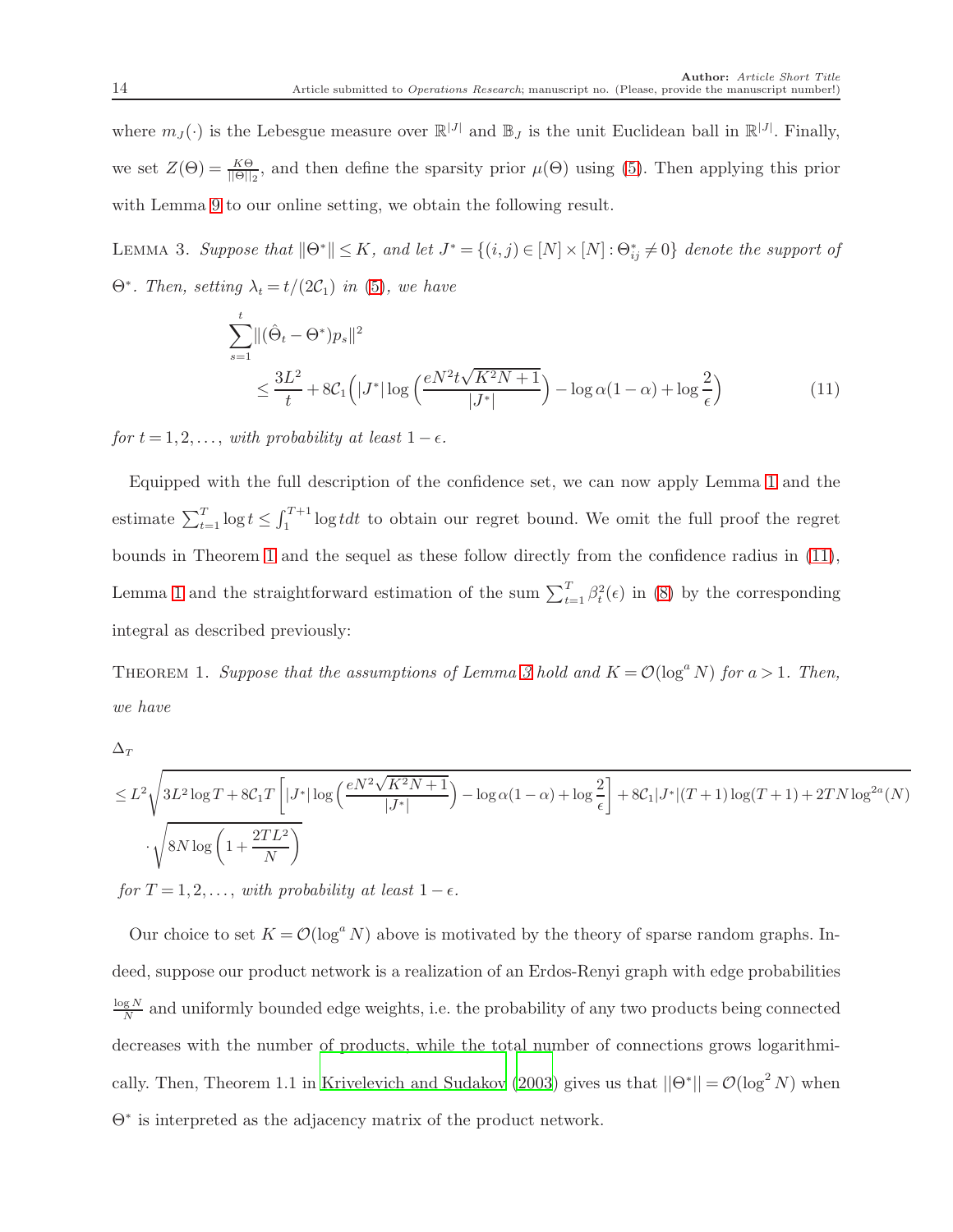Our regret bound in Theorem [1](#page-13-0) is  $\mathcal{O}(\sqrt{|J^*|NT})$  up to logarithmic terms. In the worst case, i.e. the when  $\Theta^*$  is full and  $|J^*|=N^2$ , we obtain a rate that is  $\mathcal{O}(\sqrt{N^3T})$ . While this rate is asympotically optimal in T, the linear dependence on  $|J^*|$  is not ideal, as all nonzero price-sensitivities may not be equally influential. In the remainder of this paper, we will examine how the scalability of our algorithm in  $N$  can be improved under more specified scenarios, where the assumption of spectral sparsity is replaced by more *a priori* knowledge of the structure of the product network.

#### 3.2. Analysis of Off-Diagonal Sparsity

In our first such specified setting, we suppose the weights on the diagonal of Θ dominate those on the off-diagonal by an order of magnitude. As alluded to earlier, this indicates that a product's price influences its own demand far more than the demand of any other product. Specifically, we assume that the off-diagonal entries of  $\Theta$  are  $\mathcal{O}(1/N)$ , while the diagonal entries of  $\Theta$  are  $\mathcal{O}(1)$ as N grows large; i.e., as the number of products increases, individual cross-price sensitivities are diminished while own-price sensitivities are preserved.

Note that in this setting, we do not require the true price-sensitivity matrix  $\Theta^*$  to have zero entries. Indeed, we will demonstrate that our policy produces  $\mathcal{O}(N\sqrt{T})$  regret even when  $\Theta^*$  is full. Moreover, in this setting our assumption  $||\Theta^*|| \leq K$  is virtually equivalent to simply bounding the diagonal entries of  $\Theta^*$ . Indeed, since the off-diagonal entries of  $\Theta^*$  are  $\mathcal{O}\left(\frac{1}{N}\right)$ , by applying the Gershgorin circle theorem to  $\Theta^*(\Theta^*)^T$  (which exhibits the same property),  $||\Theta^*|| \leq \max_{i \in [N]} \Theta_{ii}^*$  +  $\mathcal{O}(1)$ . Meanwhile the diagonal entries of  $\Theta^*$  are clearly bounded by  $||\Theta^*||$ .

In this new setting, our previous prior would no longer be ideal because, although it encourages sparsity, it does not differentiate between the diagonal and off-diagonal entries of Θ. To address these localizations, we simply modify the measures  $\mu_J$  and mixing probabilities  $\pi_J$ , and leave the remaining structure of the prior (i.e., the family of spaces  $\mathcal{J} = \{J: J \subset [N] \times [N]\})$  unchanged.

<span id="page-14-1"></span><span id="page-14-0"></span>
$$
\Theta_{ii} \sim |N(0,1)| \ \forall (i,i) \in J,\tag{12}
$$

$$
\Theta_{ij} \sim \sqrt{\Gamma(N^{-1}, 1)} \ \forall (i, j) \in J \text{ with } i \neq j. \tag{13}
$$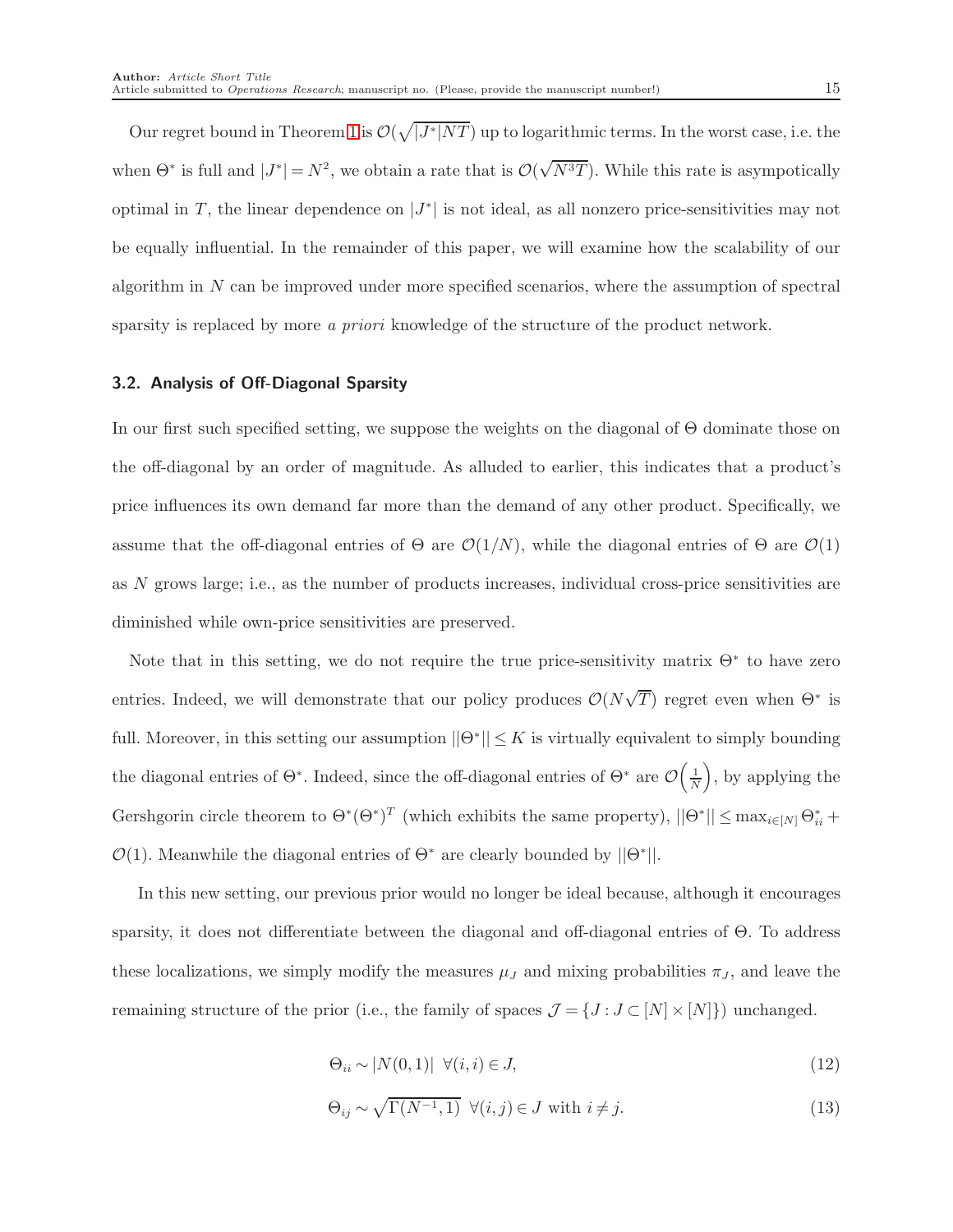where  $\Gamma(k, \theta)$  denotes a gamma distribution with shape k and scale  $\theta$  (note we allow  $\Theta_{ij}$  to take both positive and negative values with equal probability). Note that  $|N(0,1)| \sim \sqrt{\Gamma(0.5, 2)}$  by definition, so the diagonal entries in [\(12\)](#page-14-0) are indeed related to the off-diagonal ones in [\(13\)](#page-14-1) only differing in their scale and shape (and possibly their sign). We then set

<span id="page-15-0"></span>
$$
\pi_J = \frac{|J|^{-2}}{\sum_{i=0}^{N^2} i^{-2}} \binom{N^2}{|J|}^{-1}.
$$
\n(14)

Like the mixing probabilities in [\(10\)](#page-12-2), those in [\(14\)](#page-15-0) vary inversely with the size of the support set J. However, the variation is less drastic in [\(14\)](#page-15-0), with the probabilities decaying only polynomially in the  $|J|$  rather than exponentially — this difference will be crucial for the scalability of our regret in Theorem [2.](#page-15-1) Finally, we set our scaling  $Z = \frac{K\Theta}{\|\Theta\|}$ , and as before combine these components to construct our sparsity prior  $\mu(\cdot)$  according to [\(5\)](#page-10-2) and [\(7\)](#page-10-1). We now present the confidence set for this setting:

<span id="page-15-3"></span>LEMMA 4. *Suppose that*  $\Theta_{ij}^* \leq \frac{C}{N}$  $\frac{C}{N}$  for some  $C > 0$  and all *i*, *j* satisfying  $i \neq j$ , in addition to the *assumptions of Lemma [3.](#page-13-2) Let*  $\theta = \min\{|\Theta_{ij}^*|, \Theta_{ij}^* \neq 0\}$ *. Then, using the prior defined in* [\(12\)](#page-14-0)*,* [\(13\)](#page-14-1)*, and* [\(14\)](#page-15-0)*, and setting*  $\lambda = t/(2C_1)$  *in* [\(7\)](#page-10-1)*, we have for*  $N > \frac{3C}{\sqrt{2}}$  $\frac{1}{2}$ 

<span id="page-15-2"></span>
$$
\sum_{s=1}^{t} \| (\hat{\Theta}_t - \Theta^*) p_s \|^2 \le \frac{3L^2 \theta^2}{t} + 8C_1 \left[ K^2 N + (2N - 1) \log \theta^{-1} t + 4 \log N + \log \frac{\pi^2}{6} + \log \left( \frac{2}{\epsilon} \right) \right] \tag{15}
$$

*for*  $t = 1, 2, \ldots$ , *with probability at least*  $1 - \epsilon$ *.* 

Substituting the radius in [\(15\)](#page-15-2) into the regret bound from Lemma [1,](#page-11-1) we obtain:

Theorem 2. *Suppose that the assumptions of Lemma [4](#page-15-3) hold. Then, we have*

<span id="page-15-1"></span>
$$
\Delta_T \le L^2 \sqrt{3L^2 \theta^2 \log T + 8C_1 T \left[K^2 N + CN \log \theta^{-1} T + \log \left(\frac{2}{\epsilon}\right)\right] + 2K^2 TN}
$$

$$
\cdot \sqrt{8N \log \left(1 + \frac{2TL^2}{N}\right)}
$$

*for*  $T = 1, 2, \ldots$ , *with probability at least*  $1 - \epsilon$  *(where C is an absolute constant)*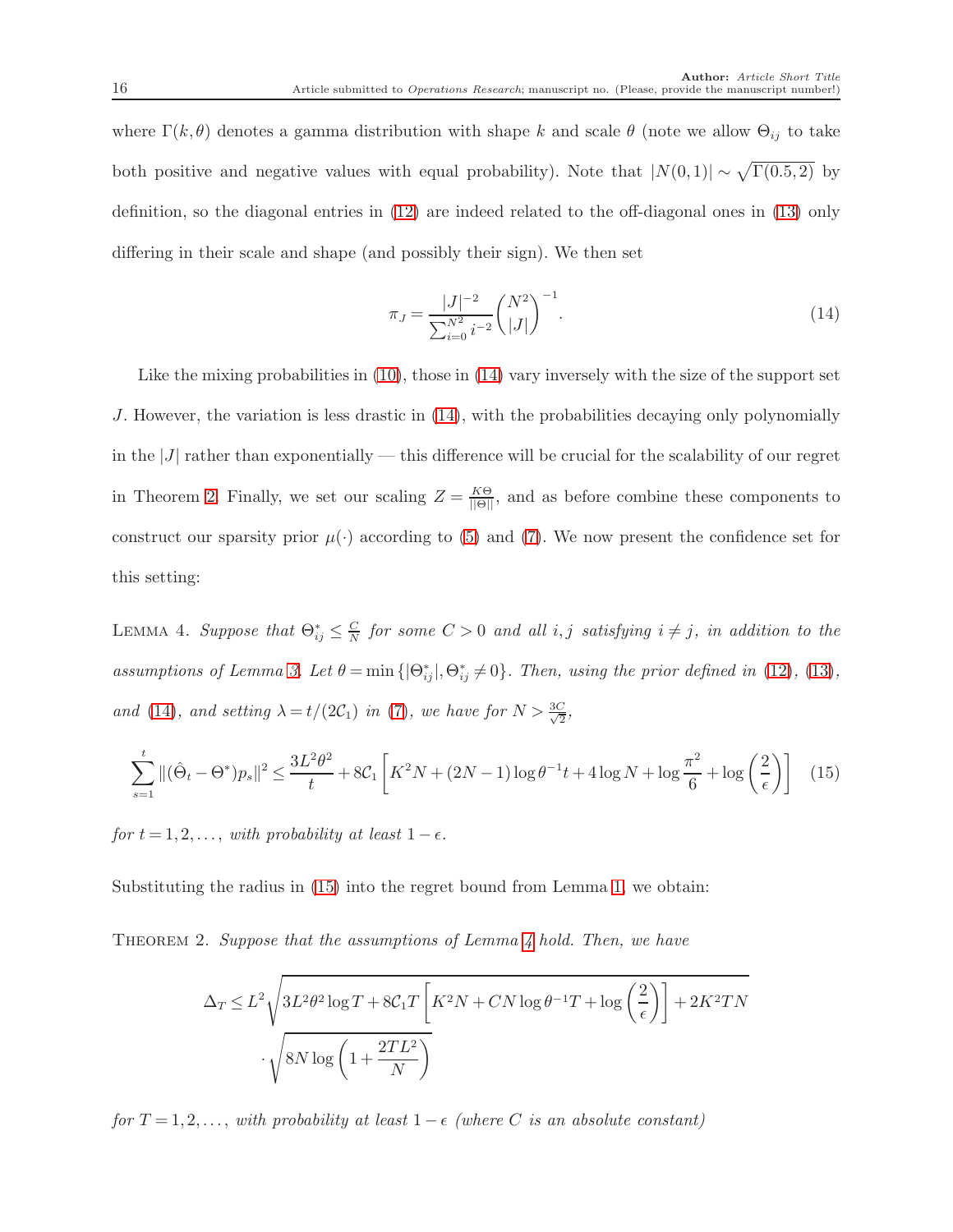In Theorem [2,](#page-15-1) we observe that we preserve the  $\mathcal{O}(\sqrt{T})$  growth of regret in T from Theorem [1,](#page-13-0) yet the growth of regret is now linear in  $N$ , the number of products, as opposed to  $|J^*|$ , the number of connections in the graph. This can be attributed to the fact that in the setting of Theorem [2,](#page-15-1) we maintain that while cross-product price effects may exist, they are not as influential as the relationship between a product's own price and its demand. The  $\mathcal{O}(N)$  growth of regret is optimal in this setting, because this is the best achievable growth rate of regret even in the absence of cross-product price effects. To see this, consider  $N$  single-product pricing problems, invoke the lower bound on regret in Theorem 1 of [Keskin and Zeevi \(2014\)](#page-35-4) in each problem, and add up the N lower bounds.

# <span id="page-16-0"></span>3.3. Analysis of Spectral Sparsity

In this section, we demonstrate that we may achieve a  $\mathcal{O}(N\sqrt{T})$  regret rate even when  $\Theta^*$  is dense, under certain smoothness assumptions on the price-sensitivity function  $\kappa^*(x_i, x_j) = \Theta_{ij}^*$ . We study two PAC-Bayesian priors, which simulate the generating function  $\kappa$  using a family of Gaussian processes. In our first prior, this family consists of different scalings of a single Gaussian process  $GP(0,\mathcal{K})$  with covariance kernel K and corresponding RKHS  $\mathcal{H}_{\mathcal{K}}$ . While this prior requires minimal structural information on the process  $\text{GP}(0, \mathcal{K})$ , it only produces the optimal  $\mathcal{O}(N\sqrt{T})$  regret rate in the correctly specified case (when  $\kappa^* \in \mathcal{H}$ ) and is not robust to misspecification. Our second prior simulates  $\kappa$  over the different *powers*  $\{GP(0, \mathcal{K}^{\gamma})\}_{\gamma \in (0,1)}$  of the process  $GP(0, \mathcal{K})$ . Implementing this prior requires spectral information on the process  $\text{GP}(0,\mathcal{K})$  making its application more limited than the scaling prior — however, we will see that this prior produces the optimal  $\mathcal{O}(N\sqrt{T})$  regret rate in both the correctly specified and misspecified settings (when  $\kappa^* \notin \mathcal{H}$ ).

We note that in this setting, our assumption that  $||\Theta^*|| \leq K$  stems naturally from the smoothness of the generating function  $\kappa^*$ . Indeed, for a simple example, suppose  $\Omega$  is isomorphic to  $[-\pi, \pi]^d$  $(d \in \mathbb{N})$  and  $\kappa^*$  is an isotropic  $C^{\infty}$  positive-definite function. Then, if the products are distributed uniformly over  $\Omega$ , the eigenvalues of  $\Theta^*$  approximate those of the integral operator  $T_{\mathcal{L}}$  induced by the kernel  $\mathcal{L}(x,y) = \kappa^*(x-y)$ , for sufficiently large N. Since the Fourier coefficients of a  $C^{\infty}$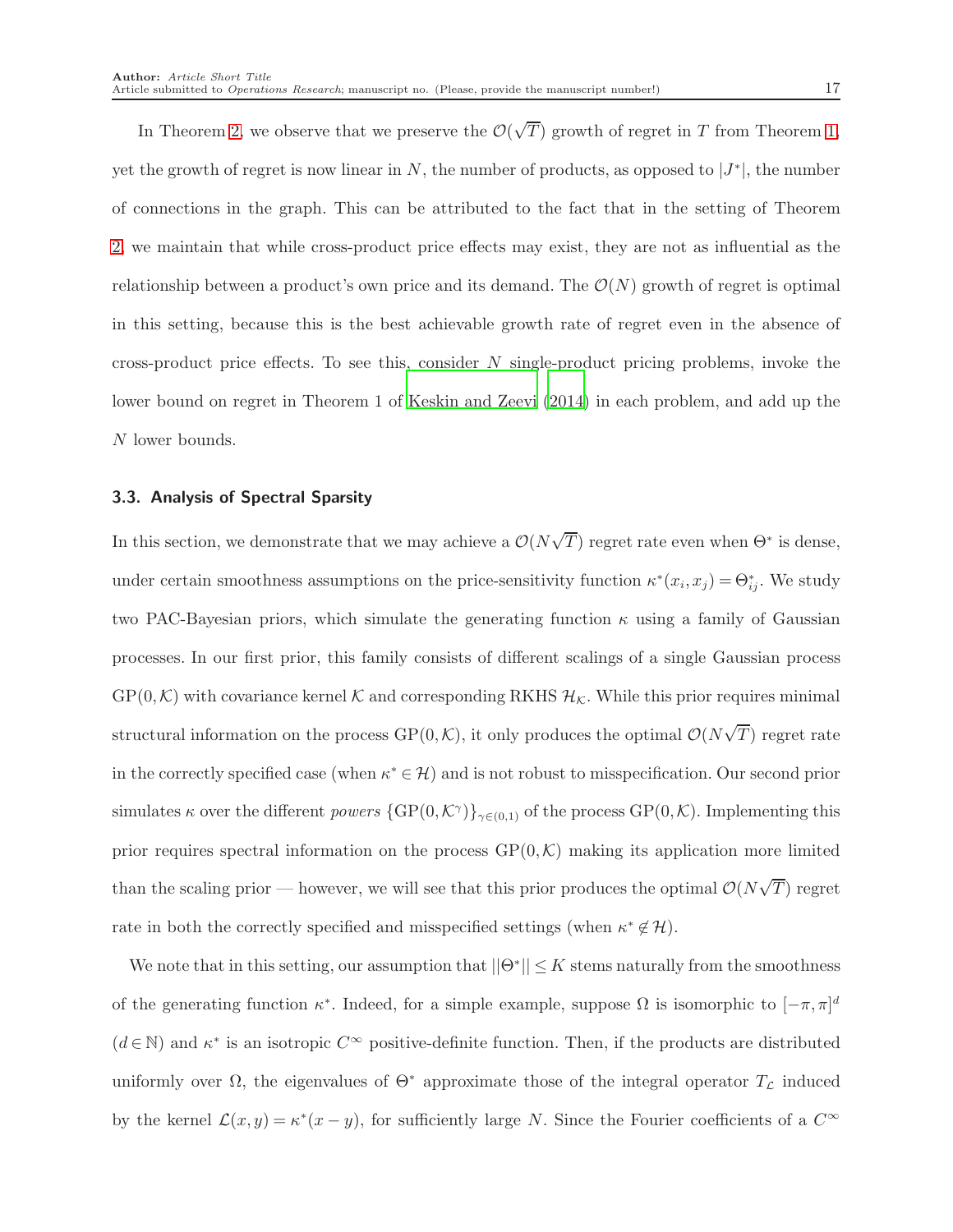function decay faster than any polynomial, by Theorem 1 of [Reade \(1992\)](#page-35-11) the same follows for  $T_c$ and hence Θ<sup>∗</sup> , implying that the eigenvalues are clearly bounded.

**3.3.1. Scaling Prior** We recall that our spectral sparsity assumption concerns the smoothness of our target function  $\kappa$ . First, we study a scaling prior, inspired by [Suzuki \(2012\)](#page-35-5), in which our parameter of interest  $\gamma \in (0,\infty)$  scales the Gaussian process with RKHS H. From the Feldman-Hajek theorem, different scalings of a given Gaussian process induce mutually singular measures — we mix these measures using the mixing probabilities  $\pi(\gamma)$ :

<span id="page-17-2"></span>
$$
\mu_{\gamma}: \kappa(\cdot) \sim \text{GP}(0, \gamma K),
$$
  

$$
\mu = \int_{1}^{\infty} \pi(\gamma) \mu_{\gamma} d\gamma,
$$
 (16)

where  $\pi$  is some probability density on  $[1,\infty)$ . We again set our scaling operator to  $Z(\Theta) = \frac{K\Theta}{\|\Theta\|}$ . Note in both the proofs and discussion for this section, we often abuse notation and interchangeably refer to a random matrix or function with distribution  $\mu_{\gamma}$  — it should be understood that in these cases the matrix  $\Theta$  and function  $\kappa$  are related by  $\Theta_{ij} = \kappa (g_i - g_j)$ . We first present the following characterization of our confidence sets:

<span id="page-17-0"></span>LEMMA 5. Suppose that  $||\Theta^*|| \leq K = \mathcal{O}(1)$ ,  $\mu_i \asymp e^{-iq}$  for  $q > 0$ , and  $\mathcal{H}^{\beta} \hookrightarrow L^{\infty}$  continuously for *some*  $0 < \beta < \alpha$ *. Then, setting*  $\lambda_t = t/(2C_1)$ *, we have:* 

<span id="page-17-1"></span>
$$
\sum_{s=1}^{t} \|(\hat{\Theta}_t - \Theta^*)p_s\|^2 \le 3L^2 + 8\mathcal{C}_1 \Big(\mathcal{C}_{\alpha,\beta}||\kappa^*||\frac{\frac{2(1-\beta)}{\alpha-\beta}}{\frac{1-\beta}{1-\beta},\infty} (4N^2t)^{\frac{1-\alpha}{1-\beta}} + \mathcal{C}_{\beta,q} \log^2\left(2N\sqrt{t}\right) + \log\frac{2}{\epsilon}\Big) \tag{17}
$$

*for*  $t = 1, 2, \ldots$ , *with probability at least*  $1 - \epsilon$ *, where*  $\mathcal{C}_{\beta,q}$  *depends only on*  $\beta, q$  *(and likewise for*  $\mathcal{C}_{\alpha,\beta}$ ).

The condition  $\mathcal{H}^{\beta} \hookrightarrow L^{\infty}$  continuously for some  $0 < \beta < \alpha$  ensures that when  $\kappa \sim \mu_{\gamma}$  ( $\gamma > \beta$ ), we can estimate the concentration of  $||\kappa - \kappa^*||_{\infty}$  via the Hilbert space norm  $||\kappa - \kappa^*||_{\mathcal{H}^{\beta}}$ , which can studied directly via the eigenvalues  $\mu_i$  of  $T_K$ . The proof of Lemma [5](#page-17-0) centers on handling misspecification by approximating  $\kappa^* \in \mathcal{H}^{\alpha}$  by an element  $g \in \mathcal{H}$ , contained in the shared Cameron-Martin RKHS H of the scaled Gaussian measures GP  $(0, \gamma K)$ , and hence approximating the shifted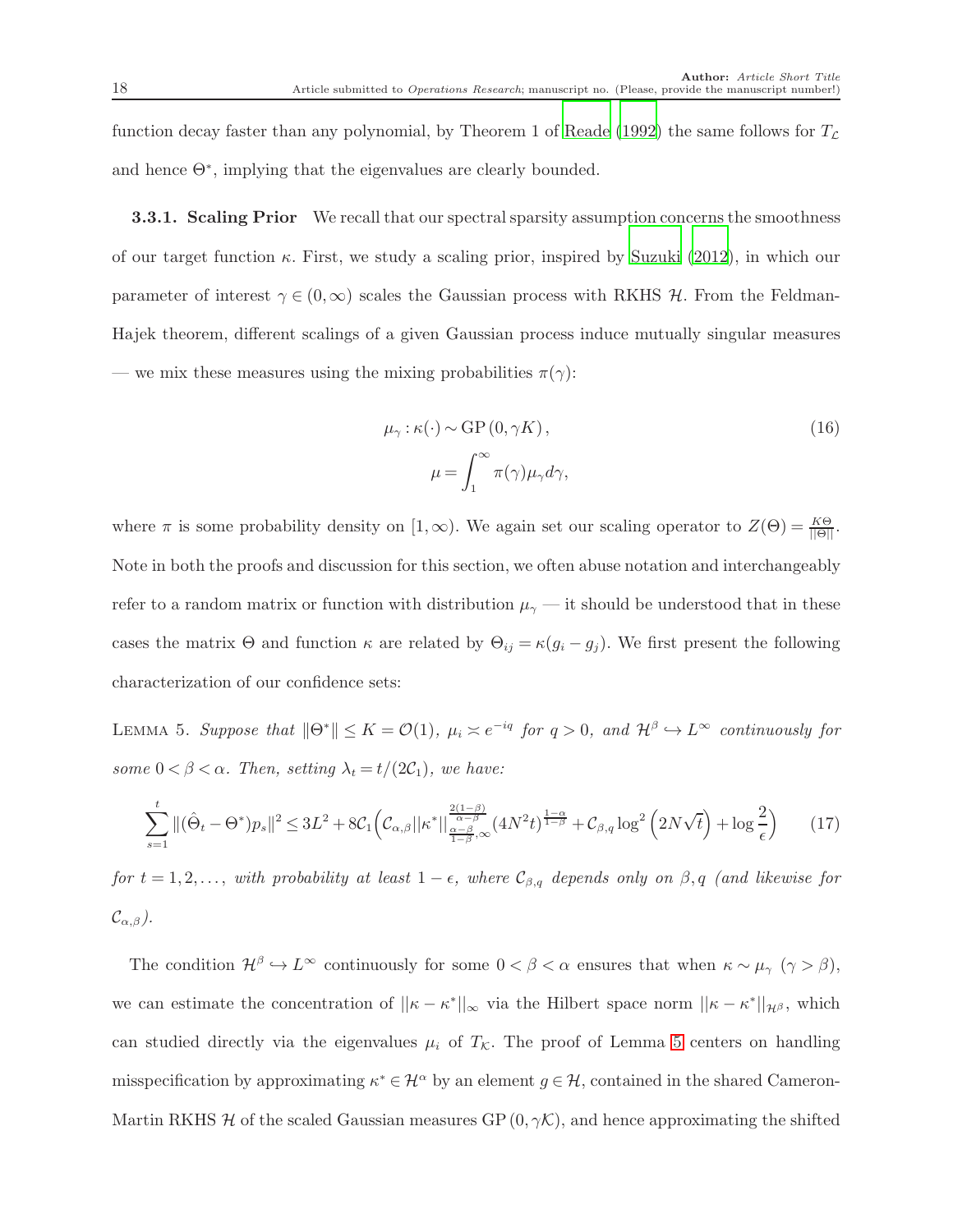measures  $GP(\kappa^*, \gamma \mathcal{K})$  via  $GP(g, \gamma \mathcal{K})$ , whose behavior is well-studied. Note, however the distribution of the latter shifted measure depends on  $||g||_K$ , whose magnitude we can only control polynomially in the approximation error  $||g - \kappa^*||_{\mathcal{H}^{\beta}}^{-1} \approx$  $\sqrt{t}$  (since we wish to approximate  $\kappa^*$  more strongly as  $t \to \infty$ ). This by-product of our approximation technique introduces the term  $(4N^2t)^{\frac{1-\alpha}{\alpha-\beta}}$  in [\(17\)](#page-17-1) which may be large if  $1 - \alpha$  is large and the problem is highly misspecified (note this term vanishes in the correctly specified situation when  $\alpha = 1$ ). As we observe in Theorem [3,](#page-18-0) this may lead to a suboptimal regret rate when we integrate the confidence radius over our horizon  $[0, T]$  to obtain our regret bound. Indeed, applying Lemma [1](#page-11-1) again to the RHS of [\(17\)](#page-17-1) with the estimate  $\begin{split} \sum_{t=1}^T \log^2(2N\sqrt{t}) & \leq \sum_{t=1}^T \log^2(2Nt) \leq 2\sum_{t=1}^T (\log^2(2N) + \log^2 t) \leq 2\log^2(2N)T + 2\int_1^{T+1} \log^2(t)dt \leq \end{split}$  $2T \log^2(2N) + 2(T+1) \log^2(T+1) \leq 2T \log^2(8NT)$ , we obtain the regret bound:

<span id="page-18-0"></span>Theorem 3. *Suppose that the assumptions of Lemma [5](#page-17-0) hold. Then, we have:*

$$
\Delta_T \le L^2 \sqrt{3L^2 T + 8C_1 T \left[ C_{\alpha,\beta,\kappa^*} (4N^2 T)^{\frac{1-\alpha}{1-\beta}} + C_{\beta,q} \log^2 (8NT) + \log \frac{2}{\epsilon} \right] + 2K^2 TN}
$$
(18)  

$$
\cdot \sqrt{8N \log \left( 1 + \frac{2TL^2}{N} \right)}
$$

*for*  $t = 1, 2, \ldots$ , *with probability at least*  $1 - \epsilon$ *, where*  $C_{\alpha,\beta,\kappa^*}$  *depends only on*  $\alpha, \beta$ *, and*  $\kappa^*$  *(and likewise for*  $\mathcal{C}_{\beta,q}$ *).* 

Hence, we obtain an adaptive  $\mathcal{O}(N^{\frac{1}{2}+\max\{\frac{1}{2},\frac{1-\alpha}{1-\beta}\}}T^{\frac{1}{2}+\frac{1-\alpha}{1-\beta}})$  regret rate. Since  $\alpha < \beta$  by assumption, we observe that in the worst case this rate becomes  $\mathcal{O}(N^{\frac{3}{2}}T)$ . While the former rate is clearly not optimal for  $\alpha \neq 1$  (i.e. under misspecification), we emphasize again, that in the correctly specified setting (where  $\alpha = 1$ ) the approximation term  $(4N^2T)^{\frac{1-\alpha}{1-\beta}}$  vanishes and we obtain the optimal rate of  $\mathcal{O}(N\sqrt{T})$ . In the next section, we observe how we can eliminate this polynomial term in the misspecified setting as well, when we have closed form characterizations of the interpolation spaces.

**3.3.2. Powers Prior** In several settings, including the popular square-exponential (Gaussian) kernels, closed form expressions are available for the intermediate spaces  $\mathcal{H}^{\gamma}(\gamma \in (0,1))$  and/or their kernels  $K^{\gamma}$  (see e.g section 5 in [Karvonen \(2021\)](#page-34-11) for further examples). In these scenarios, we can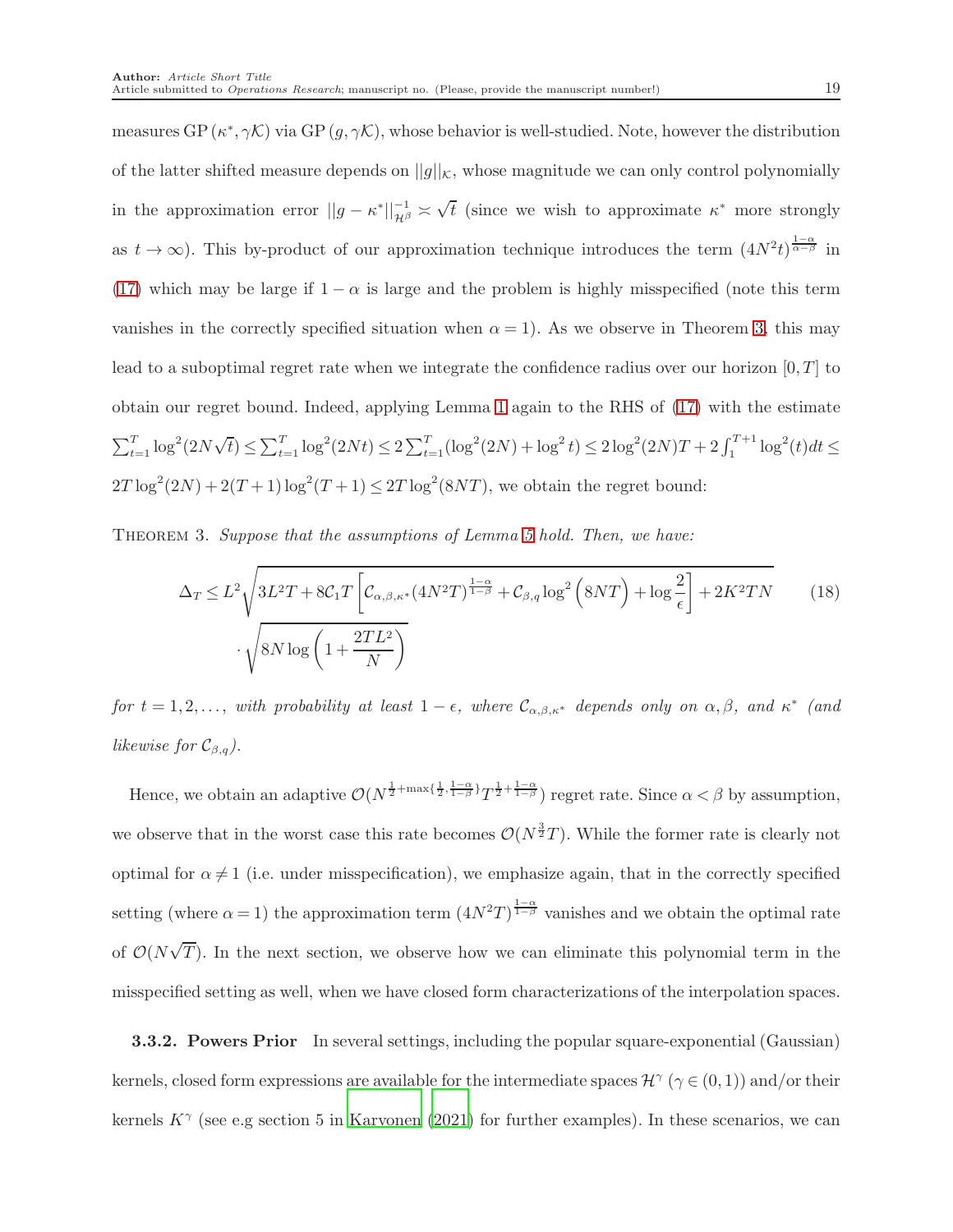simulate our Gaussian measures directly over these interpolation spaces, and thereby approximate  $\kappa^*$  directly in its native space  $\mathcal{H}^{\alpha}$ . Here our family of supports is  $\mathcal{J} = {\text{supp}}(\mu_{\gamma}) : \gamma \in (0,1]$ , where  $\mu_{\gamma}$  consists of the centered Gaussian measure with covariance  $K^{\gamma}$  whose support supp $(\mu_{\gamma})$ is itself contained in an RKHS power space under suitable assumptions (see [Steinwart \(2019\)](#page-35-6) for a comprehensive discussion). Recall  $K^{\gamma}$  is the kernel of the interpolation spaces  $\mathcal{H}^{\gamma}$ , which is reproducing iff it is almost surely finite. We define our sparsity prior:

<span id="page-19-1"></span>
$$
\mu_{\gamma}: \kappa(\cdot) \sim \text{GP}(0, K^{\gamma}),
$$
  

$$
\mu = \int_0^1 \pi(\gamma) \mu_{\gamma} d\gamma.
$$
 (19)

<span id="page-19-2"></span>Here,  $\pi(\gamma)$  is an arbitrary mixing density on  $(0,1]$  and again  $Z(\Theta) = \frac{K\Theta}{\|\Theta\|}$ . We first present the confidence sets induced by this prior:

LEMMA 6. Suppose that  $||\Theta^*|| \leq K = \mathcal{O}(1)$  and  $\mu_i \asymp e^{-iq}$ , and  $\mathcal{H}^{\beta} \hookrightarrow L^{\infty}$  continuously for some  $0 < \beta < \alpha$ . Then, setting  $\lambda_t = t/(2C_1)$  we have:

<span id="page-19-0"></span>
$$
\sum_{s=1}^{t} \|(\hat{\Theta}_t - \Theta^*)p_s\|^2 \le \frac{3L^2}{t} + 8\mathcal{C}_1 \Big(\mathcal{C}_{\alpha,\beta}||\kappa^*||^2_{\mathcal{H}^\alpha} + \mathcal{C}_{\beta,q,\alpha}\log^2(tN^2) + \log\frac{2}{\epsilon}\Big) \tag{20}
$$

*for*  $t = 1, 2, \ldots$ , *with probability at least*  $1 - \epsilon$ *, where*  $\mathcal{C}_{\alpha,\beta,q}$  *depends only on*  $\alpha, \beta$  *and* q *(and likewise for*  $\mathcal{C}_{\alpha,\beta}$ .

Observe that in [\(20\)](#page-19-0) we have eliminated the approximation error producing the polynomial term in [\(17\)](#page-17-1) as our powers prior in [\(19\)](#page-19-1) allows us to approximate  $\kappa^*$  directly in  $\mathcal{H}^{\alpha}$ . Thus, our confidence radius in [\(20\)](#page-19-0) grows only polylogarithmically in  $N$  and  $T$ . It is important to note that with the powers prior in [\(19\)](#page-19-1), the smoothness of the sample paths of  $\text{GP}(0, K^{\gamma})$  varies with  $\gamma$ , while in the scaling prior of [\(16\)](#page-17-2), the Cameron-Martin space of  $\mu_{\gamma}$  is fixed (up to norm equivalence). Now again applying Lemma [1](#page-11-1) and summing over the confidence set radii in [\(20\)](#page-19-0), we obtain the following regret bound:

<span id="page-19-3"></span>Theorem 4. *Suppose that the assumptions of Lemma [6](#page-19-2) hold. Then, we have*

$$
\Delta_T \le L^2 \sqrt{3L^2 \log T + 8C_1 T \left[ C_{\alpha,\beta} ||\kappa^*||_{\mathcal{H}^\alpha}^2 + C_{\beta,q,\alpha} (\log^2(N^2) + \log^2 T) + \log \frac{2}{\epsilon} \right] + 2K^2 TN}
$$
(21)

$$
\sqrt{8N\log\left(1+\frac{2TL^2}{N}\right)}\tag{22}
$$

*for*  $T = 1, 2, \ldots$ , *with probability at least*  $1 - \epsilon$ *.*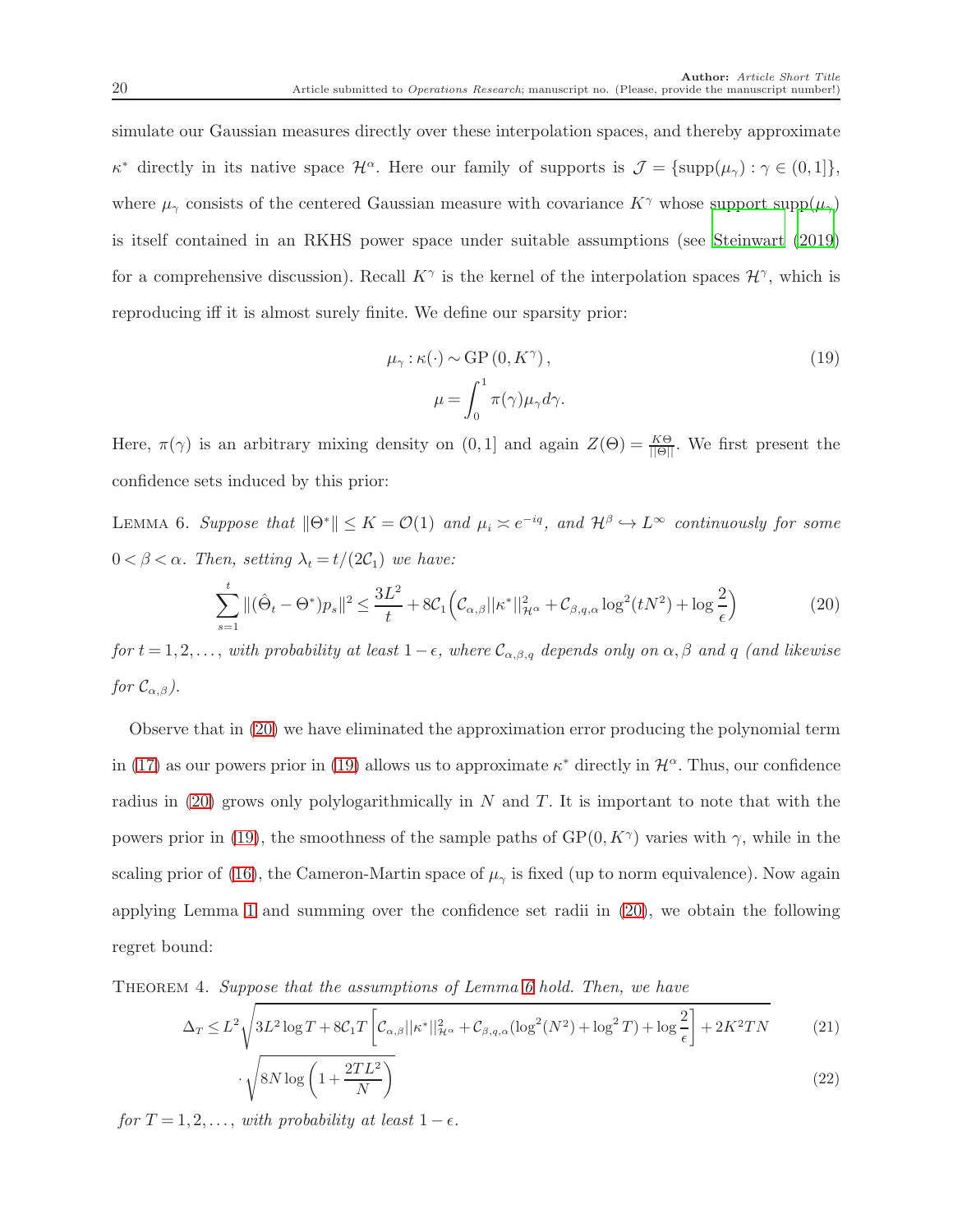Observe that in Theorem [4,](#page-19-3) the degree of misspecfication (i.e. the value of  $\alpha$ ) only manifests in the scalars  $||\kappa^*||^2_{\mathcal{H}^\alpha}$  and  $\mathcal{C}_{\beta,p,\alpha}$  and hence does not affect the asymptotic behavior of the bound in either  $N$  or  $T$ . Hence, even in the misspecified case, using the powers prior of  $(19)$  produces a regret bound that is worst case  $\mathcal{O}(N\sqrt{T})$  (up to polylogarithmic terms).

# 4. Discussion

In this paper, we explore a novel framework for analyzing dynamic pricing with demand learning on large product networks. By combining online bandit algorithms with PAC-Bayesian and Gaussian process methods, we develop a new approach for treating sparsity and achieving optimal regret rates. There are several remaining questions that we hope to explore in future analyses. Namely, in this setting, we considered the problem of learning the coefficients matrix with a known intercept term in the linear demand model. In future work, we hope to extend our framework to learning both the intercept  $d_0$  and parameter  $\Theta$  simultaneously. We anticipate that this adjustment will not affect the regret rates, however this requires a further analysis. Finally, in subsequent work, we also hope to consider nonlinear demand models and nonparametric noise settings.

# 5. Proofs

*Proof of Lemma [1.](#page-11-1)* Let  $\lambda > 0$ ,  $\bar{V}_t = \lambda I + \sum_{i=1}^t p_i p_i^T$ , and denote  $r_t = r_{\Theta^*}(p^*) - r_{\Theta^*}(p_t)$ :

$$
r_{\Theta^*} = \phi(\Theta^*, p^*) - \phi(\Theta^*, p_t)
$$
  
\n
$$
\leq \phi(\hat{\Theta}_t, p_t) - \phi(\Theta^*, p_t)
$$
  
\n
$$
= p_t^T(\hat{\Theta}_t p_t + d_0) - p_t^T(\Theta^* p_t + d_0)
$$
  
\n
$$
= p_t^T(\hat{\Theta}_t - \tilde{\Theta}_{t-1}) p_t + p_t^T(\tilde{\Theta}_{t-1} - \Theta^*) p_t
$$

Then, applying Cauchy-Schwarz with respect to the norm  $\|\cdot\|_{\bar{V}_{t-1}}$ , we have, with probability  $1-\epsilon$ for all  $t \geq 1$ :

.

$$
r_t \leq L||\tilde{\Theta_t} - \Theta_{t-1}||_{\bar{V}_{t-1}}||p_t||_{\bar{V}_{t-1}^{-1}} + L||\Theta_{t-1} - \Theta^*||_{\bar{V}_{t-1}}||p_t||_{\bar{V}_{t-1}^{-1}} \leq 2L||p_t||_{\bar{V}_{t-1}^{-1}}\sqrt{\beta^2(\delta,t)} + \lambda ||\tilde{\Theta}_{t-1} - \Theta^*||_{\text{Fro}}^2,
$$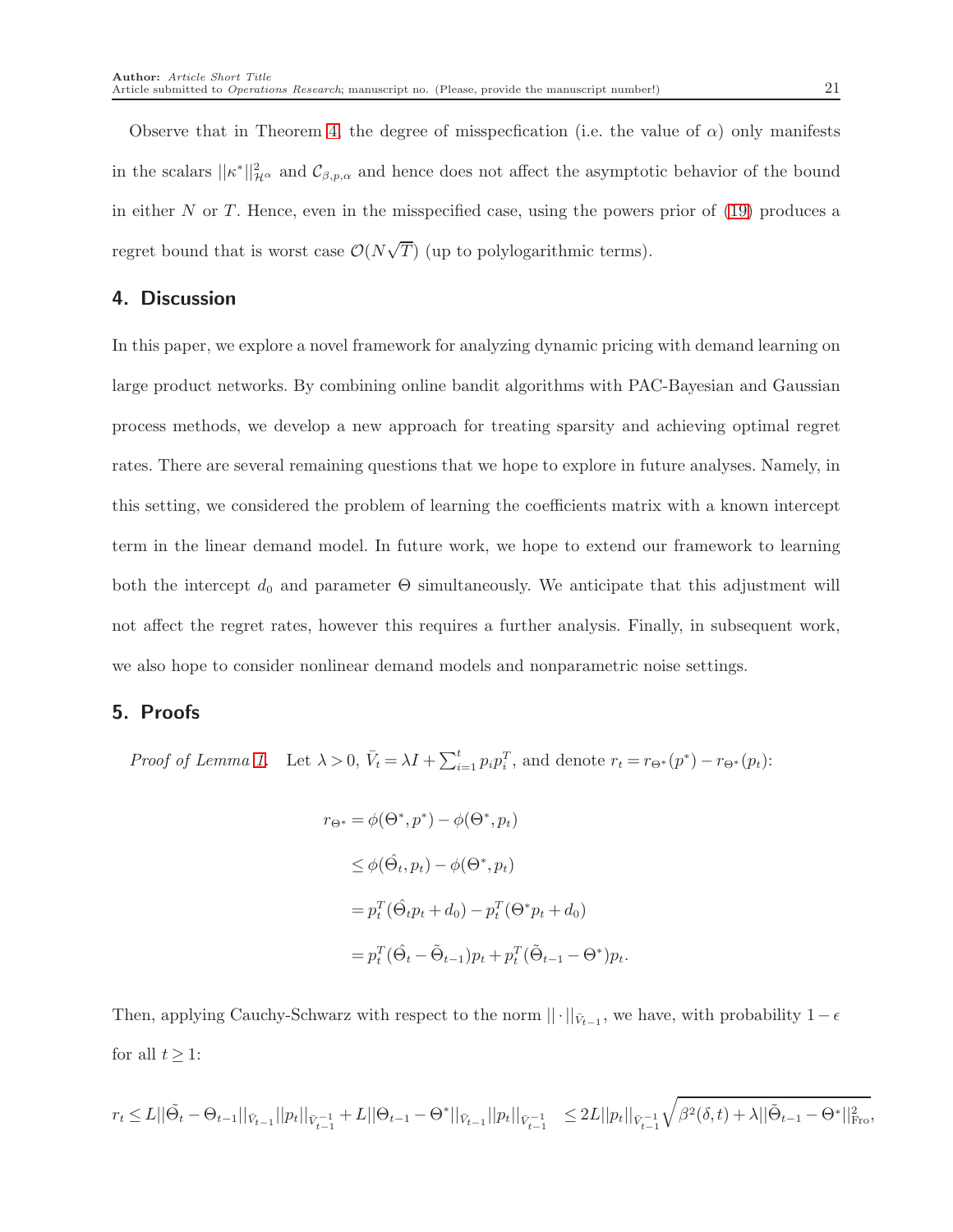since  $\beta^2(\epsilon, t)$  is the radius of the confidence set. Moreover, modifying the proof of Lemma 11 in [Abbasi-Yadkori et al. \(2012\)](#page-33-11), we can show inductively that:

<span id="page-21-0"></span>
$$
\det(\bar{V}_t) = (\lambda + ||p_1||^2) \prod_{i=2}^t (1 + ||p_i||_{\bar{V}_{i-1}}^2),
$$

from which we obtain (after applying the inequality  $\min\{1, x\} \leq 2\log(1+x)$  as in Lemma 11 from [Abbasi-Yadkori et al. \(2011\)](#page-32-0)):

$$
\sum_{t=1}^{T} \min\{1, ||p_t||_{V_{t-1}}^2\} \le 2 \sum_{t=1}^{T} \log(1 + ||p_t||_{V_{t-1}}^2)
$$
  
=  $2(\log(1 + ||p_1||_2^2) - \log(\lambda + ||p_1||_2^2) + \log \det(\bar{V}_T))$   
 $\le 2 \log \frac{1 + ||p_1||_2^2}{\lambda + ||p_1||_2^2} + 2N \log \left(\lambda + \frac{TL^2}{N}\right),$  (23)

where we have applied Lemma 10 of [Abbasi-Yadkori et al. \(2012](#page-33-11)) in the last step (determinanttrace inequality). Thus, we have that, with probability  $1 - \epsilon$ :

$$
\sum_{t=1}^{T} r_t \le 2L \sum_{t=1}^{T} ||p_t||_{\bar{V}_{t-1}} \sqrt{\beta^2(\epsilon, t) + \lambda ||\tilde{\Theta}_{t-1} - \Theta^*||_{\text{Fro}}^2}
$$
\n
$$
\le 2L \sqrt{\left(\sum_{t=1}^{T} \beta^2(\epsilon, t) + \lambda ||\tilde{\Theta}_{t-1} - \Theta^*||_{\text{Fro}}^2\right) \left(\sum_{t=1}^{T} ||p_t||_{\bar{V}_{t-1}}^2\right)}
$$
\n
$$
\le L^2 \sqrt{8\left(\sum_{t=1}^{T} \beta^2(\epsilon, t) + 2K^2 N \lambda\right) \left(\sum_{t=1}^{T} \log \frac{1 + ||p_1||_2^2}{\lambda + ||p_1||_2^2} + N \log \left(1 + \frac{TL^2}{N}\right)\right)},
$$

where in the last step, we have noted that  $||p_t||_{\tilde{V}_{t-1}}^2 \leq \frac{L^2}{\lambda} \min\{1, ||p_t||_{\tilde{V}_{t-1}}^2\}$  (since  $||p_t||_{\tilde{V}_{t-1}}^2 \leq \frac{L^2}{\lambda}$ λ as  $||\bar{V}_{t-1}^{-1}|| \leq \frac{1}{\lambda}$ , applied [\(23\)](#page-21-0) and the fact that  $||\tilde{\Theta}_{t-1} - \Theta^*||_{\text{Fro}}^2 \leq 2 \max\{||\tilde{\Theta}_{t-1}||_{\text{Fro}}^2, ||\Theta^*||_{\text{Fro}}^2\} \leq$  $2N \max\{\|\tilde{\Theta}_{t-1}\|^2, \|\Theta^*\|^2\} \leq 2K^2N$  by assumption. The result follows from setting  $\lambda = 1$ .

*Proof of Lemma [2.](#page-11-3)* Let  $\Theta \in \text{ran}(Z)$  and set  $T_i = ||Y_i - \Theta^* X_i||^2 - ||Y_i - \Theta X_i||^2$ . Then, we have:

$$
\mathbb{E}[||Y_i - \Theta^* X_i||^2 - ||Y_i - \Theta X_i||^2 | \mathcal{F}_{i-1}] = \mathbb{E}[||W_i||^2 - ||W_i + (\Theta^* - \Theta)X_i||^2 | \mathcal{F}_{i-1}]
$$
  
= 2 $\mathbb{E}[\langle W_i, (\Theta^* - \Theta)X_i \rangle | \mathcal{F}_{i-1}] - \mathbb{E}[(\Theta^* - \Theta)X_i||^2 | \mathcal{F}_{i-1}]$   
= - $\mathbb{E}[||(\Theta^* - \Theta)X_i||^2 | \mathcal{F}_{i-1}],$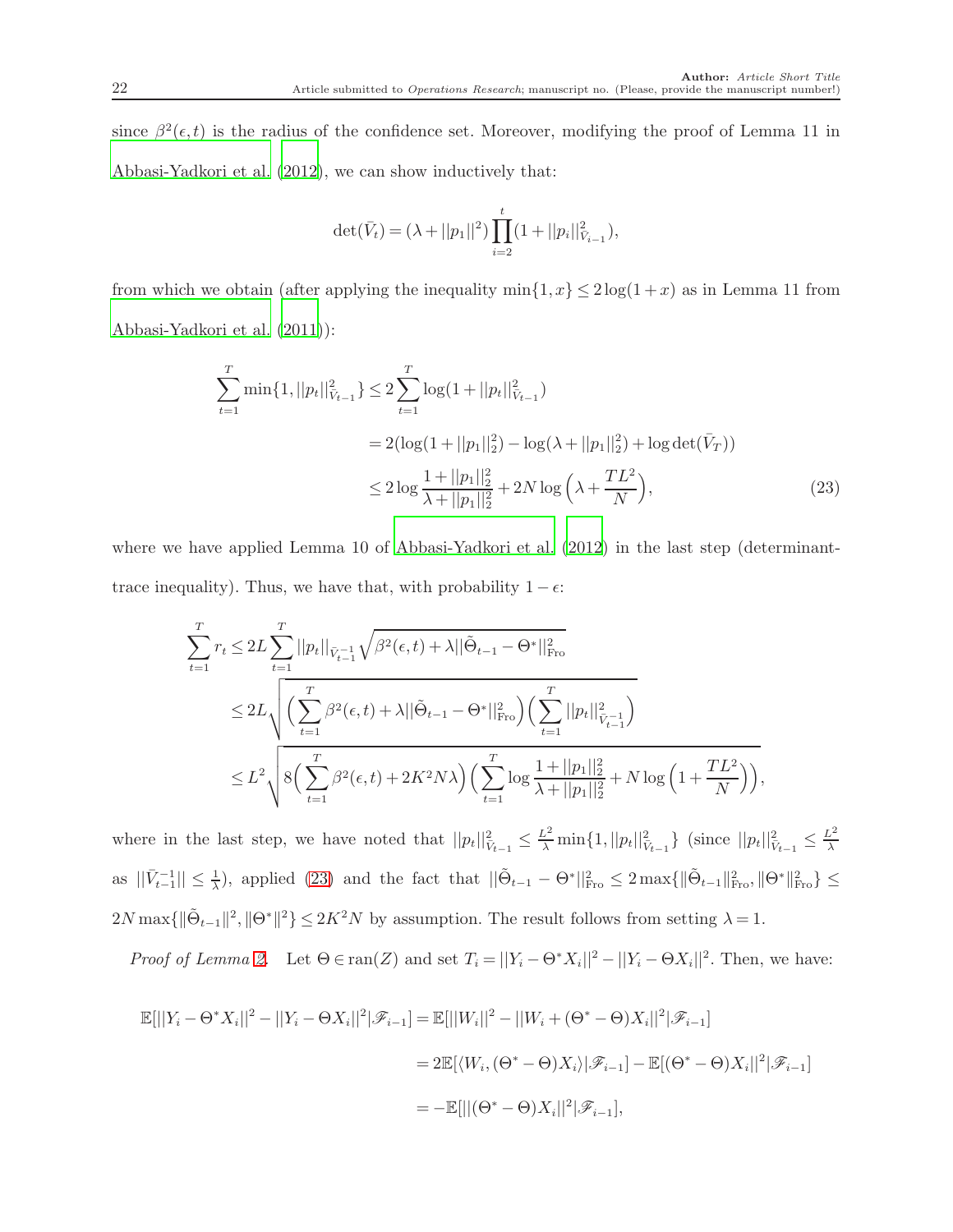$$
\mathbb{E}\Big[T_i^2|\mathscr{F}_{i-1}\Big] \leq \mathbb{E}[||2W_i + 2\Theta^* X_i - (\Theta + \Theta^*)X_i||^2||(\Theta - \Theta^*)X_i||^2|\mathscr{F}_{i-1}]
$$
  

$$
(8\mathbb{E}[||W_i||^2|\mathscr{F}_{i-1}] + 8K^2L^2)\mathbb{E}[||(\Theta - \Theta^*)X_i||^2|\mathscr{F}_{i-1}]
$$
  

$$
= (8\sigma^2 + 8K^2L^2)||(\Theta - \Theta^*)X_i||^2 \equiv v_i,
$$

since the  $X_i$  are predictable. Then, similar to before, we have that:

$$
\begin{aligned} \mathbb{E}\Big[(T_i^k)_+|\mathscr{F}_{i-1}\Big] & = \mathbb{E}[||2W_i+2\Theta^*X_i-(\Theta+\Theta^*)X_i||^k]\mathbb{E}[||(\Theta-\Theta^*)X_i||^k|\mathscr{F}_{i-1}] \\ & \leq 2^{2k-1}\mathbb{E}[||W_i||^k+(KL)^k]\mathbb{E}[||(\Theta-\Theta^*)X_i||^k|\mathscr{F}_{i-1}] \\ & \leq 2^{2k-1}[\sigma^2k!Q^{k-2}+(KL)^k](2KL)^{k-2}\mathbb{E}[||(\Theta-\Theta^*)X_i||^2|\mathscr{F}_{i-1}] \\ & \leq \frac{[\sigma^2k!Q^{k-2}+(KL)^k](8KL)^{k-2}v_i}{\sigma^2+4K^2L^2} \\ & \leq \frac{k!(8KL(Q\vee KL))^{k-2}v_i}{2}.\end{aligned}
$$

Letting  $w = 8KL(Q \vee KL)$ , we have that:

$$
\mathbb{E}[e^{\xi T_i}|\mathcal{F}_{i-1}] \le 1 + \xi \mathbb{E}[T_i|\mathcal{F}_{i-1}] + \sum_{k=2}^{\infty} \frac{\mathbb{E}[\xi^k T_i^k|\mathcal{F}_{i-1}]}{k!} \n\le 1 - \xi ||(\Theta - \Theta^*)X_i||^2 + \frac{C||(\Theta - \Theta^*)X_i||^2 \xi^2}{2} \sum_{k=0}^{\infty} (\xi w)^k \n= 1 - \xi ||(\Theta - \Theta^*)X_i||^2 + \frac{C||(\Theta - \Theta^*)X_i||^2 \xi^2}{2(1 - \xi w)} \n\le \exp\left(||(\Theta - \Theta^*)X_i||^2\left(-\xi + \frac{\xi^2 C}{2(1 - \xi w)}\right)\right),
$$
\n(24)

where  $C = \frac{v_i}{||(\Theta - \Theta^*)X_i||^2}$ . Fix  $\xi > 0$  and  $\Theta$ , and define the process:

<span id="page-22-1"></span><span id="page-22-0"></span>
$$
M_t^{\Theta} = \exp\bigg(\sum_{i=1}^t \xi T_i - ||(\Theta - \Theta^*)X_i||^2 \bigg(-\xi + \frac{\xi^2 C}{2(1 - \xi w)}\bigg)\bigg),
$$

then, we have from [\(24\)](#page-22-0) that  $M_t^{\Theta}$  is a supermartingale. Substituting  $\xi = \frac{\lambda}{t}$  $\frac{\lambda}{t}$ , abbreviating  $R(\theta) =$  $\frac{1}{t}\sum_{i=1}^t ||(\Theta - \Theta^*)X_i||^2$ , observing  $\frac{1}{t}\sum_{i=1}^t T_i = r(\Theta^*) - r(\Theta)$ , and writing  $\Theta = Z(\bar{\Theta})$  for  $\bar{\Theta} \in \text{supp}(\mu)$ , we have that:

$$
\int M_t^{Z(\bar{\Theta})} d\mu(\bar{\Theta}) = \int \exp\left(\lambda \Big(r(\Theta^*) - r(Z(\bar{\Theta})) + \Big(1 - \frac{C\lambda}{2(t - \lambda w)}\Big)(R(Z(\bar{\Theta})) - R(\Theta^*))\Big) - \log \frac{d\rho_t^{\lambda}}{d\mu}\Big)d\rho_t^{\lambda}(\bar{\Theta})
$$
\n
$$
\geq \exp\left(\mathbb{E}_{\rho_t^{\lambda}}\Big[\lambda \Big(r(\Theta^*) - r(Z(\bar{\Theta})) + \Big(1 - \frac{C\lambda}{2(t - \lambda w)}\Big)(R(Z(\bar{\Theta})) - R(\Theta^*))\Big)\Big] - \mathcal{D}_{\text{KL}}(\rho_t^{\lambda}||\mu)\right),\tag{25}
$$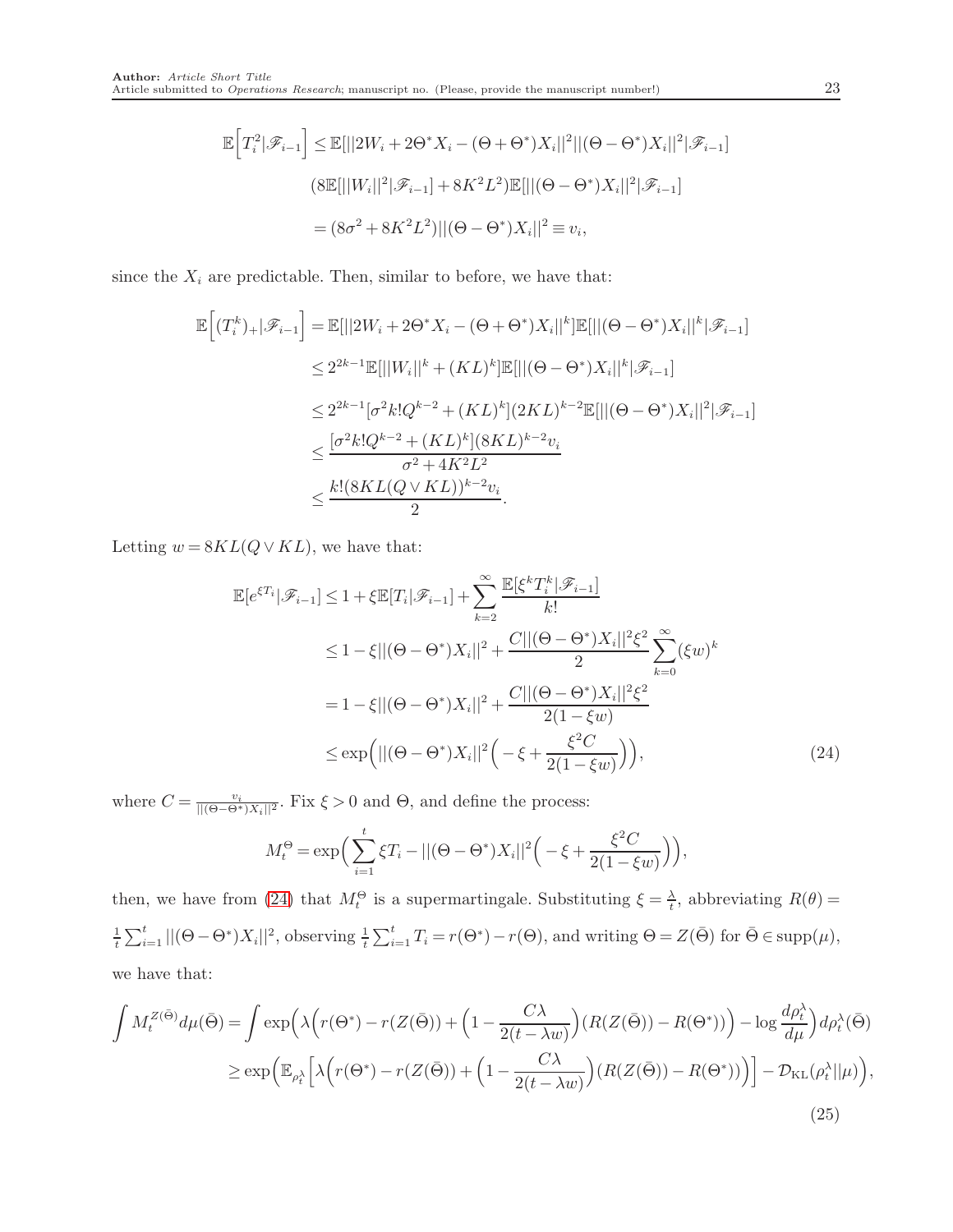where we have applied Jensen's inequality in the last step. Now, consider the stopping time  $\tau$ , defined such that:

$$
\tau = \inf \Big\{ t > 0: \mathbb{E}_{\rho_t^{\lambda}} \Big[ \lambda \Big( r(\Theta^*) - r(Z(\bar{\Theta})) + \Big( 1 - \frac{C \lambda}{2(t - \lambda w)} \Big) \big( R(Z(\bar{\Theta})) - R(\Theta^*)) \Big) \Big] - \mathcal{D}_{\mathrm{KL}}\big( \rho_t^{\lambda} || \mu \big) - \log \frac{2}{\epsilon} \geq 0 \Big\},
$$

where the outer event is defined with respect to the noise  $\{\xi_i\}_{i=1}^{t-1}$ , and  $r(Z(\bar{\Theta}))$ ,  $R(Z(\bar{\Theta}))$  are predictable in t by definition. Observe, that  $\tilde{M}_t = \mathbb{E}_{\mu(\bar{\Theta})}[M_t^{Z(\bar{\Theta})}|\mathscr{F}_{\infty}]$  is also a supermartingale, and hence the stopped process  $\tilde{M}_{\tau\wedge t}$  is also supermartingale with  $\mathbb{E}[\tilde{M}_{\tau}] \leq 1$  (by Fatou's lemma). We clarify that the former expectation is taken with respect to  $\bar{\Theta}$  while *conditioning* on the filtration  $\{\mathscr{F}_t\}_{t=1}^\infty$ , while the latter expectation is taken with respect to the randomness of the noise  $\{\xi_t\}_{t=1}^\infty$ (which *generates* the filtration  $\{\mathscr{F}_t\}_{t=1}^{\infty}$ ). Define the second process:

$$
N_t = \exp\left(\mathbb{E}_{\rho_t^{\lambda}}\left[\lambda\left(r(\Theta^*) - r(Z(\bar{\Theta})) + \left(1 - \frac{C\lambda}{2(t - \lambda w)}\right)(R(Z(\bar{\Theta})) - R(\Theta^*))\right)\right] - \mathcal{D}_{\text{KL}}(\rho_t^{\lambda}||\mu) - \log\frac{2}{\epsilon}\right),
$$

used in the definition of  $\tau$  above. Observe, from [\(25\)](#page-22-1) that  $N_{\tau \wedge t} \leq \frac{\epsilon}{2}$  $\frac{\epsilon}{2} \cdot \tilde{M}_{\tau \wedge t}$ , and therefore  $\mathbb{E}[N_{\tau}] \leq \frac{\epsilon}{2}$  $\frac{\epsilon}{2}$ . Therefore, by a standard argument, we have that:

$$
P(\tau < \infty) \le P\left(\log N_{\tau} \ge 0\right)
$$

$$
\le \mathbb{E}[N_{\tau}]
$$

$$
\le \frac{\epsilon}{2},
$$

and therefore, we have:

$$
P\Big(\Big\{\int \Big(r(\Theta^*) - r(Z(\bar{\Theta})) + \Big(1 - \frac{C\lambda}{2(t - \lambda w)}\Big)\big(R(Z(\bar{\Theta})) - R(\Theta^*))\Big)d\rho_t^{\lambda}(\Theta) - \frac{1}{\lambda}\Big(\mathcal{D}_{\mathrm{KL}}(\rho_t^{\lambda}||\mu) + \log\frac{2}{\epsilon}\Big) \le 0: \forall t \ge 1\Big\}\Big)
$$
  

$$
\ge 1 - \frac{\epsilon}{2},
$$

We clarify that the outer probability is taken with respect to the noise/policy while the inner expectation is taken with respect to the prior. Now applying Jensen's inequality again we have that:

$$
P\Big(\Big\{\Big(1-\frac{C\lambda}{2(t-\lambda w)}\Big)(R(\hat{\Theta}_t)-R(\Theta^*))\Big)
$$
  
 
$$
\leq \int \Big(r(Z(\bar{\Theta})) - r(\Theta^*)\Big)d\rho_t^{\lambda}(\bar{\Theta}) + \frac{1}{\lambda}\Big(\mathcal{D}_{\text{KL}}(\rho_t^{\lambda}||\mu) + \log\frac{2}{\epsilon}\Big): \forall t \geq 1\Big\}\Big)
$$
  
 
$$
\geq 1 - \frac{\epsilon}{2},
$$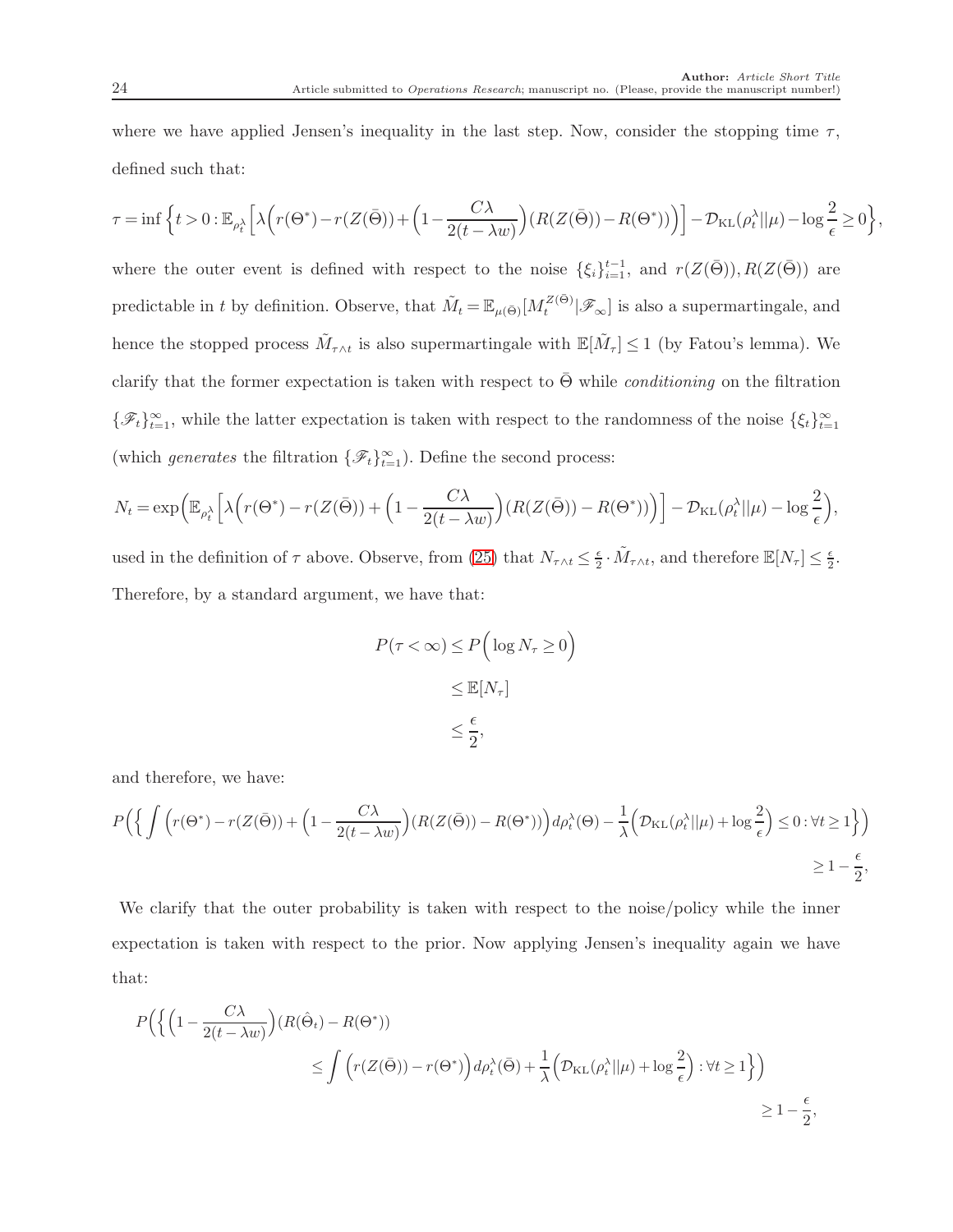From the definition of  $\rho_t^{\lambda}$  and the Donsker-Varadhan variational formula, we have:

$$
P\Big(\Big\{\Big(1-\frac{C\lambda}{2(t-\lambda w)}\Big)(R(\hat{\Theta}_t)-R(\Theta^*))\Big)\\
\leq \inf_{\rho\in\mathcal{M}(\mu)}\int \Big(r(Z(\bar{\Theta}))-r(\Theta^*)\Big)d\rho(\bar{\Theta})+\frac{1}{\lambda}\Big(\mathcal{D}_{\text{KL}}(\rho||\mu)+\log\frac{2}{\epsilon}\Big):\forall t\geq 1\Big\}\Big)\\
\geq 1-\frac{\epsilon}{2},
$$

where  $\mathcal{M}(\mu)$  denotes the set of measures absolutely continuous with respect to  $\mu$ . Let  $\beta =$  $1 - \frac{C\lambda}{2(t-\lambda)}$  $\frac{C\lambda}{2(t-\lambda w)}$ . Like in the proof of Theorem 3.1 in [Alquier et al. \(2011\)](#page-33-9), we wish to bound  $\int (r(Z(\bar{\Theta})) - r(\Theta^*)) d\rho(\bar{\Theta})$  by an expression involving the true risk R. This is achieved by simply repeating the previous steps to obtain a Bernstein bound for  $-T_i$ , integrating against  $\mu$ , and then again performing a change of measure, this time to an arbitrary  $\rho \in \mathcal{M}(\mu)$ . We obtain:

$$
P\Big(\Big\{\Big(1+\frac{C\lambda}{2(t-\lambda w)}\Big)\Big(\int R(Z(\bar{\Theta}))d\rho(\bar{\Theta}) - R(\Theta^*)\Big) \Big\}
$$
  
 
$$
\geq \int \left(r(Z(\bar{\Theta})) - r(\Theta^*)\right)d\rho(\bar{\Theta}) - \frac{1}{\lambda}\Big(\mathcal{D}_{\text{KL}}(\rho||\mu) + \log\frac{2}{\epsilon}\Big): \forall t \geq 1\Big\}\Big)
$$
  
 
$$
\geq 1 - \frac{\epsilon}{2},
$$

Putting these together and letting  $\gamma = 1 + \frac{C\lambda}{2(t-\lambda w)}$ , we have, for all  $t \ge 1$ :

$$
\beta(R(\hat{\Theta}_t) - R(\Theta^*)) \leq \inf_{\rho \in \mathcal{M}(\mu)} \gamma \Big( \int R(Z(\bar{\Theta})) d\rho(\bar{\Theta}) - R(\Theta^*) \Big) + \frac{2}{\lambda} \Big( \mathcal{D}_{\text{KL}}(\rho || \mu) + \log \frac{2}{\epsilon} \Big),
$$

with probability  $1 - \epsilon$ . Now, like in the proof of Theorem 3.1 in [Alquier et al. \(2011\)](#page-33-9), if we take  $\lambda = \frac{t}{2c}$  $\frac{t}{2c_1}$  where  $C_1 = C \vee w$ , then we have that  $\beta \geq \frac{1}{2}$  $\frac{1}{2}$  and  $\gamma \leq \frac{3}{2}$  $\frac{3}{2}$ , and hence we obtain:

$$
R(\hat{\Theta}_t) - R(\Theta^*) \leq \inf_{\rho \in \mathcal{M}(\mu)} 3\Big(\int R(Z(\bar{\Theta}))d\rho(\bar{\Theta}) - R(\Theta^*)\Big) + \frac{8\mathcal{C}_1}{t} \Big(\mathcal{D}_{\text{KL}}(\rho||\mu) + \log \frac{2}{\epsilon}\Big),
$$

with probability  $1 - \epsilon$ . The result follows from noting that  $R(\Theta^*) = 0$  by definition.

*Proof of Lemma [3.](#page-13-2)* The key idea is to choose an appropriate measure  $\rho \in \mathcal{M}(\mu)$  to estimate the RHS of [\(9\)](#page-12-1). We choose  $\rho = \frac{\mu_{J^*}(\Theta) \mathbb{1}_{\{|Z(\Theta) = \Theta^*| \leq \delta\}}}{\mu_{J^*}(\{|Z(\Theta) = \Theta^*| \leq \delta\})}$  $\frac{\int_{\mathcal{J}^*(\mathcal{O})^{\perp}\{||Z(\Theta)-\Theta^*||<\delta\}}}{\mu_J(\{||Z(\Theta)-\Theta^*||<\delta\})}$ . Then, we have that:

$$
\frac{d\rho}{d\mu}(\Theta) = \frac{\mu_{J^*}(\Theta) \mathbb{1}_{\{||Z(\Theta) - \Theta^*|| < \delta\}}}{\sum_J \pi_J \mu_J(\Theta)} \cdot \frac{1}{\mu_{J^*}(\{\Theta : ||Z(\Theta) - \Theta^*|| < \delta\})}
$$
  

$$
\leq \left(\pi_{J^*} \mu_{J^*}(\{\Theta : ||Z(\Theta) - \Theta^*|| < \delta\})\right)^{-1}
$$
  
<  $\infty$ .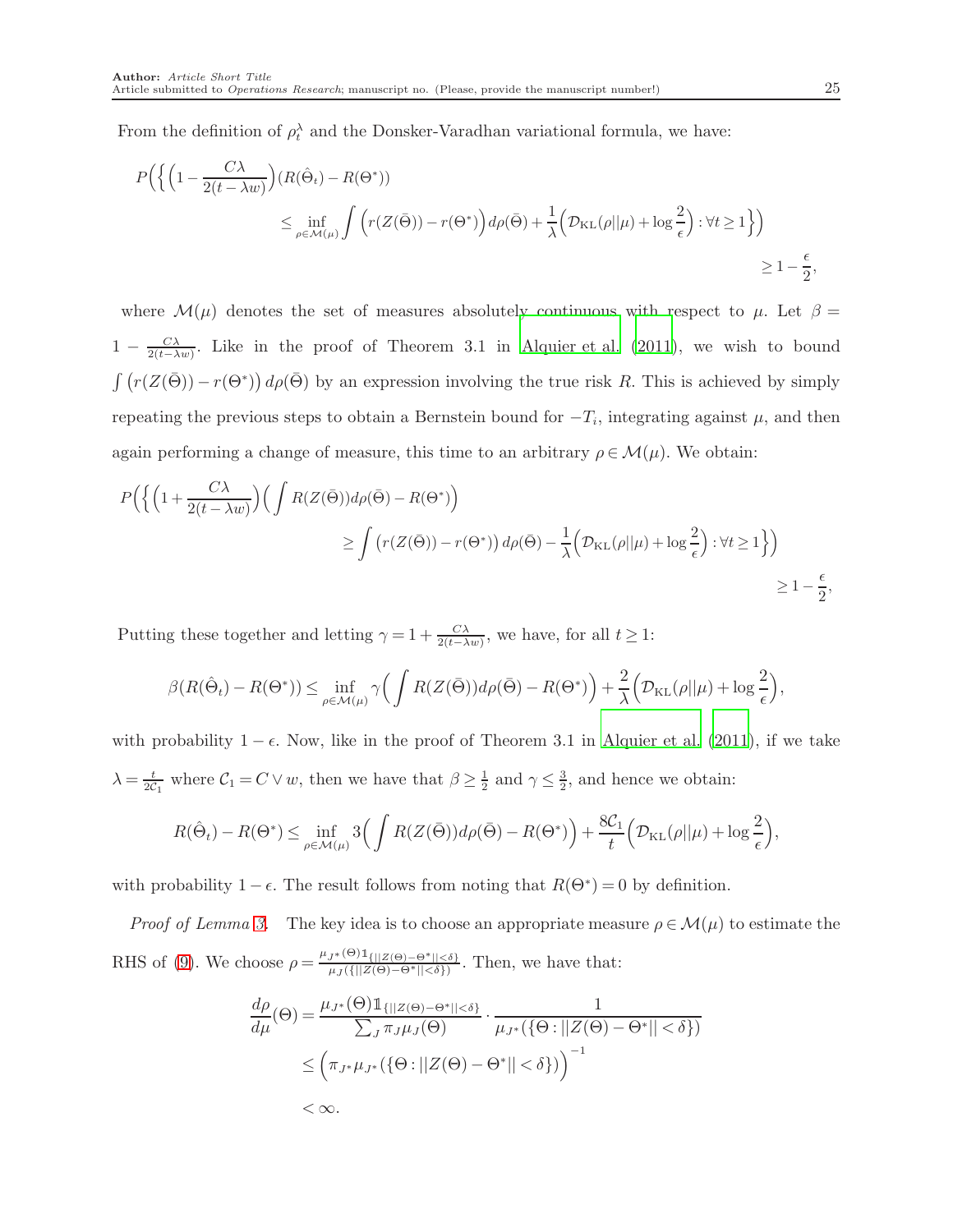And hence we have that  $\rho \in \mathcal{M}(\mu)$ . Observe that since the support of  $\rho$  is contained in the event  $||Z(\Theta) - \Theta^*|| \le \delta$  by definition, we have:

<span id="page-25-0"></span>
$$
\int R(Z(\Theta))d\rho(\Theta) \le L^2 \delta^2. \tag{26}
$$

Moreover, we observe that, by the definition of the transform  $Z(\Theta) = \frac{K\Theta}{\|\Theta\|}$ :

$$
\mu_{J^*}(\{\Theta: ||Z(\Theta) - \Theta^*|| < \delta\}) \ge \mu_{J^*}(\{\Theta: ||\Theta - \Theta^*|| < \delta\})
$$
  

$$
\ge \mu_{J^*}(\{\Theta: ||\Theta - \Theta^*||_{\text{Fro}} < \delta\}).
$$

Moreover, if  $\delta < 1$ , then we observe that  $||\Theta - \Theta^*||_{\text{Fro}} < \delta$  implies  $||\Theta||_{\text{Fro}}^2 \leq \delta^2 + ||\Theta^*||_{\text{Fro}}^2 < K^2 N + 1$ . Hence, by the definition of  $\mu_{J^*}$ , we have:

$$
\mu_{J^*}(\{\Theta : ||\Theta - \Theta^*||_{\text{Fro}} < \delta\}) = \frac{m_{J^*}(\delta \mathbb{B}_{|J^*|})}{m_{J^*}(\sqrt{K^2 N + 1} \mathbb{B}_{|J^*|})},
$$

where again  $m_{J^*}$  denotes the Lebesgue measure on  $\mathbb{R}^{|J^*|}$  and  $\mathbb{B}_{|J^*|}$  the unit ball on this space. Hence, we have that:

$$
D_{KL}(\rho||m) \le -\log \mu_{J^*}(\{\Theta : ||\Theta - \Theta^*||_{\text{Fro}} < \delta\}) - \log \pi_{J^*}
$$
  
=  $-\log \frac{m_{J^*}(\delta \mathbb{B}_{|J^*|})}{m_{J^*}(\sqrt{K^2N+1} \mathbb{B}_{|J^*|})} - \log \pi_{J^*}$   
=  $\log \left(\frac{\sqrt{K^2N+1}}{\delta}\right)^{|J^*|} - \log \pi_{J^*}$   
=  $|J^*| \log \left(\frac{\sqrt{K^2N+1}}{\delta}\right) + \log \sum_{i=1}^{N^2} \alpha^i - \log \alpha + \log \binom{N^2}{|J^*|}$   
 $\le |J^*| \log \left(\frac{\sqrt{K^2N+1}}{\delta}\right) - \log (1-\alpha) - \log \alpha + |J^*| \log \frac{eN^2}{|J^*|}.$ 

Hence, combining the above result with [\(26\)](#page-25-0) and substituting into [\(9\)](#page-12-1) we obtain:

$$
\frac{1}{t}\sum_{s=1}^t\|(\hat{\Theta}_t-\Theta^*)p_s\|^2\leq 3L^2\delta^2+\frac{8\mathcal{C}_1}{t}\Big(|J^*|\log\Big(\frac{eN^2\sqrt{K^2N+1}}{|J^*|\delta}\Big)-\log{(1-\alpha)}-\log{\alpha}+\log{\frac{2}{\epsilon}}\Big).
$$

Substituting  $\delta = \frac{1}{t}$ , we obtain our result.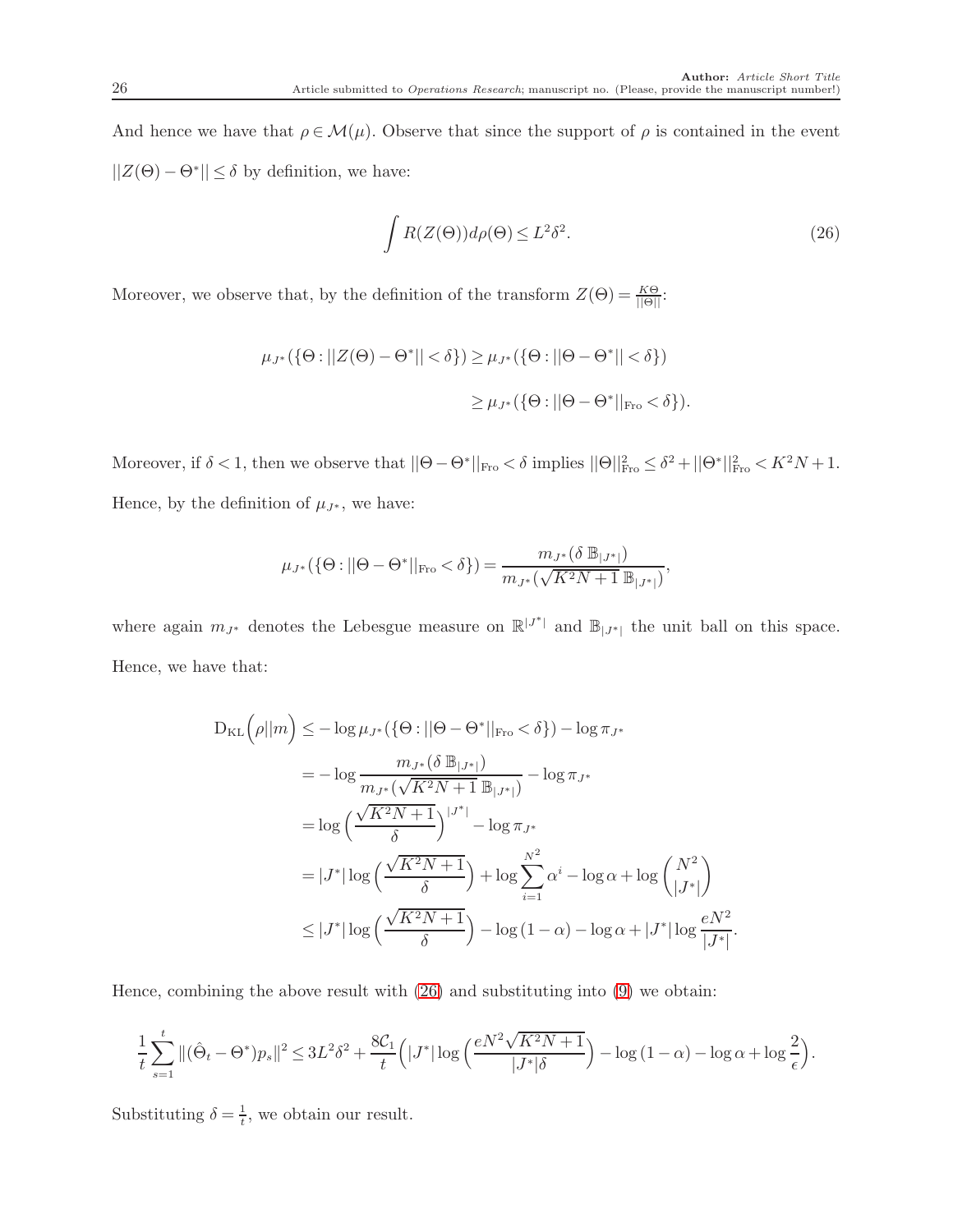*Proof of Lemma [4.](#page-15-3)* The key idea is to choose  $\rho \in \mathcal{M}(\mu)$  to estimate the RHS of [\(9\)](#page-12-1). For any  $\delta > 0$ , a natural choice for  $\mu$  is:

$$
\rho(\Theta) = \frac{\sum_{J^* \subset J} \pi_J \mu_J(\Theta) \mathbb{1}_{\{||Z(\Theta) - \Theta^*|| < \delta\}}(\Theta)}{\sum_{J^* \subset J} \pi_J \mu_J(\{||Z(\Theta) - \Theta^*|| < \delta\})}
$$

Then, we have:

$$
\frac{d\rho}{d\mu}(\Theta) = \frac{\sum_{J^* \subset J} \mu_J(\Theta) \mathbb{1}_{\{||Z(\Theta) - \Theta^*|| < \delta\}}}{\sum_{J \in \mathcal{J}} \pi_J \mu_J(\Theta)} \cdot \frac{1}{\sum_{J^* \subset J} \mu_J(\{\Theta : ||Z(\Theta) - \Theta^*|| < \delta\})}
$$
\n
$$
\leq \left(\sum_{J^* \subset J} \mu_J(\{\Theta : ||Z(\Theta) - \Theta^*|| < \delta\})\right)^{-1}
$$
\n
$$
< \infty,
$$

And hence we have that  $\rho \in \mathcal{M}(\mu)$ . Observe that since the support of  $\rho$  is contained in the event  $||Z(\Theta) - \Theta^*|| \le \delta$  by definition, we have:

<span id="page-26-0"></span>
$$
\int R(Z(\Theta))d\rho(\Theta) \le L^2 \delta^2. \tag{27}
$$

.

since  $R(\Theta) = \frac{1}{t} \sum_{i=1}^{t} ||(\Theta - \Theta^*)p_i||^2$ . Moreover, we observe that, by the definition of the transform  $Z(\Theta) = \frac{K\Theta}{\|\Theta\|}$ :

$$
\mu_J(\{\Theta: ||Z(\Theta) - \Theta^*|| < \delta\}) \ge \mu_J(\{\Theta: ||\Theta - \Theta^*|| < \delta\})
$$
  

$$
\ge \mu_J(\{\Theta: ||\Theta - \Theta^*||_{\text{Fro}} < \delta\}),
$$

and hence:

$$
\mathcal{D}_{KL}(\rho||\mu) \leq \mathbb{E}_{\rho}\Big[-\log\Big(\sum_{J^* \subset J} \pi_J \mu_J(\{\Theta : ||\Theta - \Theta^*|| < \delta\})\Big)\Big].
$$

In order to estimate the small ball probability  $\mu_J(\{\Theta : ||\Theta - \Theta^*||_{\text{Fro}}^2 < \delta^2\})$ , we first bound it from below by a "centered" probability. Since the  $\Theta_{ij}$  are independent for all  $(i, j) \in \mathcal{J}^*$  and  $||\Theta - \Theta^*||_{\text{Fro}}^2 = \sum_{(i,j)} (\Theta_{ij} - \Theta^*_{ij})^2$ , we may bound the density of each squared deviation  $(\Theta_{ij} - \Theta^*_{ij})^2$ separately. We first consider the case where  $i \neq j$ . Since  $\Theta_{ij} \sim \sqrt{\Gamma(\frac{1}{N},1)}$ , it is easily verified that the density  $\tilde{f}_{ij}$  of  $(\Theta_{ij} - \Theta_{ij}^*)^2$  is:

$$
\tilde{f}_{ij}(x) = \frac{1}{2\Gamma(\frac{1}{N})} \left[ \left( \sqrt{x} + \Theta_{ij}^* \right) \frac{\partial^2}{\partial x^2} - 2 \left( \frac{\sqrt{x} + \Theta_{ij}^*}{\sqrt{x}} \right) e^{-(\sqrt{x} + \Theta_{ij}^*)^2} + \left( \sqrt{x} - \Theta_{ij}^* \right) \frac{\partial^2}{\partial x^2} - 2 \left( \frac{\sqrt{x} - \Theta_{ij}^*}{\sqrt{x}} \right) e^{-(\sqrt{x} - \Theta_{ij}^*)^2} \right].
$$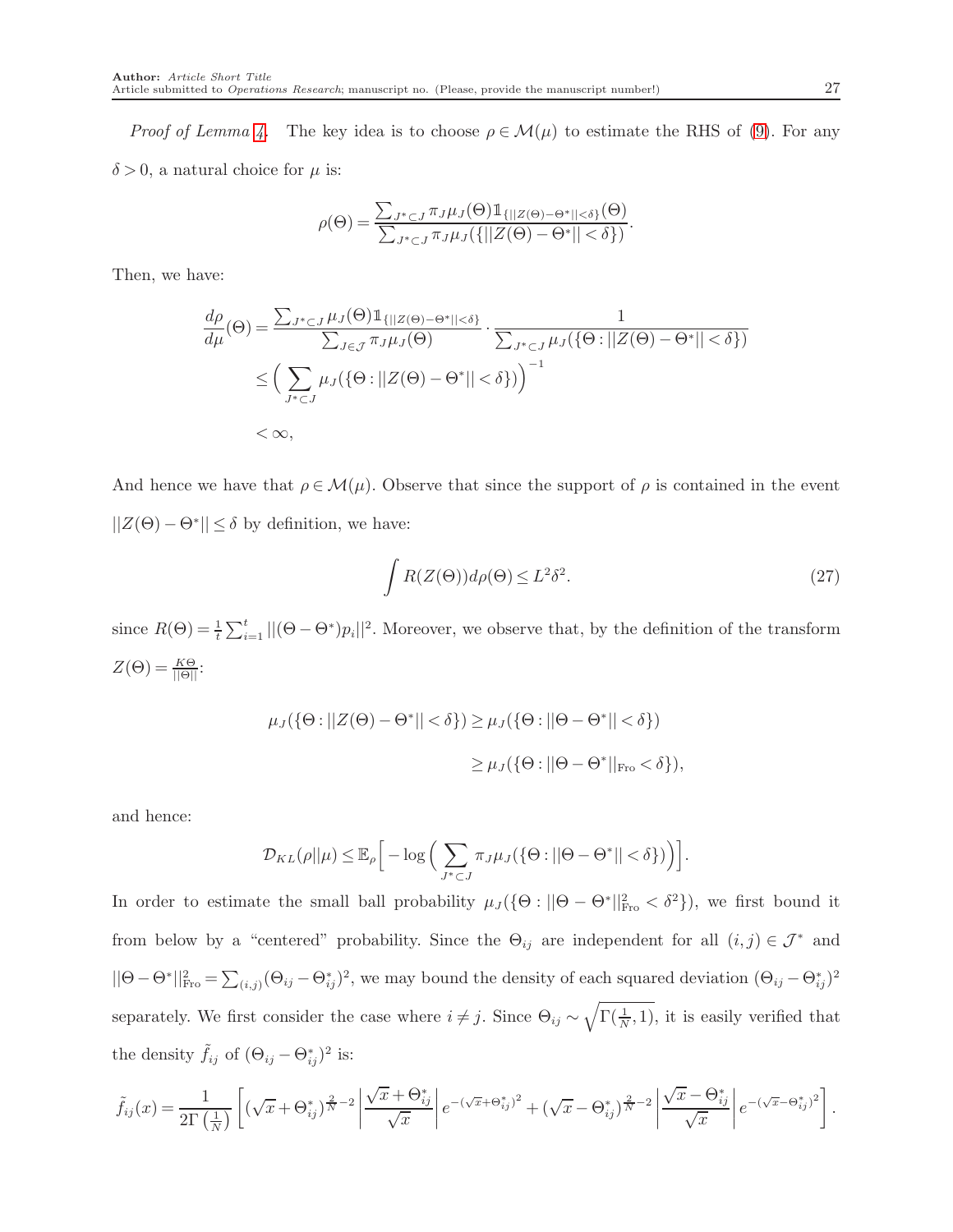Observe that on the event  $\{\Theta : ||\Theta - \Theta^*||_{\text{Fro}}^2 < \delta^2\}$ , we must have  $(\Theta_{ij} - \Theta_{ij}^*)^2 < \delta^2$ . Hence, if  $0 < \delta < \frac{1}{2} \min_{(i,j) \in J^*} |\Theta^*_{ij}|$ , then we have that  $(|\Theta_{ij} - \Theta^*_{ij}| + \Theta^*_{ij})^2$ ,  $(|\Theta_{ij} - \Theta^*_{ij}| - \Theta^*_{ij})^2 < \frac{9}{4}$  $\frac{9}{4}(\Theta_{ij}^*)^2 < \frac{1}{2}$ 2 by the assumption that  $N > \frac{3C}{\sqrt{2}}$  $\frac{C}{2}$  (and hence  $(\Theta_{ij}^*)^2 \leq \left(\frac{C}{N}\right)$  $\left(\frac{C}{N}\right)^2 < \frac{2}{9}$  $\frac{2}{9}$ ). Thus, since the function  $x^{\frac{1}{N}-1}e^x$ is convex on  $(0, 0.5)$  and  $\Big|$  $\frac{\sqrt{x} \pm \Theta_{ij}^*}{\sqrt{x}} \geq 1$ , when  $\sqrt{x} < \delta < \frac{1}{2} \min_{(i,j) \in J^*} |\Theta_{ij}^*|$ , we have that

$$
\tilde{f}_{ij}(x) = \frac{1}{2\Gamma(\frac{1}{N})} \left[ (\sqrt{x} + \Theta_{ij}^*)^{\frac{2}{N} - 2} \left| \frac{\sqrt{x} + \Theta_{ij}^*}{\sqrt{x}} \right| e^{-(\sqrt{x} + \Theta_{ij}^*)^2} + (\sqrt{x} - \Theta_{ij}^*)^{\frac{2}{N} - 2} \left| \frac{\sqrt{x} - \Theta_{ij}^*}{\sqrt{x}} \right| e^{-(\sqrt{x} - \Theta_{ij}^*)^2} \right]
$$
\n
$$
\geq \frac{1}{2\Gamma(\frac{1}{N})} \left[ (\sqrt{x} + \Theta_{ij}^*)^{\frac{2}{N} - 2} e^{-(\sqrt{x} + \Theta_{ij}^*)^2} + (\sqrt{x} - \Theta_{ij}^*)^{\frac{2}{N} - 2} e^{-(\sqrt{x} - \Theta_{ij}^*)^2} \right]
$$
\n
$$
\geq \frac{1}{\Gamma(\frac{1}{N})} x^{\frac{1}{N} - 1} e^{-x - (\Theta_{ij}^*)^2}
$$

on the event  $\{\Theta : ||\Theta - \Theta^*||_{\text{Fro}}^2 < \delta^2\}$  (where the last line follow from Jensen's inequality). Similarly, when  $i = j$ , we have that  $\Theta_{ii} \sim |N(0,1)|$ , and hence  $(\Theta_{ii} - \Theta_{ii}^*)^2$  has a noncentral  $\chi^2$  distribution with noncentrality parameter  $\Theta_{ii}^*$ . Hence, its density is given by:

$$
\tilde{f}_{ii}(x) = \frac{x^{-\frac{1}{2}}}{2\sqrt{2\pi}} \left(e^{-(\sqrt{x} + \Theta_{ii}^*)^2} + e^{-(\sqrt{x} - \Theta_{ii}^*)^2}\right)
$$
\n
$$
\geq \frac{1}{\sqrt{2\pi}} e^{-x - (\Theta_{ij}^*)^2}
$$

on the event  $\{||\Theta - \Theta^*||_{\text{Fro}}^2 < \delta^2\}$ . Here the last line again follows by Jensen's inequality and the fact that  $\sqrt{x} < \delta < \frac{1}{2}$  since  $\min_{(i,j) \in J^*} |\Theta_{ij}| \leq \frac{C}{N} < 1$  as  $N > \frac{3C}{\sqrt{2}}$  $\frac{2}{2}$  by assumption. Putting this all together, we have:

$$
\mu_J(||\Theta - \Theta^*||_{\text{Fro}}^2 < \delta) \ge e^{-||\Theta^*||_{\text{Fro}}^2} \mu_J(||\Theta||_{\text{Fro}}^2 < \delta).
$$

We may now estimate the small ball probability  $\mu_J(||\Theta||_{\text{Fro}}^2 < \delta)$  using the exponential Tauberian theorem (see Theorem 3.5 in [Li and Shao \(2001\)](#page-35-12) or Theorem 4.2.19 in [Bingham et al. \(1989\)](#page-33-12)). Hence, we first study the asymptotic behavior of the cumulant generating function of  $||\Theta||_{\text{Fro}}^2$ . Namely, for  $\lambda > 0$ :

$$
\mathbb{E}\left[\exp\left(-\lambda||\Theta||_{\text{Fro}}^2\right)\right] = \Big(\prod_{(i,j)\in J, i\neq j} \mathbb{E}[\exp(-\lambda\Theta_{ij}^2)]\Big) \Big(\prod_{(i,i)\in J} \mathbb{E}\left[\exp(-\lambda\Theta_{ii}^2)\right]\Big)
$$

$$
= \prod_{(i,j)\in J, i\neq j} (1+\lambda)^{-\frac{1}{N}} \cdot \prod_{(i,i)\in J} (1+2\lambda)^{-1}.
$$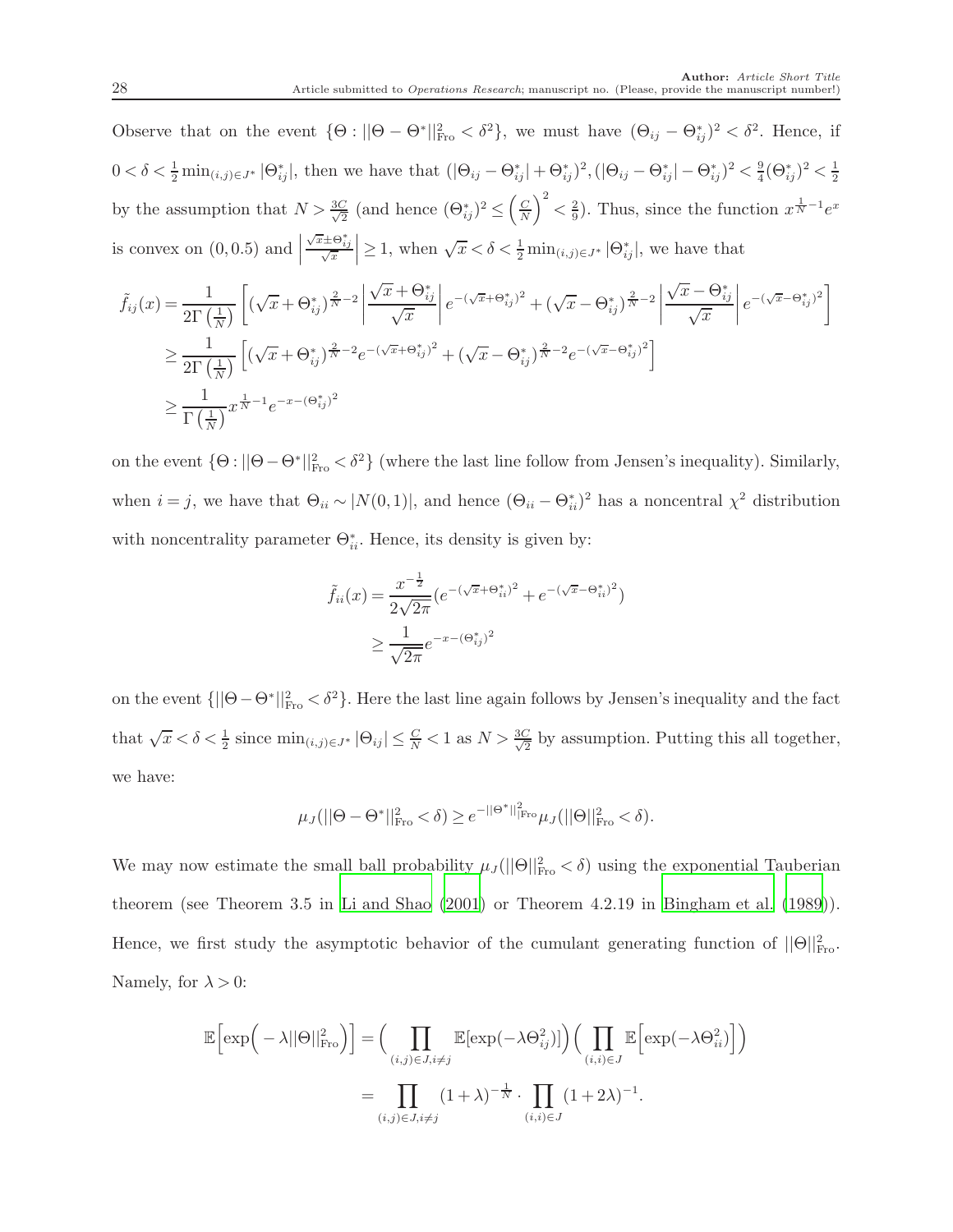Letting  $J_{OD} = |\{(i, j) \in J | i \neq j\}|$  and  $J_D = |\{(i, i) \in J\}|$ , we have that:

$$
\log \mathbb{E} \left[ \exp \left( -\lambda ||\Theta||_{\text{Fro}}^2 \right) \right] = -\frac{1}{N} \sum_{(i,j) \in J; i \neq j} \log (1 + \lambda) - \sum_{(i,i) \in J} \log (1 + 2\lambda)
$$

$$
= -\frac{J_{OD}}{N} \cdot \log (1 + \lambda) - J_D \log (1 + 2\lambda)
$$

$$
\asymp \left( \frac{J_{OD}}{N} + J_D \right) \log \lambda.
$$

Hence, by Theorem 3.5 in [Li and Shao \(2001\)](#page-35-12), we have that:

$$
\log P(||\Theta||_{\text{Fro}}^2 < \delta) \asymp \left(\frac{J_{\text{OD}}}{N} + J_{\text{D}}\right) \log \delta \ge (2N - 1) \log \delta,
$$

since  $J_{\rm OD} \leq N^2 - N$  and  $\delta < 1.$  Finally, we note that:

$$
-\log \sum_{J^* \subset J} \pi_J \le -\log \pi_{[N] \times [N]}
$$
  

$$
\le \log \sum_{i=1}^N i^{-2} + 4 \log N
$$
  

$$
\le \log \frac{\pi^2}{6} + 4 \log N.
$$

since  $\pi_{[N] \times [N]} = \frac{N^{-4}}{\sum_{i=1}^{N} i}$  $\frac{N}{\sum_{i=1}^{N} i^{-2}}$  by definition [\(14\)](#page-15-0). Putting this all together, we have:

$$
\mathcal{D}_{KL}(\rho||\mu) \le ||\Theta^*||_{\text{Fro}}^2 + \log \frac{\pi^2}{6} + 4\log N - (2N - 1)\log \delta
$$
  

$$
\le K^2 N + \log \frac{\pi^2}{6} + 4\log N - (2N - 1)\log \delta
$$
  

$$
\le K^2 N + \log \frac{\pi^2}{6} + 4\log N + (2N - 1)\log t - (2N - 1)\log \min_{(i,j) \in J^*} |\Theta^*_{ij}|,
$$

where in the last step we have substituted  $\delta = \frac{\min_{(i,j)\in J^*} |\Theta^*_{ij}|}{l}$  $\frac{\epsilon_j}{t}$ . Now, like before plugging [\(27\)](#page-26-0) and the above display into [\(9\)](#page-12-1) we obtain our desired result.

*Proof of Lemma [5.](#page-17-0)* The key idea again is to choose  $\rho \in \mathcal{M}(\mu)$  to estimate the RHS of [\(9\)](#page-12-1). Here, we choose

$$
\rho(\Theta) = \frac{\int_{\gamma \geq 1} \pi(\gamma) \mu_{\gamma}(\Theta) \mathbb{1}_{\{||Z(\Theta) - \Theta^*|| < \delta\}} d\gamma}{\int_{\gamma \geq 1} \mu_{\gamma}(\{\Theta : ||Z(\Theta) - \Theta^*|| < \delta\}) \pi(\gamma) d\gamma}.
$$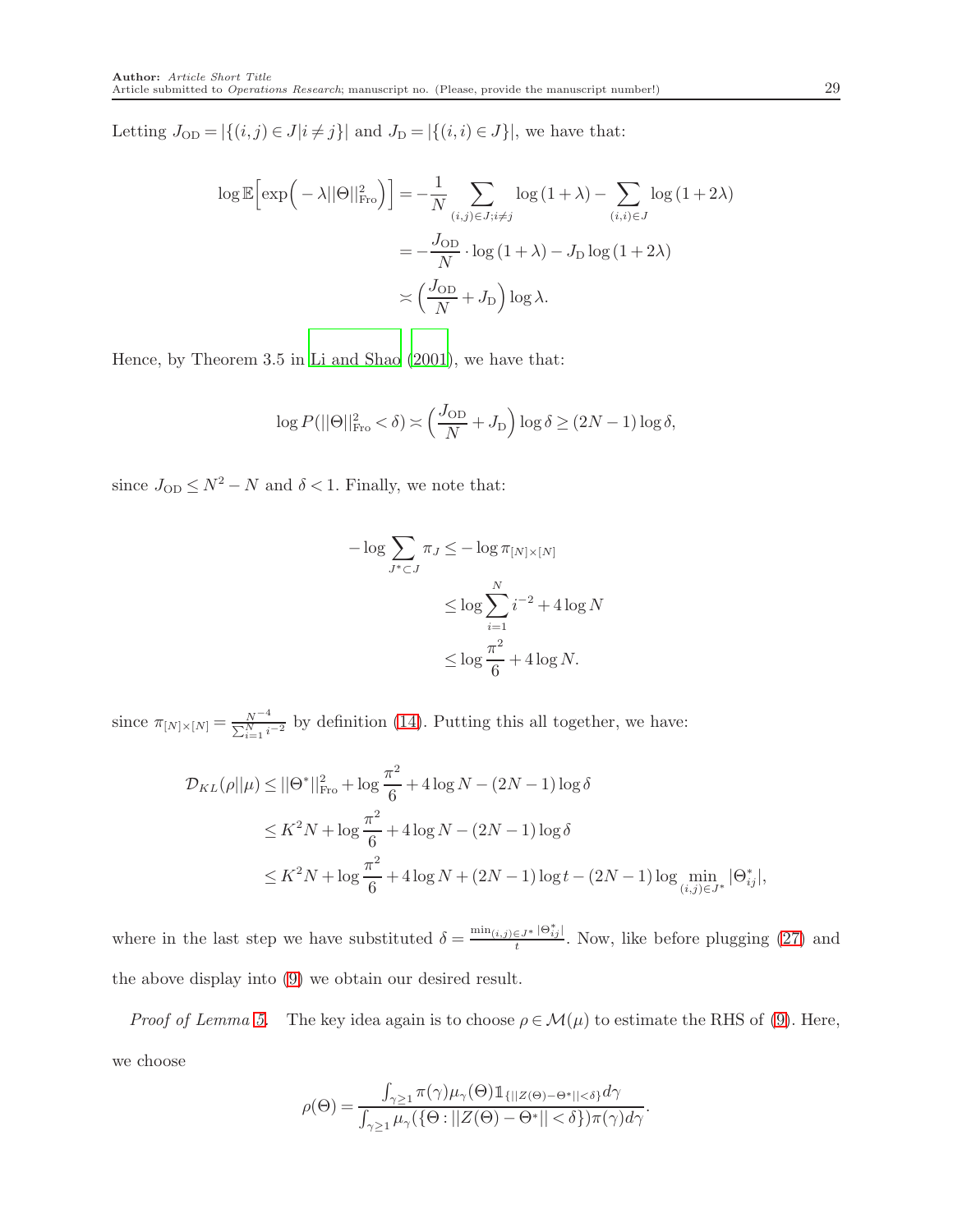Then, we have:

$$
\frac{d\rho}{d\mu}(\Theta) = \frac{\int_{\gamma \geq 1} \pi(\gamma) \mu_{\gamma}(\Theta) \mathbb{1}_{\{||Z(\Theta) - \Theta^*|| < \delta\}} d\gamma}{\int_{\gamma > 0} \pi(\gamma) \mu_{\gamma}(\Theta) d\gamma} \cdot \frac{1}{\int_{\gamma \geq 1} \mu_{\gamma}(\{\Theta : ||Z(\Theta) - \Theta^*|| < \delta\}) \pi(\gamma) d\gamma}
$$
\n
$$
\leq \left(\int_{\gamma \geq 1} \mu_{\gamma}(\{\Theta : ||Z(\Theta) - \Theta^*|| < \delta\}) \pi(\gamma) d\gamma\right)^{-1}
$$
\n
$$
< \infty,
$$

and hence we have that  $\rho \in \mathcal{M}(\mu)$ . Observe that since the support of  $\rho$  is contained in the event  $||Z(\Theta) - \Theta^*|| \le \delta$  by definition, we have:

<span id="page-29-1"></span>
$$
\int R(\Theta) d\rho(\Theta) \le L^2 \delta^2,\tag{28}
$$

since  $R(\Theta) = \frac{1}{t} \sum_{i=1}^{t} ||(\Theta - \Theta^*)p_i||^2$ . Moreover, we observe that, by the definition of the transform  $Z(\Theta) = \frac{K\Theta}{\|\Theta\|}$ :

$$
\mu_{\gamma}(\{\Theta : ||Z(\Theta) - \Theta^*|| < \delta\}) \ge \mu_{\gamma}(\{\Theta : ||\Theta - \Theta^*|| < \delta\})
$$
  

$$
\ge \mu_{\gamma}\Big(\Big\{\kappa : ||\kappa - \kappa^*||_{\infty} < \frac{\delta}{N}\Big\}\Big),
$$

where the last line follows from the fact that for any  $N \times N$  matrix  $A$ ,  $||A|| \leq N \max_{1 \leq i,j \leq N} A_{ij}$ . Hence, we have that:

<span id="page-29-0"></span>
$$
\mathcal{D}_{KL}(\rho||\mu) \leq \mathbb{E}_{\rho} \Big[ -\log \Big( \int_{\gamma \geq 1} \mu_{\gamma} \Big( \Big\{ \kappa : ||\kappa - \kappa^*||_{\infty} < \frac{\delta}{N} \Big\} \Big) d\gamma \Big) \Big]. \tag{29}
$$

In order to approximate the latter small ball probabilities, we first note that  $\mathcal{H}^{\alpha} = [\mathcal{H}^{\beta}, \mathcal{H}]_{\frac{\alpha-\beta}{1-\beta},2}$ by the reiteration property of real interpolation (Theorem V.2.4 in [Bennett and Sharpley](#page-33-13) [\(1988](#page-33-13))). Moreover, by Proposition V.1.10 in [Bennett and Sharpley \(1988\)](#page-33-13), we have that  $\mathcal{H}^{\alpha} =$  $[\mathcal{H}^{\beta},\mathcal{H}]_{\frac{\alpha-\beta}{1-\beta},2} \subset [\mathcal{H}^{\beta},\mathcal{H}]_{\frac{\alpha-\beta}{1-\beta},\infty}$ . For the first step, we follow an argument similar to that of Theorem 6 in [Suzuki \(2012](#page-35-5)): since  $\kappa^* \in \mathcal{H}^{\alpha}$ , we have by definition, that for each  $t > 0$ , there exists a  $g_t \in \mathcal{H}$ such that  $||\kappa^*||_{\frac{\alpha-\beta}{1-\beta},\infty} \leq t^{\frac{\beta-\alpha}{1-\beta}}||\kappa^* - g_t||_{\mathcal{H}^{\beta}} + t^{\frac{1-\alpha}{1-\beta}}||g_t||_{\mathcal{H}} \leq 2||\kappa^*||_{\frac{\alpha-\beta}{1-\beta},\infty} < \infty$ . Hence, since  $t^{\frac{\beta-\alpha}{1-\beta}} \to \infty$ as  $t \to 0$ , we have that for every  $\delta > 0$ , there exists a  $g_{\delta} \in \mathcal{H}$  such that  $||g_{\delta} - \kappa^*||_{\mathcal{H}^{\beta}} < \delta$ . Moreover,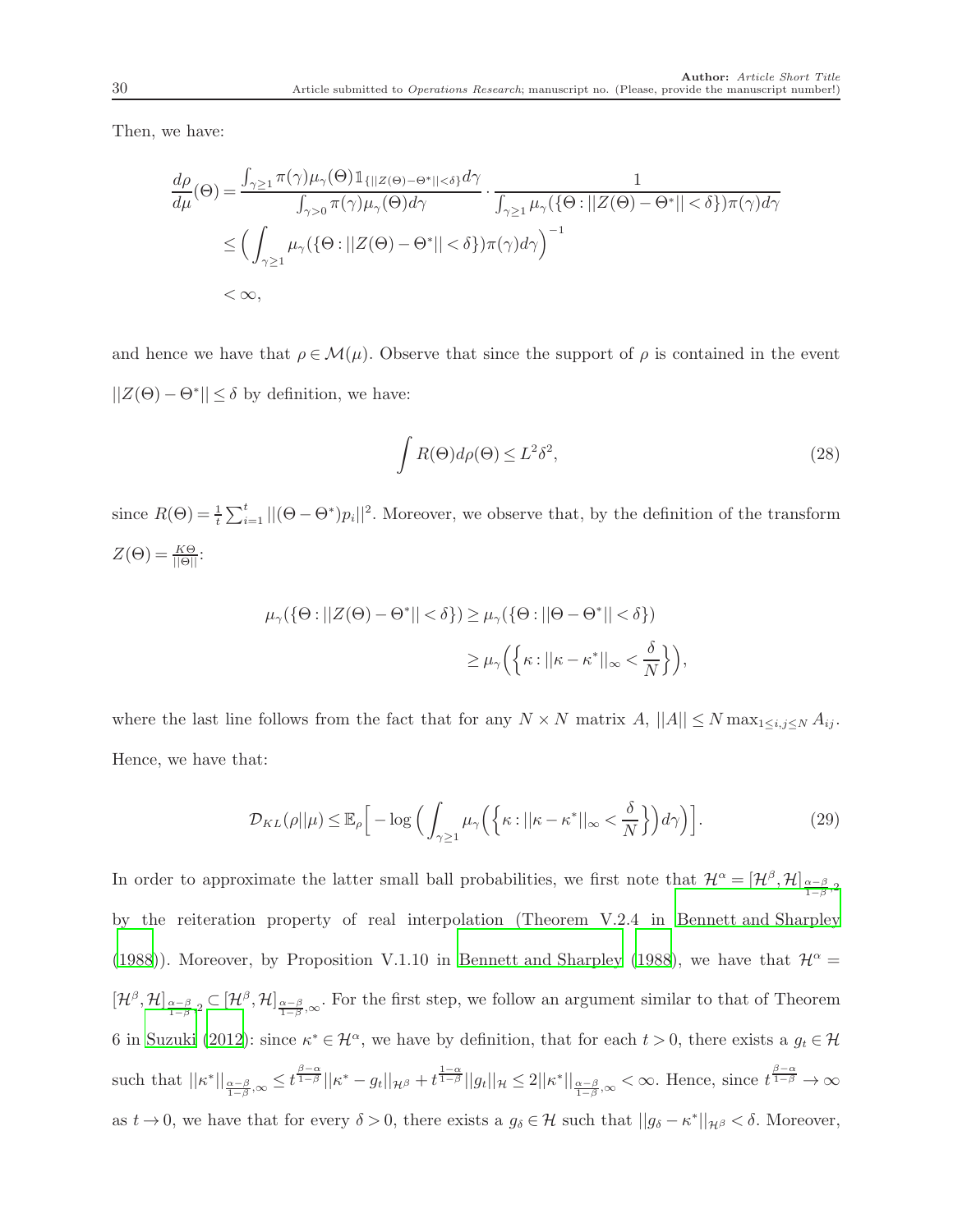after noting that  $||g_t - \kappa^*||_{\mathcal{H}^{\beta}} \leq 2t^{\frac{\alpha-\beta}{1-\beta}}||\kappa^*||_{\frac{\alpha-\beta}{1-\beta},\infty}$  and  $||g_t||_{\mathcal{H}} \leq 2t^{\frac{\alpha-1}{1-\beta}}||\kappa^*||_{\frac{\alpha-\beta}{1-\beta},\infty}$ , and some algebra, we obtain:

<span id="page-30-0"></span>
$$
||g_{\delta}||_{\mathcal{H}} \leq 2^{\frac{1-\beta}{\alpha-\beta}}||\kappa^*||^{\frac{1-\beta}{\alpha-\beta}}_{\frac{\alpha-\beta}{1-\beta},\infty}||g_{\delta}-\kappa^*||^{\frac{\alpha-1}{\alpha-\beta}}_{\mathcal{H}^{\beta}} \leq 2^{\frac{1-\beta}{\alpha-\beta}}||\kappa^*||^{\frac{1-\beta}{\alpha-\beta}}_{\frac{\alpha-\beta}{1-\beta},\infty} \delta^{\frac{\alpha-1}{\alpha-\beta}}.
$$
 (30)

Since  $\mathcal{H}_K^{\beta} \hookrightarrow L_{\infty}$  for some  $\beta < \alpha$  by assumption, we have that there exists a  $M > 0$  such that:

$$
\mu_{\gamma}(\{\Theta: ||\kappa - \kappa^*||_{\infty} < \delta N^{-1}\}) \geq \mu_{\gamma}\left(\left\{\Theta: ||\kappa - \kappa^*||_{\mathcal{H}^{\beta}} < \frac{\delta}{MN}\right\}\right)
$$

$$
\geq \mu_{\gamma}\left(\left\{\Theta: ||\kappa - g_{0.5M^{-1}\delta N^{-1}}||_{\mathcal{H}^{\beta}} < \frac{\delta}{2MN}\right\}\right).
$$

We note that the distances in the previous display are well-defined — indeed, since the RKHS of  $\mu_{\gamma}$  is H (with scaled reproducing kernel  $\gamma \mathcal{K}$ ) and  $\beta < 1$ , we have that the embedding  $i_{\beta} : \mathcal{H} \to \mathcal{H}^{\beta}$  is Hilbert-Schmidt (this can be easily observed from  $(2.3)$  since  $||i_\beta||_{\text{HS}}^2 = \sum_{i=1}^{\infty} \mu_i^{1-\beta} \asymp \sum_{i=1}^{\infty} e^{-iq(1-\beta)}$  $\infty$ . Hence, the sample paths of  $\mu_{\gamma}$  lie almost surely in  $\mathcal{H}^{\beta}$  (see Theorem 4.1 in [Steinwart \(2019\)](#page-35-6)); in addition  $\mathcal{H}^{\alpha} \subset \mathcal{H}^{\beta}$  since  $\alpha > \beta$ . Thus, we have, by Borell's theorem and the fact that  $||\cdot||_{\gamma\mathcal{K}} =$  $\gamma^{-1}$ || · || $\kappa$ , that the latter small probability is bounded below by:

<span id="page-30-1"></span>
$$
\mu_{\gamma}\Big(\Big\{\Theta:||\kappa - g_{0.5M^{-1}\delta N^{-1}}||_{\mathcal{H}^{\beta}} < \frac{\delta}{2MN}\Big\}\Big) \geq \exp\Big(-\gamma^{-1}||g_{0.5M^{-1}\delta N^{-1}}||_{\mathcal{K}}^{2}\Big)\mu_{\gamma}\Big(\Big\{\kappa:||\kappa||_{\mathcal{H}^{\beta}} < \frac{\delta}{2MN}\Big\}\Big). \tag{31}
$$

Now, writing the Karheunen-Loeve expansion of  $\kappa$  as  $\kappa = \sum_{i=1}^{\infty} Z_i \mu_i^{\frac{1}{2}} e_i = \sum_{i=1}^{\infty} (Z_i \mu_i^{\frac{1-\beta}{2}}) \mu_i^{\frac{\beta}{2}} e_i$  (where  $Z_i \sim \mathcal{N}(0, 1)$  i.i.d), observing that  $||\kappa^*||_{\mathcal{H}^{\beta}}^2 = \sum_i Z_i^2 \mu_i^{(1-\beta)} \asymp \sum_i Z_i^2 e^{-iq(1-\beta)}$ , and applying a slight modification of Theorem 4.6 in [Dunker et al. \(1998\)](#page-34-12) we have that:

$$
-\log \mu_{\gamma}\left(\left\{\kappa : ||\kappa||_{\mathcal{H}^{\beta}} < \frac{\delta}{2MN}\right\}\right) \asymp \frac{\pi^2}{12} + \frac{1}{4q(1-\beta)} \left(\log \left(\frac{4M^2N^2}{\delta^2} \log \frac{4M^2N^2}{\delta^2}\right)\right)^2 - \frac{1}{4} \log \frac{4M^2N^2}{\delta^2} + \frac{3}{4} \log \log \frac{4M^2N^2}{\delta^2}
$$
\n
$$
\asymp \frac{1}{q(1-\beta)} \log^2 \left(\frac{2MN}{\delta}\right).
$$

as  $\delta \to 0$  for some absolute constant C. Hence, plugging in  $\delta = \frac{1}{\sqrt{2}}$  $\frac{1}{t}$  in the above display, we obtain, via [\(29\)](#page-29-0), [\(30\)](#page-30-0), [\(31\)](#page-30-1), and  $\gamma \ge 1$  that:

$$
\mathcal{D}_{KL}(\rho||\mu)\leq 4^{\frac{1-\beta}{\alpha-\beta}}||\kappa^*||^{\frac{2(1-\beta)}{\alpha-\beta}}_{\frac{\alpha-\beta}{1-\beta},\infty}(4M^2N^2t)^{\frac{1-\alpha}{\alpha-\beta}}+\mathcal{C}_{\beta,q}\log^2\left(2MN\sqrt{t}\right)-\log\big(\pi([1,\infty))\big),
$$

where  $\mathcal{C}_{\beta,q}$  is a constant depending only on  $\beta$  and q. Combining this expression with [\(28\)](#page-29-1) and substituting back into [\(9\)](#page-12-1), we obtain our result.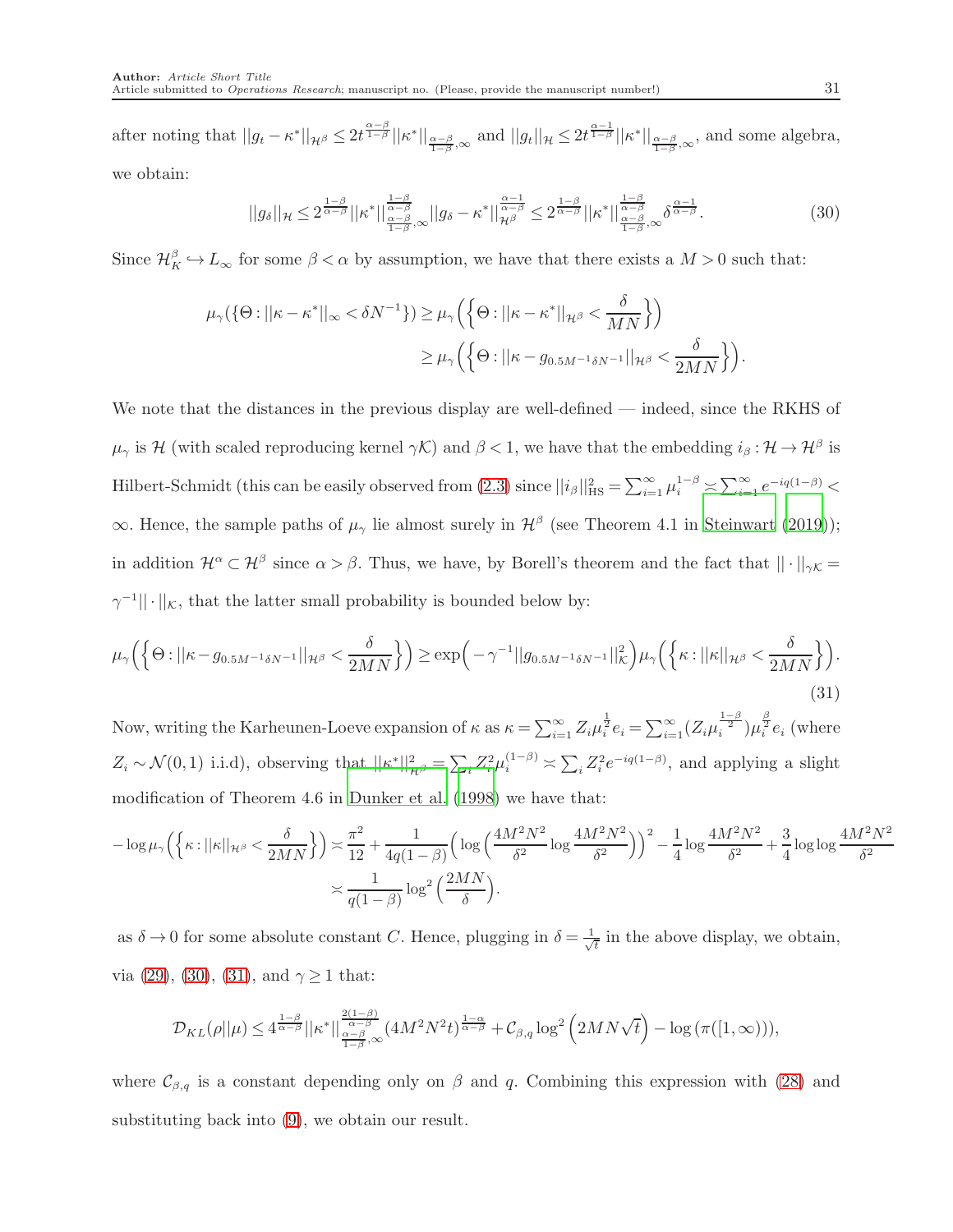*Proof of Lemma [6.](#page-19-2)* Like before the key to our argument is to construct an an appropriate measure  $\rho \in \mathcal{M}(\mu)$  to estimate the RHS of [\(9\)](#page-12-1). Let  $\iota \in (0, \alpha - \beta)$ . Then we set:

$$
\rho(\Theta) = \frac{\int_{\beta+\iota}^{\alpha} \pi(\gamma)\mu_{\gamma}(\Theta) \mathbb{1}_{\{||Z(\Theta) - \Theta^*||_2 < \delta\}} d\gamma}{\int_{\beta+\iota}^{\alpha} \mu_{\gamma}(\{\Theta : ||Z(\Theta) - \Theta^*||_2 < \delta\}) \pi(\gamma) d\gamma},
$$

where we recall that  $\kappa \in \mathcal{H}^{\alpha}$  by assumption. Observe that  $\rho \in \mathcal{M}(\mu)$  by a similar logic as in the proof of Lemma [5](#page-17-0) and  $\Big|$ dρ  $\left| \frac{d\rho}{d\mu} \right| \leq \left( \int_{\beta+\iota}^{\alpha} \mu_{\gamma}(\{\Theta : ||Z(\Theta) - \Theta^*||_2 < \delta\}) d\gamma \right)^{-1}$ . Like before, by the construction of  $\rho$  we have:

<span id="page-31-0"></span>
$$
\int R(\Theta)d\rho(\Theta) \leq L^2 \delta^2.
$$

Moreover, we observe that, by the definition of the transform  $Z(\Theta) = \frac{K\Theta}{\|\Theta\|}$ :

$$
\mu_{\gamma}(\{\Theta : ||Z(\Theta) - \Theta^*||_2 < \delta\}) \ge \mu_{\gamma}(\{\Theta : ||\Theta - \Theta^*||_2 < \delta\})
$$
  

$$
\ge \mu_{\gamma}\Big(\Big\{\Theta : ||\kappa - \kappa^*||_{\infty} < \frac{\delta}{N}\Big\}\Big),
$$

where the last line follows from the fact that for any  $N \times N$  matrix  $A$ ,  $||A||_2 \le N \max_{(i,j)} |A_{ij}|$ . Thus, we have:

$$
\mathcal{D}_{\text{KL}}(\rho||\mu) = \int \log \left(\frac{d\rho}{d\mu}\right) d\rho
$$
  
\n
$$
\leq \mathbb{E}_{\rho} \Big[ -\log \Big( \int_{\beta + \iota}^{\alpha} \pi(\gamma) \mu_{\gamma} \Big( \Big\{ \kappa : ||\kappa - \kappa^*||_{\infty} < \frac{\delta}{N} \Big\} \Big) d\gamma \Big) \Big].
$$
\n(32)

We now calculate the small ball probabilities in [\(32\)](#page-31-0). We first note that, if  $\gamma \in [\beta + \iota, \alpha)$ , then  $\text{tr}(T_K^{\gamma-\beta}) = \sum_{i=1} \mu_i^{\gamma-\beta} \asymp \sum_{i=1}^{\infty} e^{-q(\gamma-\beta)i} \leq \sum_{i=1}^{\infty} e^{-q\iota i} < \infty$ . Thus, the inclusion  $J: \mathcal{H}^{\gamma} \to \mathcal{H}^{\beta}$  is Hilbert-Schmidt, and the support of  $\mu_{\gamma}$  is contained in  $\mathcal{H}^{\beta}$  by Theorem 4.4 in [Steinwart \(2019\)](#page-35-6). Moreover, since  $\mathcal{H}^{\beta} \hookrightarrow L_{\infty}$  by assumption, we have that there exists a  $M > 0$  such that:

$$
\mu_{\gamma}(\{\kappa:||\kappa-\kappa^*||_{\infty}<\delta N^{-1}\})\geq \mu_{\gamma}(\{\kappa:||\kappa-\kappa^*||_{\mathcal{H}^{\beta}}<\delta(MN)^{-1}\}).
$$

We observe that since  $\kappa^* \in \mathcal{H}_K^{\alpha} \subset \mathcal{H}_K^{\gamma}$  for  $\gamma \in [\beta + \iota, \alpha)$  by assumption, it follows that  $\kappa^*$  belongs to the Cameron-Martin spaces of the measures  $\mu_{\gamma}$  (as the spaces  $\{\mathcal{H}^{\eta}\}_{\eta\in[0,1]}$  are decreasing), and therefore the shifted measures  $\tilde{\mu}_{\gamma}(\cdot) = \mu_{\gamma}(\cdot - \kappa^*)$  are absolutely continuous with respect to  $\mu_{\gamma}$  by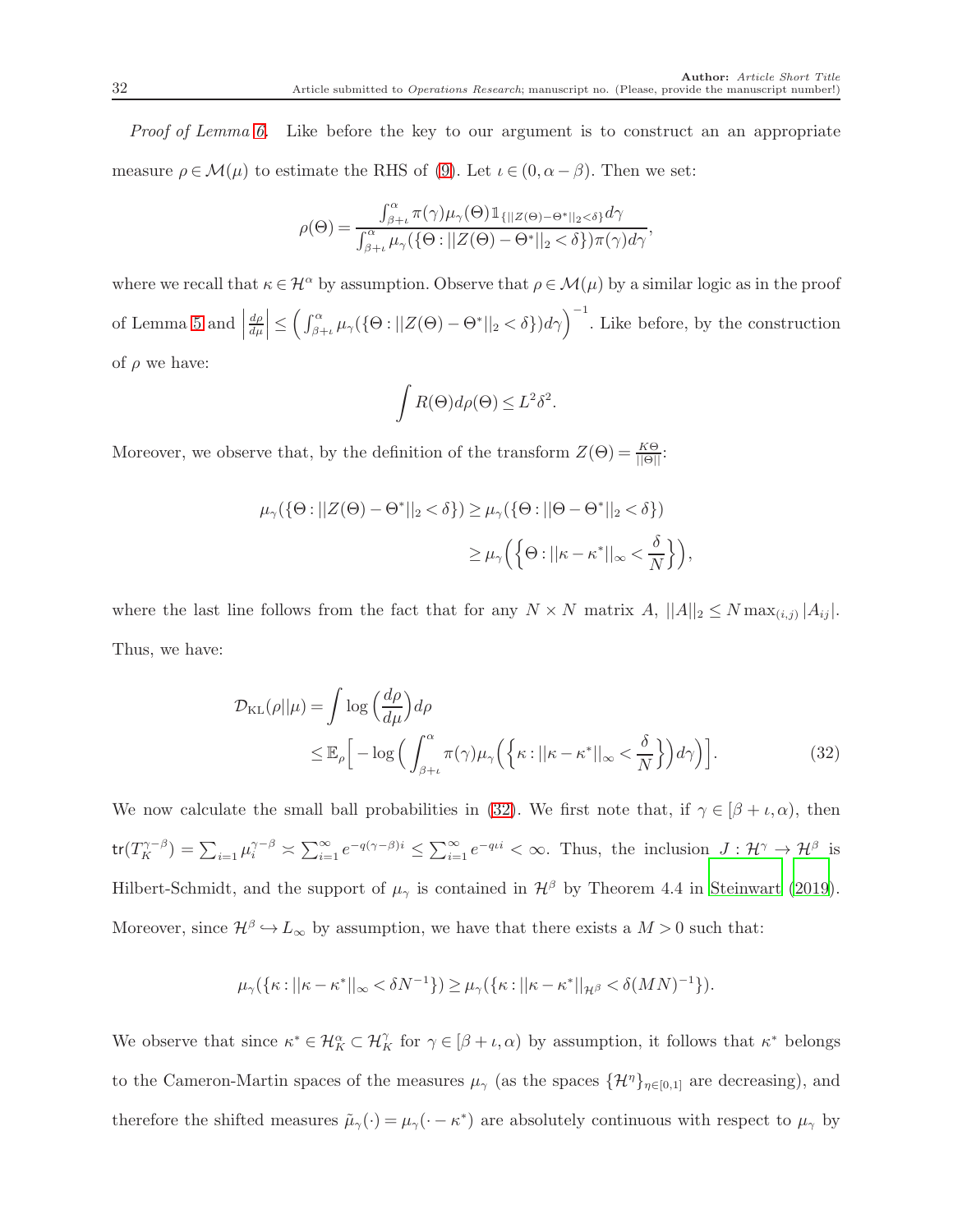the Cameron-Martin formula (see e.g. Theorem 6.7 in [Kukush \(2020\)](#page-35-13)). Then, by Borell's theorem, we have:

$$
\mu_{\gamma}(\{\kappa: ||\kappa - \kappa^*||_{\infty} < \delta N^{-1}\}) \ge \mu_{\gamma}\left(\{\kappa: ||\kappa - \kappa^*||_{\mathcal{H}^{\beta}} < \frac{\delta}{MN}\}\right)
$$

$$
\ge \exp\left(-||\kappa^*||_{\mathcal{H}^{\gamma}}^2\right)\mu_{\gamma}\left(\{\kappa: ||\kappa||_{\mathcal{H}^{\beta}} < \frac{\delta}{MN}\}\right).
$$
(33)

Now, writing the Karheunen-Loeve expansion of  $\kappa$  as  $\kappa = \sum_{i=1}^{\infty} Z_i \mu_i^{\frac{\gamma}{2}} e_i = \sum_{i=1}^{\infty} (Z_i \mu_i^{\frac{\gamma-\beta}{2}}) \mu_i^{\frac{\beta}{2}} e_i$  (where  $Z_i \sim \mathcal{N}(0, 1)$  i.i.d), observing that  $||\kappa^*||_{\mathcal{H}^{\beta}}^2 = \sum_i Z_i^2 \mu_i^{(\gamma-\beta)} \asymp \sum_i Z_i^2 e^{-iq(\gamma-\beta)}$ , and again applying a slight modification of Theorem 4.6 in [Dunker et al. \(1998\)](#page-34-12) we have that:

$$
-\log \mu_{\gamma}\left(\left\{\kappa: ||\kappa||_{\mathcal{H}^{\beta}} < \frac{\delta}{MN}\right\}\right) \asymp \frac{\pi^2}{12} + \frac{1}{4q(\gamma - \beta)} \left(\log \left(\frac{M^2 N^2}{\delta^2} \log \frac{M^2 N^2}{\delta^2}\right)\right)^2 - \frac{1}{4} \log \frac{M^2 N^2}{\delta^2} + \frac{3}{4} \log \log \frac{M^2 N^2}{\delta^2} \right)
$$
\n
$$
\leq \frac{C}{q\iota} \log^2 \left(\frac{M^2 N^2}{\delta^2}\right),\tag{34}
$$

as  $\delta \to 0$  for some absolute constant C (the last line follows from the fact that  $\gamma \geq \beta + \iota$ ). Moreover, we note that, since  $\kappa^* \in \mathcal{H}^{\alpha}$  by assumption, we may write for  $\gamma < \alpha$  that  $\kappa^* = \sum_{i=1}^{\infty} c_i \mu_i^{\frac{\alpha}{2}} e_i =$  $\sum_{i=1}^{\infty} c_i \mu_i^{\frac{\alpha-\gamma}{2}} \mu_i^{\frac{\gamma}{2}} e_i$  for some  $(c_i)_{i=1}^{\infty} \in \ell^2$ . Hence, we have in [\(33\)](#page-32-1) that:

<span id="page-32-3"></span><span id="page-32-2"></span><span id="page-32-1"></span>
$$
||\kappa^*||_{\mathcal{H}^{\gamma}}^2 = \sum_{i=1}^{\infty} c_i^2 \mu_i^{\alpha - \gamma} e_i
$$
  

$$
\leq \sum_{i=1}^{\infty} c_i^2
$$
  

$$
= ||\kappa^*||_{\mathcal{H}^{\alpha}}^2,
$$
 (35)

since  $\mu_i \approx e^{-iq}$  by assumption. Hence, plugging in  $\delta = \frac{1}{t}$  in [\(34\)](#page-32-2), we obtain, via [\(9\)](#page-12-1), [\(33\)](#page-32-1), and [\(35\)](#page-32-3) that:

$$
R(\hat{\Theta}_t) - R(\Theta^*) \le \frac{3L^2}{t^2} + \frac{8\mathcal{C}_1}{t} \Big(\mathcal{C}_{\alpha,\beta}||\kappa^*||_{\mathcal{H}^\alpha}^2 + \mathcal{C}_{\alpha,\beta,q} \log^2 MNt + \log\frac{2}{\epsilon}\Big),
$$

where again  $\mathcal{C}_{\beta,q,\alpha}$  is a constant the depends only on  $\beta,q$ , and  $\alpha$ , and likewise for  $\mathcal{C}_{\alpha,\beta}$  (note we may set  $\iota$  to any fixed value in  $(0, \alpha - \beta)$ .

## References

<span id="page-32-0"></span>Abbasi-Yadkori Y, Pál D, Szepesvári C (2011) Improved algorithms for linear stochastic bandits. *NIPS*, volume 11, 2312–2320.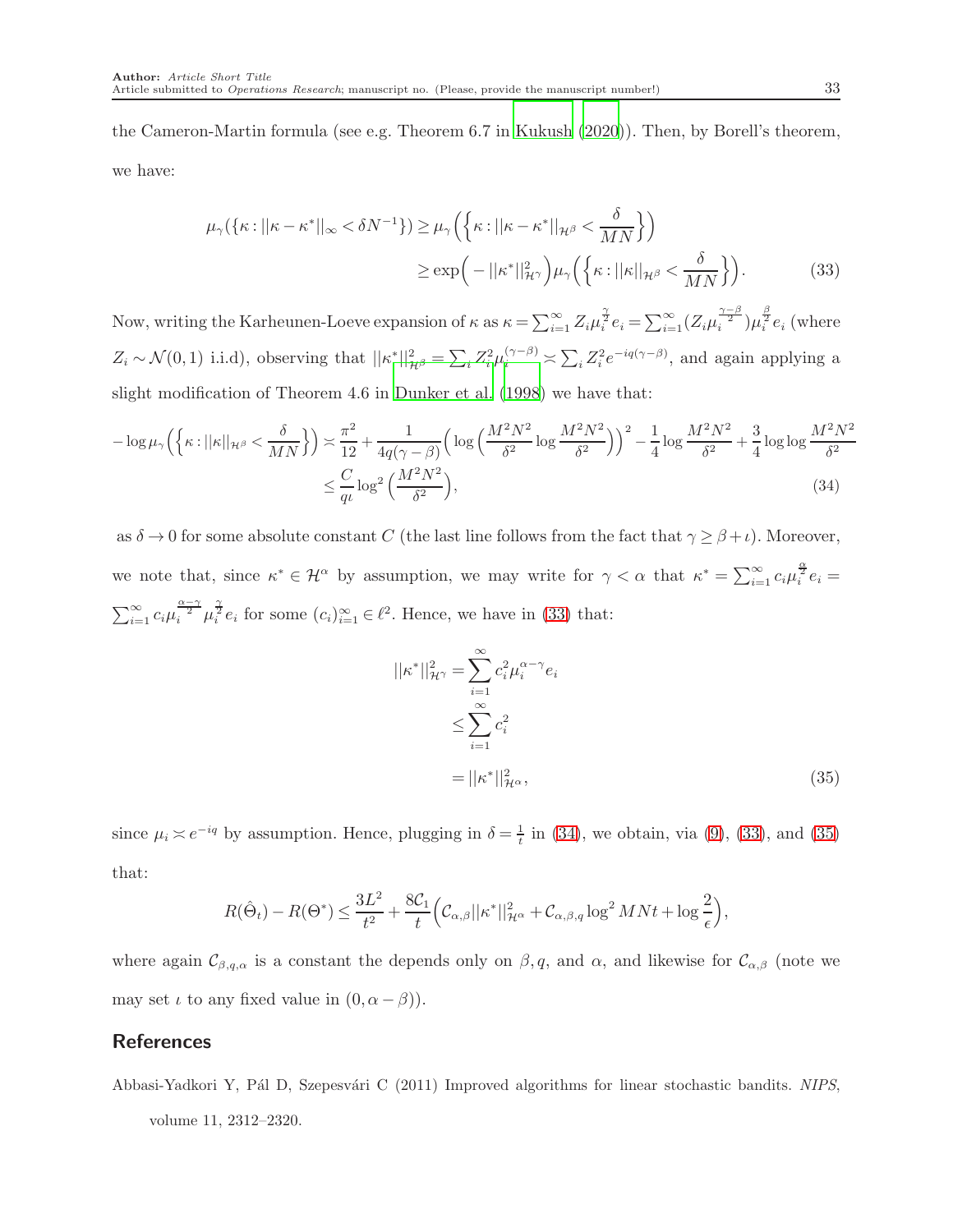<span id="page-33-11"></span>Abbasi-Yadkori Y, Pal D, Szepesvari C (2012) Online-to-confidence-set conversions and application to sparse stochastic bandits. *Artificial Intelligence and Statistics*, 1–9 (PMLR).

<span id="page-33-6"></span>Adams RA, Fournier JJ (2003) *Sobolev spaces* (Elsevier).

- <span id="page-33-0"></span>Aghion P, Bolton P, Harris C, Jullien B (1991) Optimal learning by experimentation. *The Review of Economic Studies* 58(4):621–654.
- <span id="page-33-9"></span>Alquier P, Lounici K, et al. (2011) PAC-Bayesian bounds for sparse regression estimation with exponential weights. *Electronic Journal of Statistics* 5:127–145.
- <span id="page-33-10"></span>Alquier P, et al. (2015) A Bayesian approach for noisy matrix completion: Optimal rate under general sampling distribution. *Electronic Journal of Statistics* 9(1):823–841.
- <span id="page-33-2"></span>Araman VF, Caldentey R (2009) Dynamic pricing for nonperishable products with demand learning. *Operations Research* 57(5):1169–1188.
- <span id="page-33-1"></span>Aviv Y, Pazgal A (2005) A partially observed markov decision process for dynamic pricing. *Management Science* 51(9):1400–1416.
- <span id="page-33-5"></span>Ban GY, Keskin NB (2020) Personalized dynamic pricing with machine learning: High dimensional features and heterogeneous elasticity. *Management Science,* forthcoming .
- <span id="page-33-8"></span>Belkin M (2018) Approximation beats concentration? an approximation view on inference with smooth radial kernels. *Conference On Learning Theory*, 1348–1361 (PMLR).
- <span id="page-33-13"></span>Bennett C, Sharpley RC (1988) *Interpolation of operators* (Academic press).
- <span id="page-33-3"></span>Besbes O, Zeevi A (2009) Dynamic pricing without knowing the demand function: Risk bounds and nearoptimal algorithms. *Operations Research* 57(6):1407–1420.
- <span id="page-33-12"></span>Bingham NH, Goldie CM, Teugels JL, Teugels J (1989) *Regular variation*. Number 27 (Cambridge university press).
- <span id="page-33-7"></span>Chatterji N, Pacchiano A, Bartlett P (2019) Online learning with kernel losses. *International Conference on Machine Learning*, 971–980 (PMLR).
- <span id="page-33-4"></span>Chen X, Owen Z, Pixton C, Simchi-Levi D (2021) A statistical learning approach to personalization in revenue management. *Management Science,* forthcoming .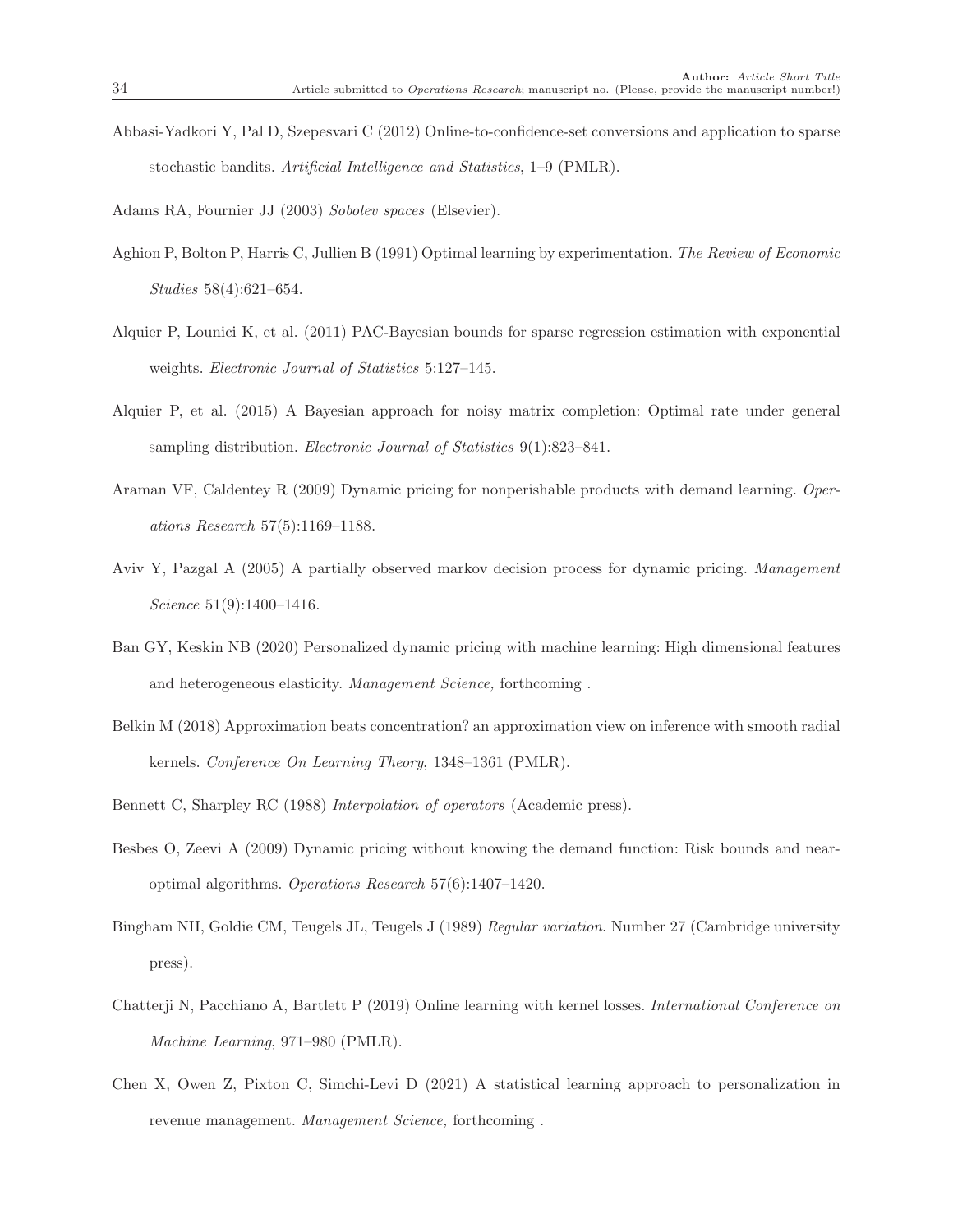- <span id="page-34-5"></span>Chen Y, Wen Z, Xie Y (2019) Dynamic pricing in an evolving and unknown marketplace. *Available at SSRN 3382957* .
- <span id="page-34-6"></span>den Boer AV (2014) Dynamic pricing with multiple products and partially specified demand distribution. *Mathematics of Operations Research* 39(3):863–888.
- <span id="page-34-4"></span>den Boer AV (2015) Tracking the market: Dynamic pricing and learning in a changing environment. *European Journal of Operational Research* 247(3):914–927.
- <span id="page-34-12"></span>Dunker T, Lifshits M, Linde W (1998) Small deviation probabilities of sums of independent random variables. *High dimensional probability*, 59–74 (Springer).
- <span id="page-34-0"></span>Easley D, Kiefer NM (1988) Controlling a stochastic process with unknown parameters. *Econometrica* 56(5):1045–1064.
- <span id="page-34-1"></span>Farias VF, Van Roy B (2010) Dynamic pricing with a prior on market response. *Operations Research* 58(1):16–29.
- <span id="page-34-8"></span>Gerchinovitz S (2011) Sparsity regret bounds for individual sequences in online linear regression. *Proceedings of the 24th Annual Conference on Learning Theory*, 377–396 (JMLR Workshop and Conference Proceedings).
- <span id="page-34-3"></span>Golrezaei N, Javanmard A, Mirrokni V (2021) Dynamic incentive-aware learning: Robust pricing in contextual auctions. *Operations Research* 69(1):297–314.
- <span id="page-34-2"></span>Harrison JM, Keskin NB, Zeevi A (2012) Bayesian dynamic pricing policies: Learning and earning under a binary prior distribution. *Management Science* 58(3):570–586.
- <span id="page-34-10"></span>Kalofolias V (2016) How to learn a graph from smooth signals. *Artificial Intelligence and Statistics*, 920–929 (PMLR).
- <span id="page-34-9"></span>Kanagawa M, Hennig P, Sejdinovic D, Sriperumbudur BK (2018) Gaussian processes and kernel methods: A review on connections and equivalences. *arXiv preprint arXiv:1807.02582* .
- <span id="page-34-11"></span>Karvonen T (2021) Small sample spaces for gaussian processes. *arXiv preprint arXiv:2103.03169* .
- <span id="page-34-7"></span>Keskin NB, Birge JR (2019) Dynamic selling mechanisms for product differentiation and learning. *Operations Research* 67(4):1069–1089.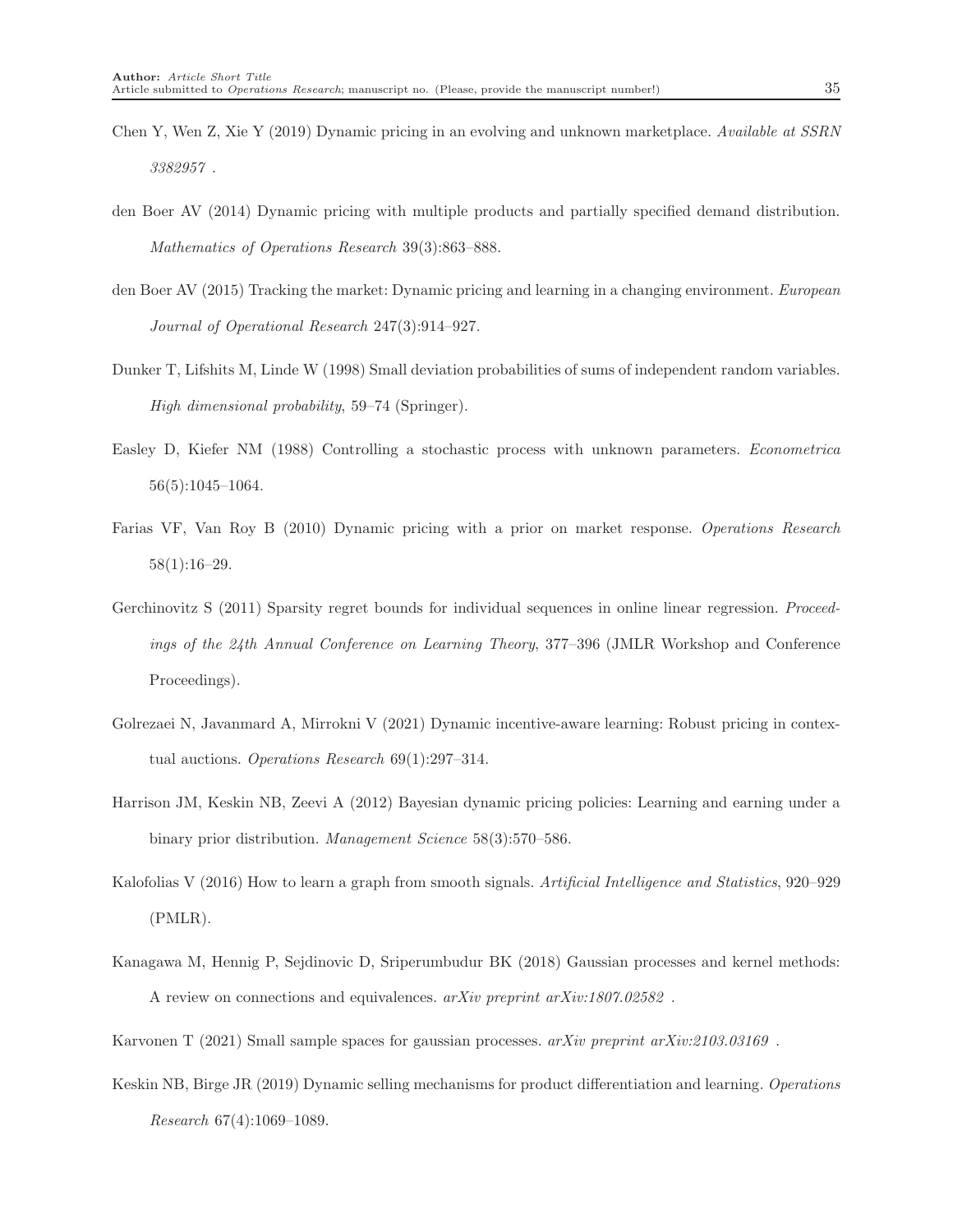- <span id="page-35-4"></span>Keskin NB, Zeevi A (2014) Dynamic pricing with an unknown demand model: Asymptotically optimal semi-myopic policies. *Operations Research* 62(5):1142–1167.
- <span id="page-35-3"></span>Keskin NB, Zeevi A (2017) Chasing demand: Learning and earning in a changing environment. *Mathematics of Operations Research* 42(2):277–307.
- <span id="page-35-10"></span>Krivelevich M, Sudakov B (2003) The largest eigenvalue of sparse random graphs. *Combinatorics, Probability and Computing* 12(1):61–72.
- <span id="page-35-13"></span>Kukush A (2020) *Gaussian measures in Hilbert space: construction and properties* (John Wiley & Sons).
- <span id="page-35-12"></span>Li WV, Shao QM (2001) Gaussian processes: inequalities, small ball probabilities and applications. *Handbook of Statistics* 19:533–597.
- <span id="page-35-1"></span>McLennan A (1984) Price dispersion and incomplete learning in the long run. *Journal of Economic Dynamics and Control* 7(3):331–347.
- <span id="page-35-9"></span>Minh HQ (2010) Some properties of gaussian reproducing kernel hilbert spaces and their implications for function approximation and learning theory. *Constructive Approximation* 32(2):307–338.
- <span id="page-35-2"></span>Nambiar M, Simchi-Levi D, Wang H (2019) Dynamic learning and pricing with model misspecification. *Management Science* 65(11):4980–5000.
- <span id="page-35-11"></span>Reade J (1992) Eigenvalues of smooth positive definite kernels. *Proceedings of the Edinburgh Mathematical Society* 35(1):41–45.
- <span id="page-35-0"></span>Rothschild M (1974) A two-armed bandit theory of market pricing. *Journal of Economic Theory* 9(2):185– 202.
- <span id="page-35-6"></span>Steinwart I (2019) Convergence types and rates in generic karhunen-loeve expansions with applications to sample path properties. *Potential Analysis* 51(3):361–395.
- <span id="page-35-8"></span>Steinwart I, Christmann A (2008) *Support vector machines* (Springer Science & Business Media).
- <span id="page-35-7"></span>Steinwart I, Scovel C (2012) Mercer's theorem on general domains: On the interaction between measures, kernels, and rkhss. *Constructive Approximation* 35(3):363–417.
- <span id="page-35-5"></span>Suzuki T (2012) Pac-bayesian bound for gaussian process regression and multiple kernel additive model. *Conference on Learning Theory*, 8–1 (JMLR Workshop and Conference Proceedings).